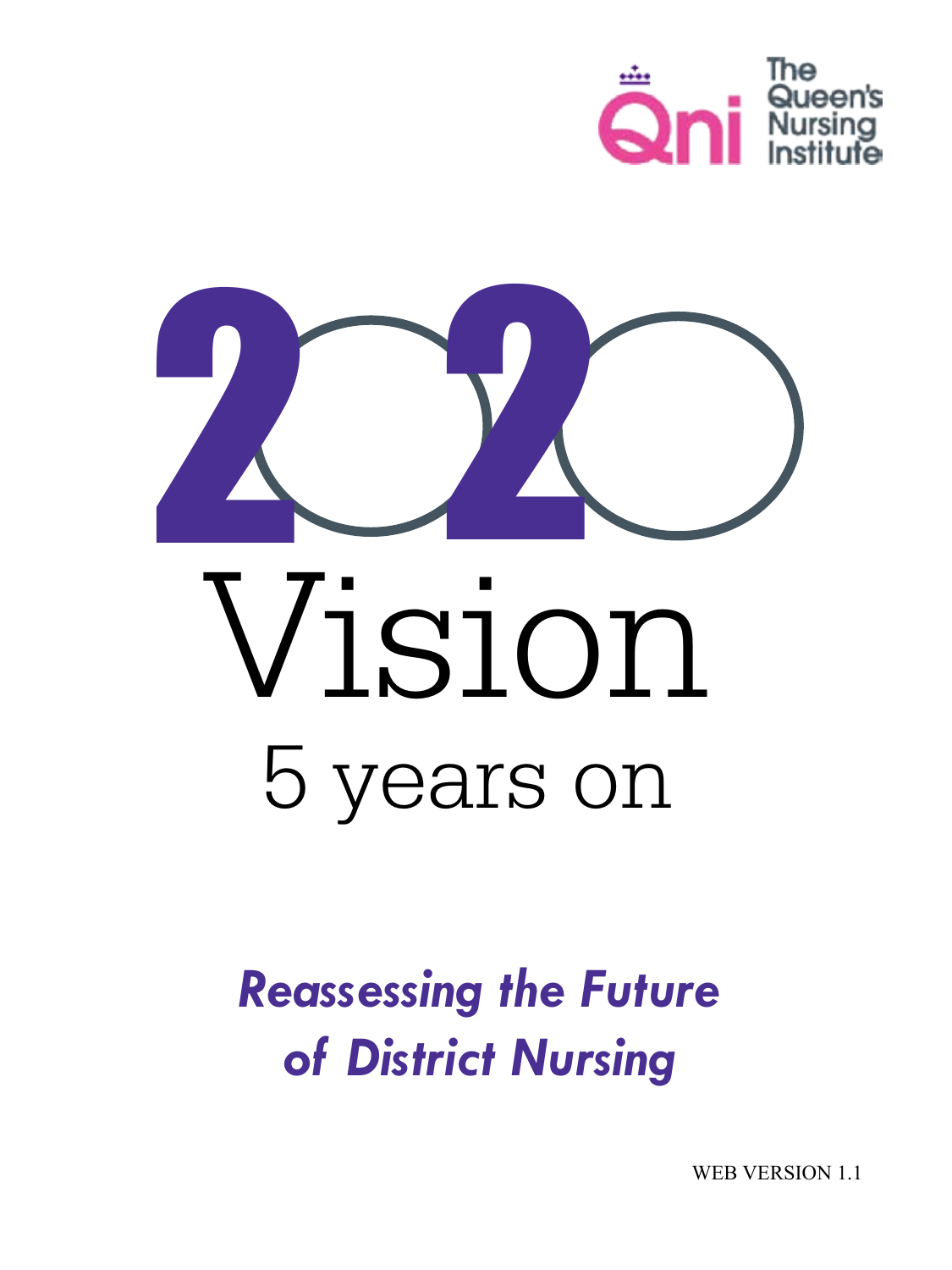# 2020 Vision - 5 years on Reassessing the future of district nursing

# Contents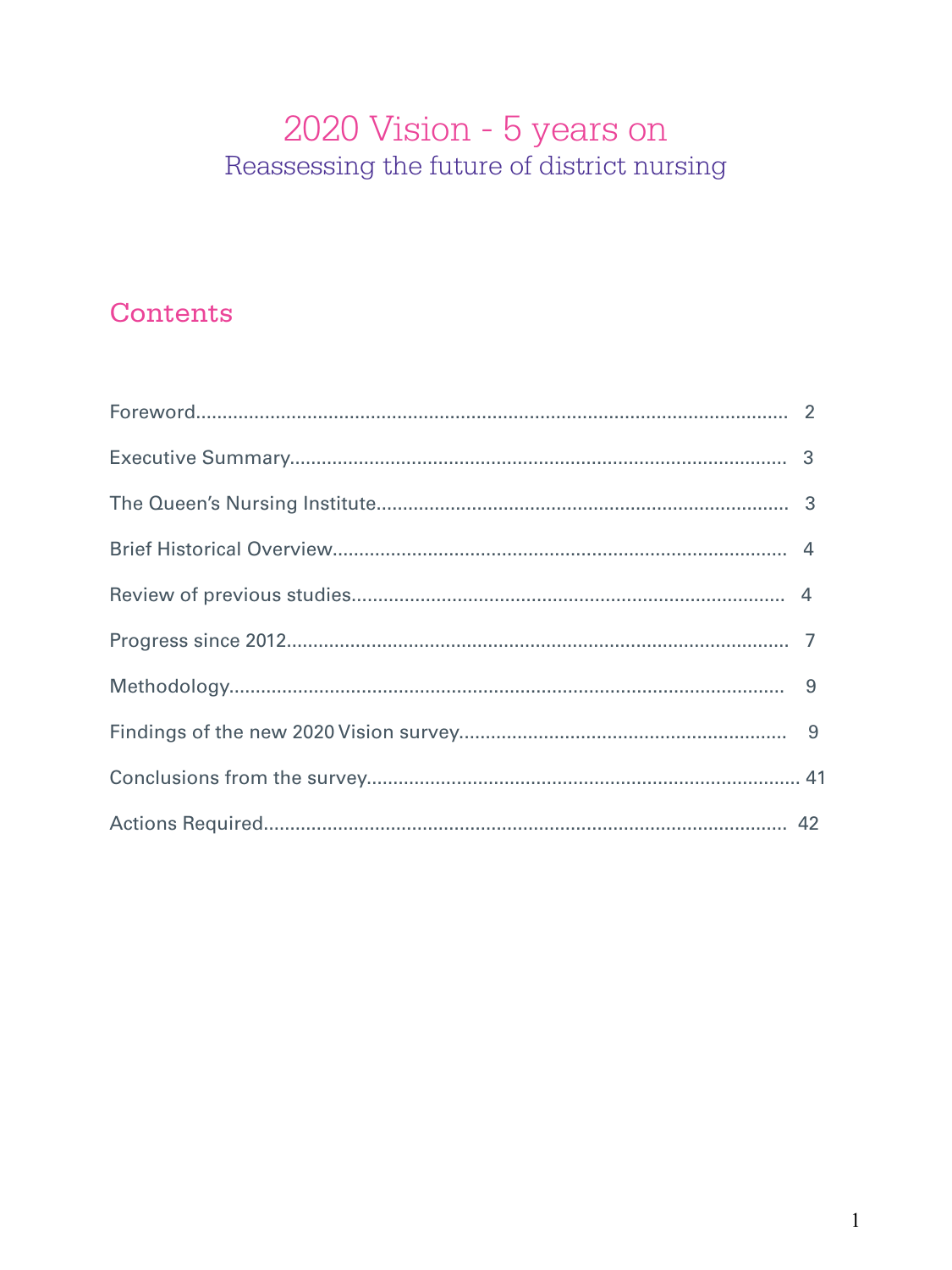# Foreword

In 2009 the Queen's Nursing Institute published a landmark document, *2020 Vision*, which described the District Nursing service in the UK and the challenges and opportunities, from the perspective of those working in the service at the time.

Since then there has been a change of government and a total reorganisation of the NHS architecture. The financial situation in the UK continues to be a challenge to the sustainability of a national health service which is under increasing pressure from a growing older population with multiple complex needs and co-morbidities.

There has been a disproportionate focus on hospital based care in the general and professional media in recent years, which is understandable when viewed in the context of the Francis Reports of 2010 and 2013.

However, there is now a need to rebalance the focus on caring for people in their own homes - and the systems and services required to ensure that the people receive the highest quality of care in their own homes and communities when they need it, provided by the right nurse with the right skills.

District Nursing is a ubiquitous, highly trusted service which is present in every community in the UK. The service requires nurses with specialist skills to lead a team to deliver care to people of all ages, often with needs and levels of acuity that have previously been seen only in the hospital environment.

There are opportunities to embrace new ways of working and new technology to support caseload allocation, workforce planning, and self supported care, whilst still maintaining the core purpose of the District Nursing service to support people to maximise their health and wellbeing in their own homes and to avoid hospital admissions wherever it is safe to do so.

This report describes, from the perspective of the professionals within District Nursing, where the service is working well and where there are some significant challenges, particularly in the systems that support the service.

The QNI presents this wide-ranging report to provide an evidence based insight into the current position of the District Nursing service to meet the increasingly complex health needs of our population.

The challenges are also presented alongside potential solutions. Presented in this way, it is anticipated that this report will inform the development of government policy which supports the provision of nursing care in people's homes and communities.

# **Dr Crystal Oldman, Chief Executive The Queen's Nursing Institute**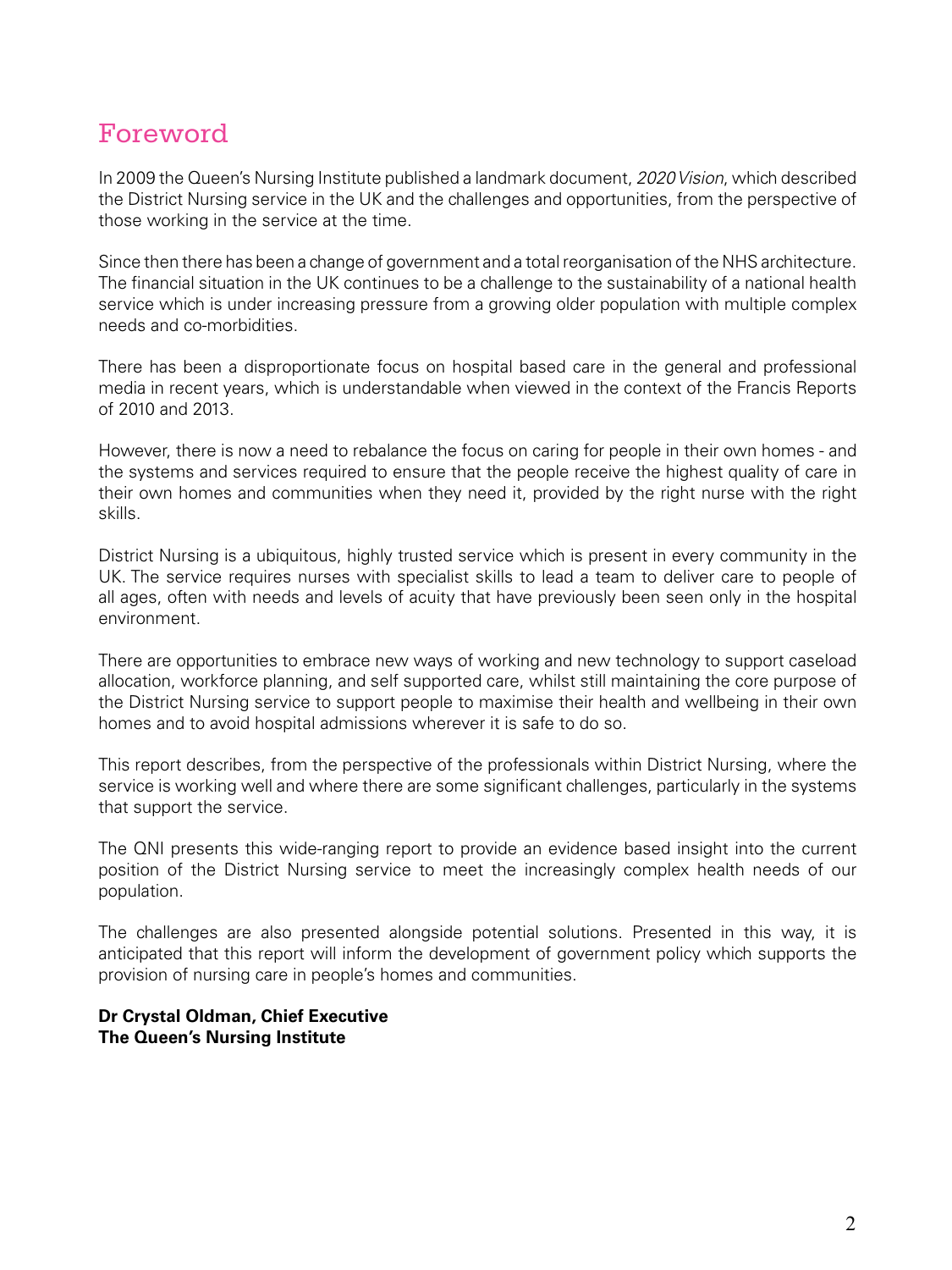

# Executive summary

This report provides a picture of the District Nursing profession at the time the survey was carried out, in late 2013. The study provides an update on the picture that existed in 2009, as depicted in the QNI's report published that year, '2020 Vision'.

We asked a number of key questions of District Nurses, to gather intelligence about key elements of the structure, organisation, and challenges currently facing the District Nursing service.

The ongoing imperative to gather data about today's District Nursing services comes in light of the rapid change in NHS organisation, and the continuing fall in District Nurse numbers.

The report presents some troubling figures, particularly in regard to confusion around job titles, methods of service planning, use of technology, communication with other health and social care organisations, and morale.

There are also some areas for cautious optimism, including the recognition of the value of the District Nursing Specialist Practitioner Qualification, in the growing use of patient outcomes as a service metric, and in partnership working with certain key colleagues such as General Practitioners.

The report draws a number of conclusions from the survey results, and proposes a number of actions to address these conclusions.

# The Queen's Nursing Institute

The Queen's Nursing Institute (QNI) is a registered charity, founded in 1887, with the original purpose of organising the training and supply of District Nurses on a national basis. It operates in England, Wales and Northern Ireland, while a separate charity, QNI Scotland, carries out similar purposes there. The charity is incorporated by royal charter and is governed by a board of trustees, who include nurses and other health professionals, and members who have other areas of expertise.

Today the QNI works with all community nurses, not just District Nurses, to improve healthcare for patients in their own homes and communities. To find out more about the work of the QNI please visit our website at www.qni.org.uk .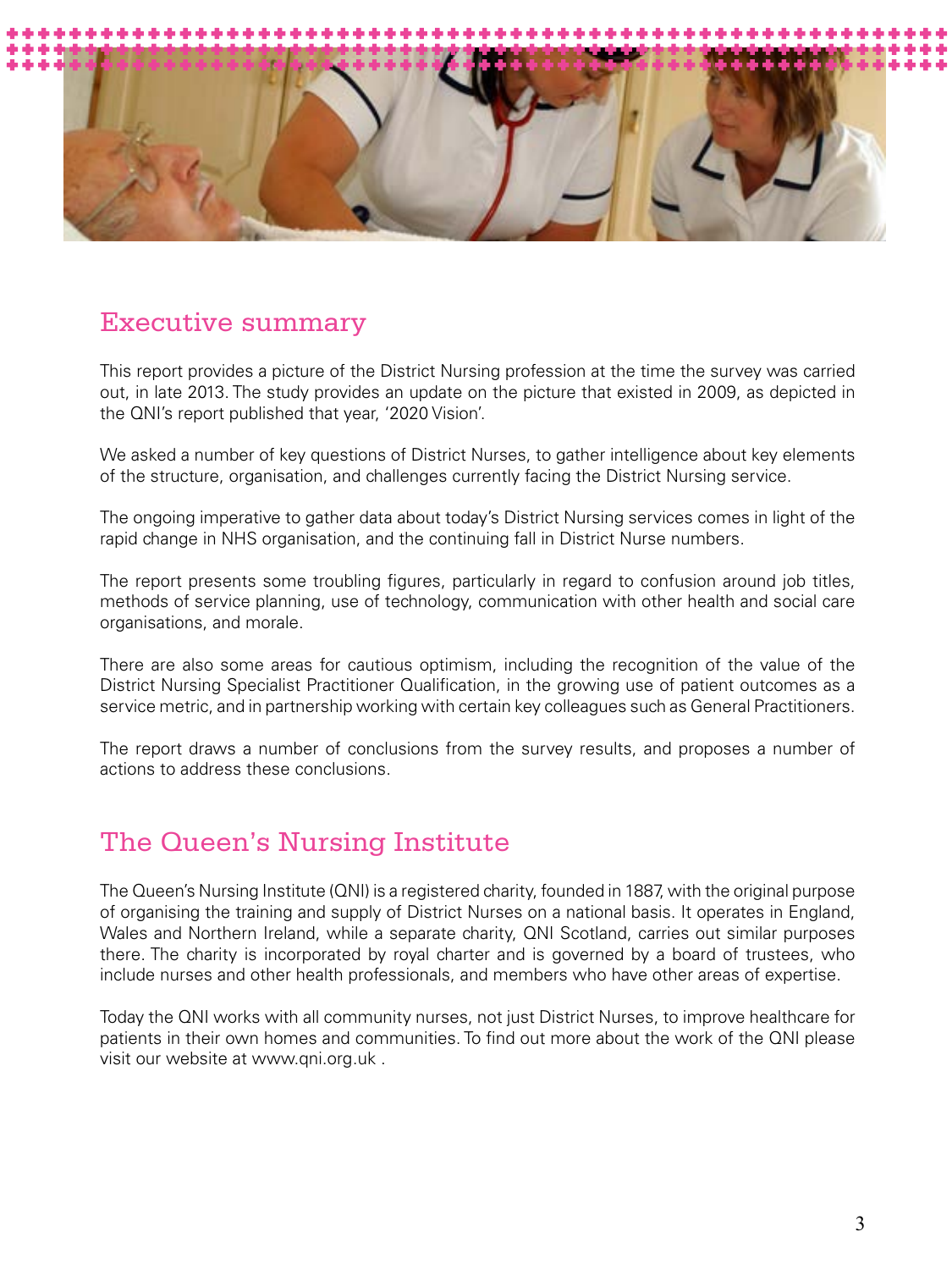# Brief historical overview

District Nursing as a profession came into existence in 1859, almost ninety years before the NHS was established in 1948. During that long period of time, most District Nurses were employed by local voluntary organisations, which were funded by donations and fundraising, and managed by committees. These local District Nursing societies were usually affiliated to county nursing organisations, which in turn were usually – though not always – affiliated to the Queen's Nursing Institute (QNI). The smallest local societies employed only one or two nurses. The QNI itself was established in 1887 to organise the training and supply of District Nurses on a national basis.

The QNI set the most widely recognised syllabus for District Nurse education, the Queen's Nurse examination, and the Queen's Nurse (QN) qualification was awarded until 1967, when District Nurse education was absorbed into higher education. The QN title was reintroduced, in a different form, in 2007.

The whole voluntary structure of local District Nursing organisations ceased to exist around 1948, when the NHS was created and healthcare effectively nationalised. In recent decades, we have seen a gradual erosion of this position, as healthcare is now delivered by a more diverse range of providers than ever before.

The results of this survey indicate that by far the majority of District Nurses are still employed by NHS organisations, but that it is by no means unusual for them to be employed by social enterprises or private companies, contracted to provide national health services.

In recent decades, the NHS has experienced enormous change, the result of epidemiological, social, economic and political trends that only appear to continue accelerating. It is against this background that the District Nursing profession has had to work constantly to update itself and to adapt in order to continue to meet the needs of patients, families and carers.

# Review of previous studies

# The Invisible Workforce (2002)

The QNI published this report partly in response to the 1999 'first assessment' report by the audit commission, which we felt did not adequately reflect the reality of District Nursing from a clinical perspective. It is interesting to note some of the key findings and trends included in the invisible workforce. The report began by noting that there were 14,500 District Nurses employed in England (Department of Health 2000). This compares to the whole time equivalent figure of 5816 that was reported for December 2013 (http://www.hscic.gov.uk/catalogue/PUB13718).

The report also identified themes that have echoed through almost every report concerning community healthcare since that time. It stated that, 'increasingly, those who require District Nursing care are more highly dependent and have multiple and complex needs.' it added, 'the future imperative will be for more people to be nursed at home as a preferred option to hospital admission'. These are very familiar themes to us today. The question is how much progress as a

,,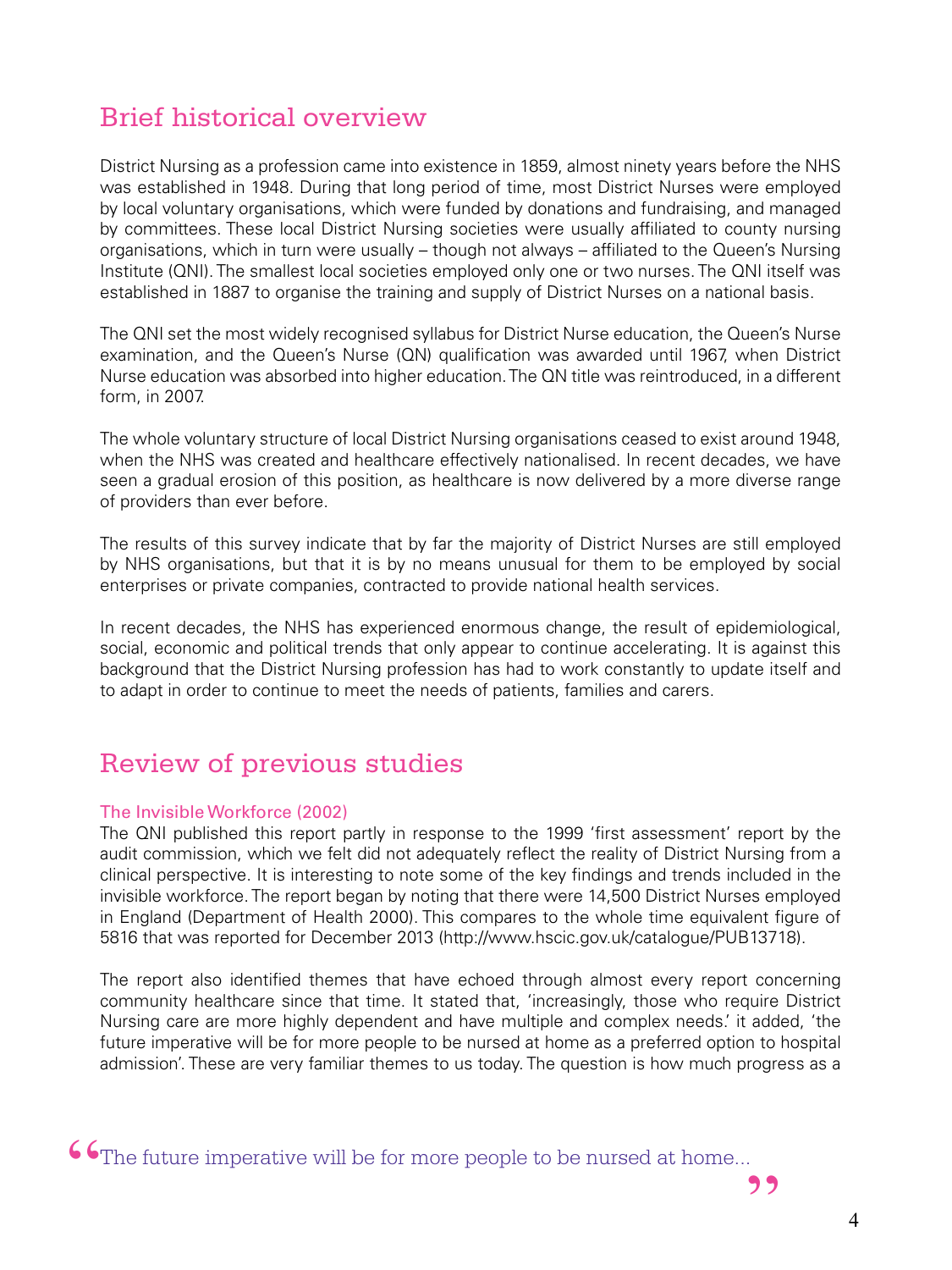

whole the healthcare system has made towards realising them.

It also highlighted themes of:

- Integration into community teams
- The development of skill mix within those teams
- Greater management responsibility
- Challenges to caseload and workload management
- Earlier discharge from hospital to community services
- A corresponding 'loss of a clear identity' for District Nurses.

The report was controversial, in part because many District Nurses did not relate to being labelled an 'invisible workforce'.

#### Vision and Values (2006)

This report, compiled from focus groups, built on the observations of The Invisible Workforce, and reinforced some of its key themes. It reiterated that the need for home and community nursing had increased, thanks to early discharge, delivery of complex care in the community, and the need to prevent readmissions. It noted that more patients were very elderly, and noted the increased trend for people to want to die at home.

The report also raised concerns about pay reductions, an ageing workforce, and continuing challenges to the District Nurse identity caused by new specialisms, confusion of job titles, new team organisations and administrative burdens. It noted, 'in the last five years most had experienced several major changes to the primary care organisations in which they worked…' there was also concern that the specialist District Nursing qualification was being eroded.

The report envisaged 'a digital dawn' with aspirations to work in 'an entirely paperless health service'. The focus groups made a plea 'for computer systems that could speak to one another' and 'highlighted the growing gap between policy rhetoric and the reality of their daily experience'.

It also highlighted the growing gap between public perceptions of District Nursing: 'patients recognise the title, have faith in it and respect it', and perceptions within NHS organisations: 'nobody knows what the DN qualification means any longer.'

The report did call for a new national strategy with clear 'vision and values' for community nursing, as a means of addressing the crisis of professional identity and sense of disengagement that many felt. It took several more years for this recommendation to become a reality (Care in Local Communities, a Vision and Model for District Nursing, Department of Health January 2013).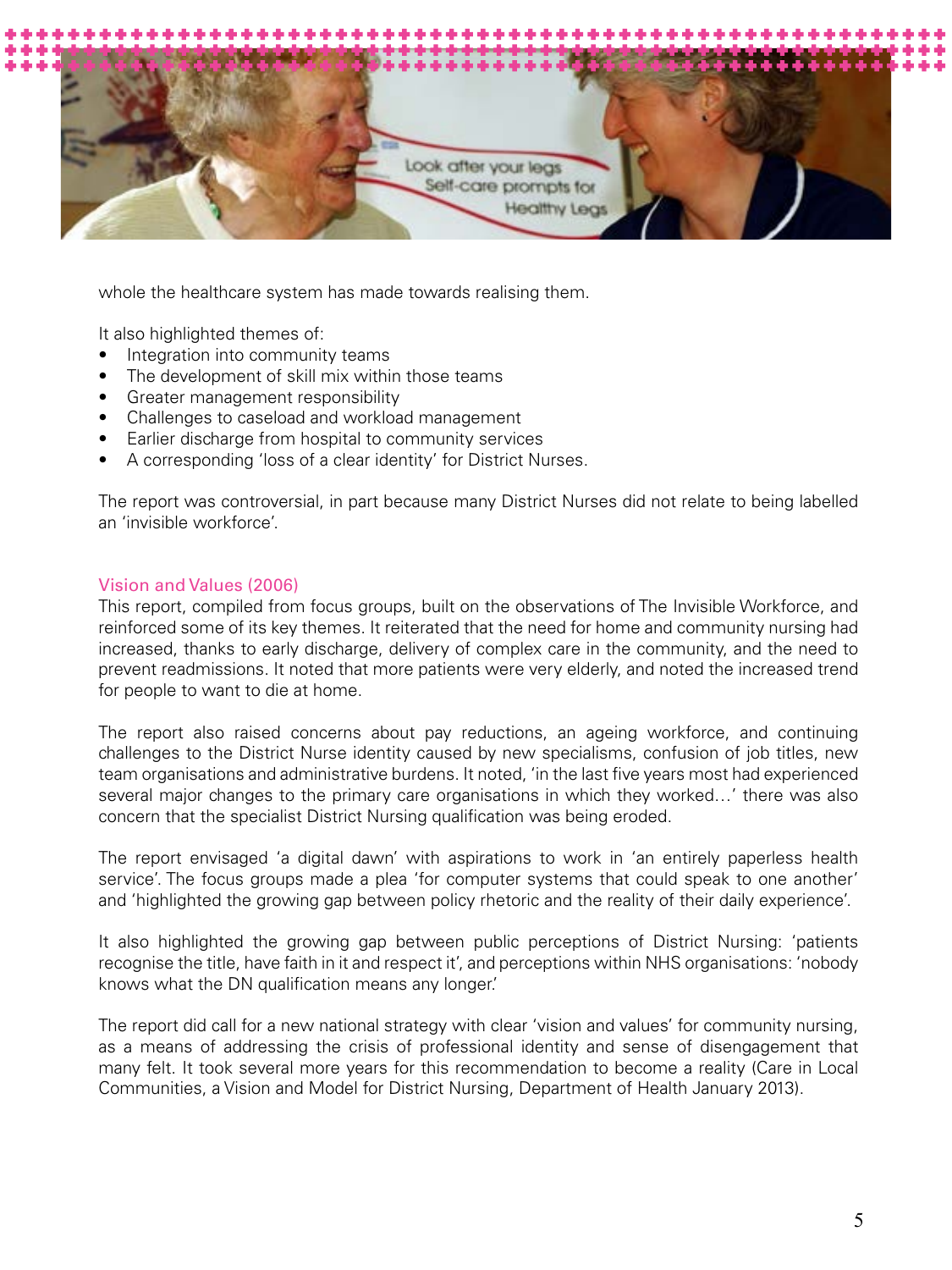#### 2020 Vision (2009)

This report was based on a printed survey distributed through the British Journal of Community Nursing. It was published to coincide with the QNI's celebration of the 150th anniversary of District Nursing.

The report reiterated the core values, clinical and management roles of the profession, but noted that 'District Nursing services are currently being diluted by loose use of the title… and lack of recognition of the value of their specialist education.

2020 Vision summarised the challenges facing District Nurses caused by the seismic shifts in NHS organisation over the previous ten years. It noted, '… employers have developed the skill mix in District Nursing teams, with major growth in general registered nurse (rather than DN-qualified) and health care assistant numbers in primary care. This has been matched by a sustained decline in the number of qualified DNs, and the numbers of nurses seconded for the DN specialist practitioner qualification.'

The report also reflected the disparity noted in vision and values between the public and NHS management's perception of the DN title: understood by patients but not appreciated by managers.

2020 Vision criticised previous reports (including the 1999 Audit Commission document) for judging District Nursing too narrowly and simply on its tasks, rather than holistically for its actual importance to patients living at home with complex health needs.

The 2020 Vision survey found that:

- 13% of respondents' employing organisations no longer used the DN title at all
- 29% of respondents' employers no longer seconded nurses to the DN SPQ
- 52% of respondents' employers did not require DN team leaders to have the DN SPQ (and a further 19% planned to discontinue the requirement).

In terms of measurement of work it found:

- 94% of respondents measured work primarily by number of patient contacts
- 16% used or were planning to use 'delivery of packages of care'
- 17% used or were planning to use 'patient outcomes'.

Looking towards the year 2020, the report covered the familiar themes of more health care being delivered outside hospital, with 'a focus on the patient's journey' within a transformed primary care, characterised by 'increasingly complex but portable medical and monitoring equipment'.

The report's final call to action was: 'there is no need to 'reinvent' the District Nurse. It is however time to reinstate the District Nurse.'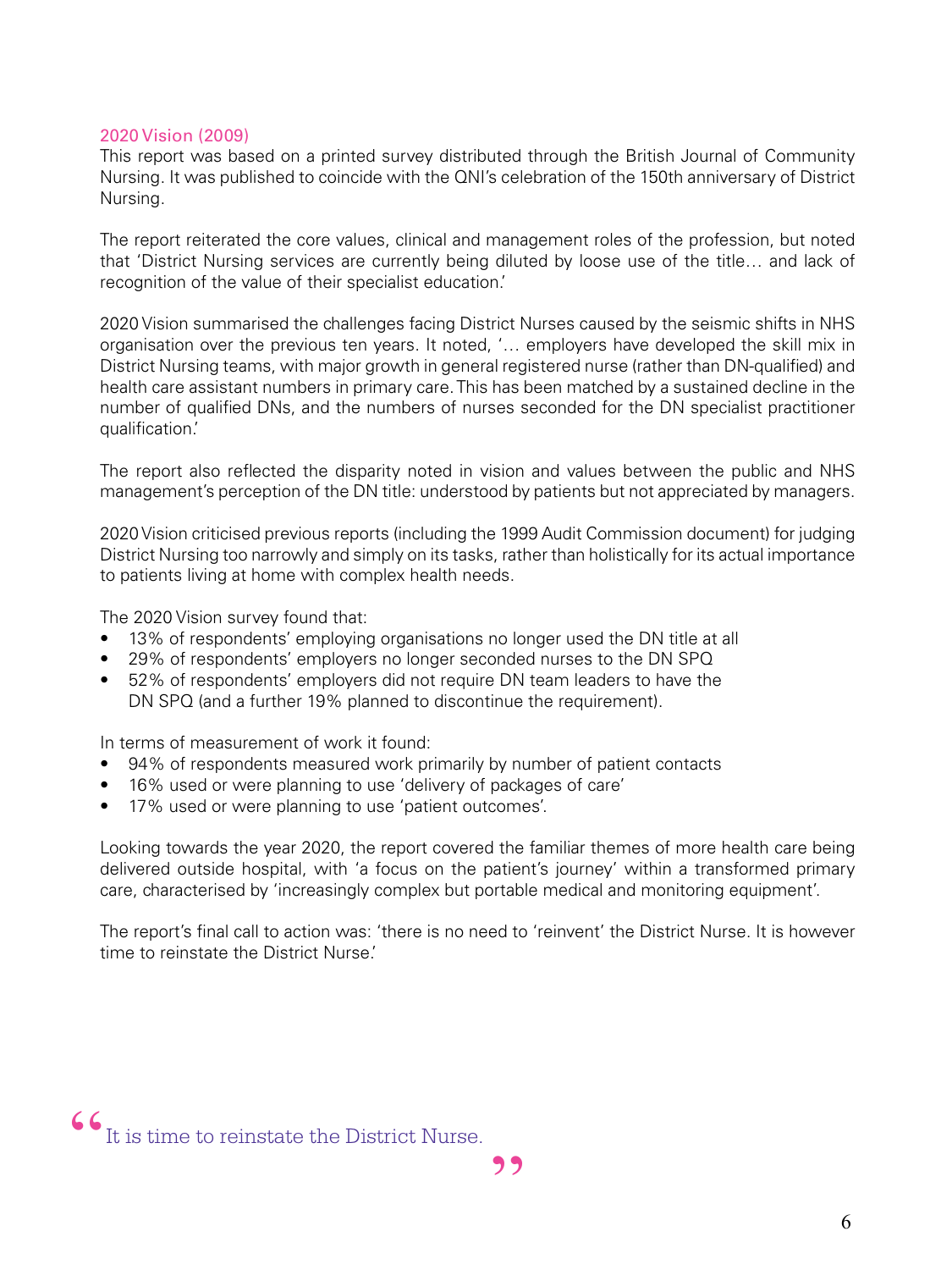

#### Nursing People at Home (2012)

This document was published shortly after the QNI launched its flagship campaign, 'right nurse, right skills', which argues for a properly resourced and trained home nursing workforce. The report drew on the personal experiences of patients and their carers, as well as the experience of nurses. It was inspired by a growing concern that home nursing services were reaching tipping point in terms of loss of skills and experience, as District Nurse posts were increasingly being replaced with health care assistants (HCA). One striking figure from the research was that 43% of patients visited at home did not know whether they were being visited by a registered nurse or an HCA.

The report highlighted a huge variation in the quality of care being delivered. A high proportion of patients rated it 'excellent' or 'very good' but others reported instances of care that were clearly unacceptable. These instances of poor practice appeared to derive from staff who did not have the knowledge, skills, or time, to deliver the care that was needed.

The report also identified three key qualities that the public looked for in a nurse: competence, confidence, and a caring approach. These 'three Cs' presaged the 6Cs that have since been codified into national nursing policy.

The report also contained a series of recommendations for future action, many of which have since been met or are being implemented.

# Progress since 2012

#### Care in Local Communities: a vision and model for District Nursing (2013)

This document was published by the Department of Health and NHS Commissioning Board (now NHS England), with significant input from The Queen's Nursing Institute.

It is a landmark document because it helps to address the lack of 'vision' and 'identity' that were highlighted by District Nurses in the surveys reviewed above. It is a detailed document that contains a number of key commitments from stakeholder organisations. In order for it to be most effective, the document should be regularly reviewed for its action points, by both commissioners and service providers.

The document can be accessed online at: https://www.gov.uk/government/uploads/system/uploads/ attachment\_data/file/213363/vision-District-nursing-04012013.pdf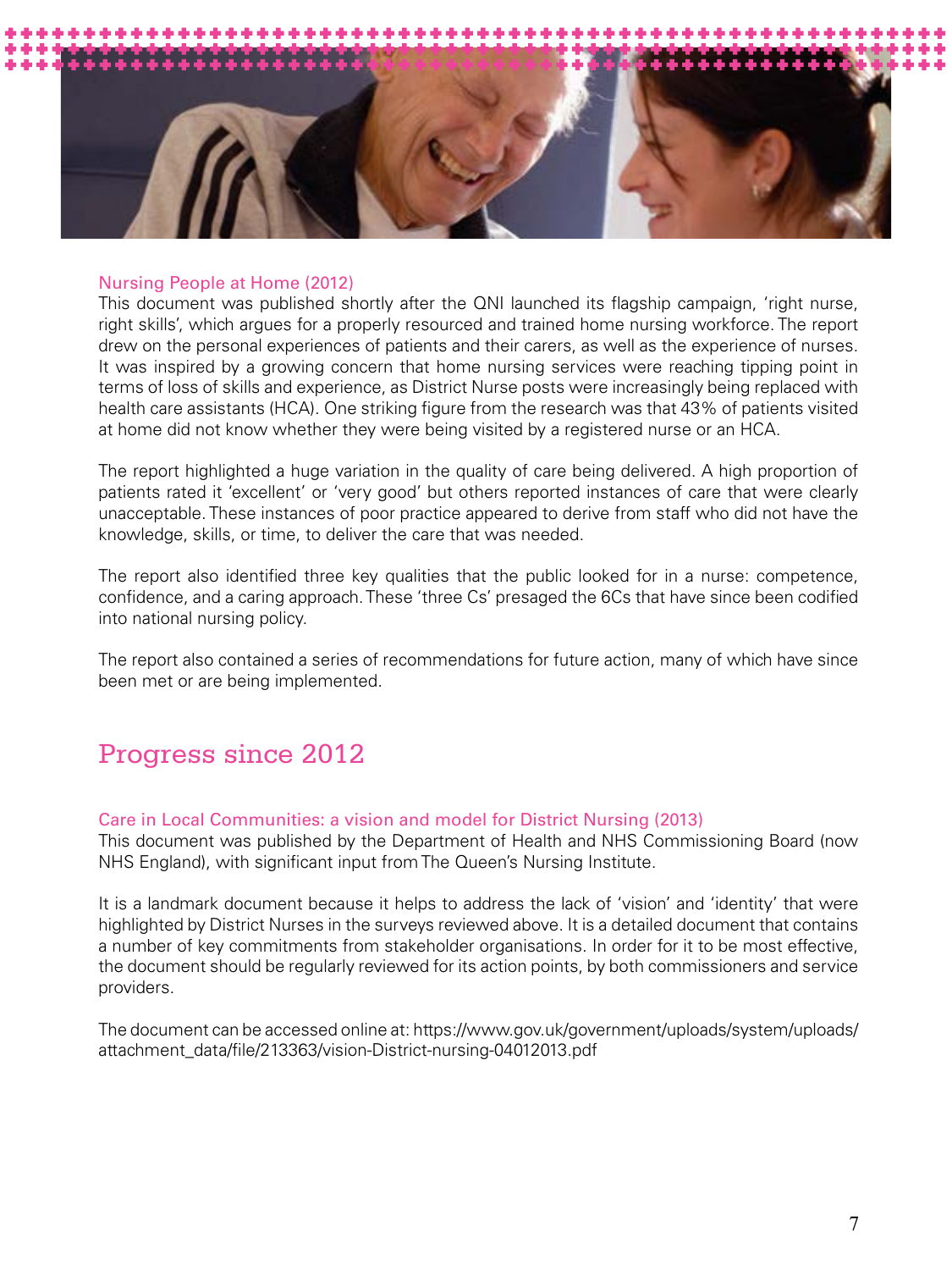# District Nursing Education Report (2012-13)

In 2013 the QNI also carried out a piece of research into the number of students undertaking the District Nursing specialist practice qualification, to help quantify fears that these numbers were falling steeply. The QNI compiled the report from information obtained directly from universities. The report revealed widespread and significant concerns in the number of new District Nurses being educated, particularly in England. In the academic year studied, the numbers being trained were nowhere near the 'replacement level' required to maintain the District Nursing workforce.

Key figures include:

- 21% of District Nursing courses in England did not run a cohort in 2012-13
- At least 67% of District Nursing courses running in England in 2012/13 had 10 students or fewer on the programme and 13% had only 5 students or less.

These numbers called into question the viability of some of the courses being offered.

The 2013 report can be accessed on the QNI's website at: http://www.qni.org.uk/docs/DN\_Education\_Report\_2012-13.pdf

Since this report was published, it is anticipated that numbers have improved slightly. However the QNI is currently undertaking a new study (May 2014) to quantify this exactly.

## District Nursing workforce and caseload planning project (2013-14)

The QNI was commissioned by NHS England, as part of the Chief Nursing Officer's Community Nursing Strategy Programme, to undertake a key study into what tools are necessary to make caseload planning and workforce allocation by District Nursing teams as efficient as possible.

The study to date has comprised a review of the relevant literature, and a full report with recommendations for further action.

The report can be accessed on the QNI's website at: http://www.qni.org.uk/docs/District\_Nursing\_Workforce\_Planning\_Report.pdf

#### Other new sources of support

During 2013 the QNI also created two other key resources that are designed to increase the capability and capacity of community nursing teams. These are:

- Transition to Community Nursing Practice
- Supporting Carers learning resource

Both can be accessed from the QNI's website.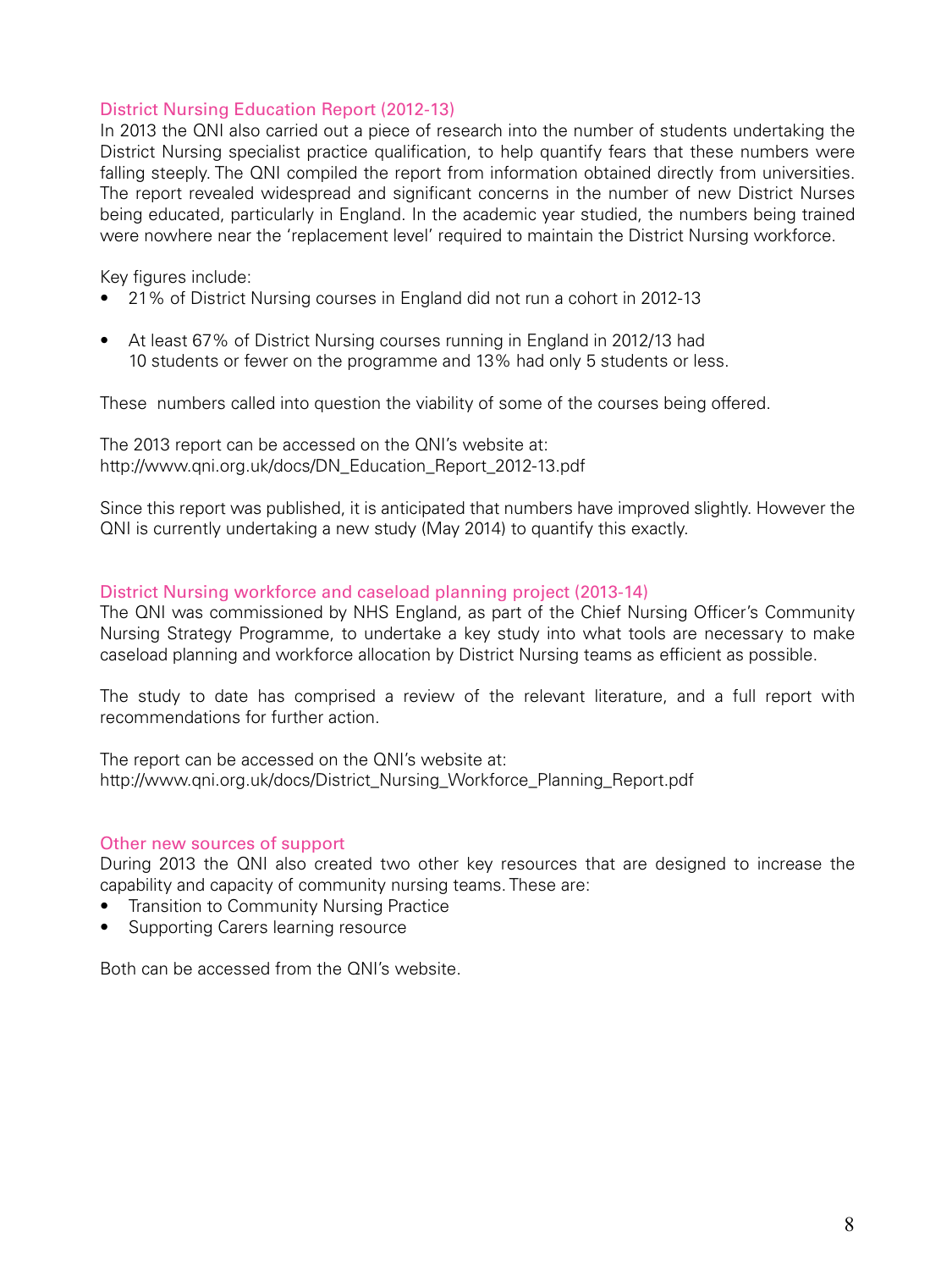

# The New Survey: Methodology

An online survey hosted by Surveymonkey.com was carried out with the aim of gathering 1000 responses from District Nurses. The survey was publicised using the QNI website, social media, e-newsletter and through publicity in the nursing press. The survey was open for a period of ten weeks during autumn 2013.

We invited responses from all community nurses who visit patients in their own home, not just those with a specialist District Nursing qualification.

Respondents were given the option to skip questions, hence the variation in the total number of responses to each question contained in this report.

Where responses required a single answer, the corresponding percentage figures equal 100% (allowing for variation caused by rounding figures up to the nearest 0.1%). Where it was possible to give a number of answers to the same question, the corresponding percentages reflect the multiple responses given and do not total 100%.

This report presents a general overview of both the quantitative and qualitative data that was supplied by the survey respondents.

# Findings of the new survey

The new survey was answered by 1035 nurses, a much larger sample than the original 2020 Vision survey in 2009. The 2009 survey was paper based, rather than online, and it also contained fewer questions. We have compared figures between the two surveys where the questions were the same. The difference in sample size and method of data collection should be borne in mind when making comparisons. However, responses to the two surveys show a remarkable degree of consistency. The QNI operates in England, Wales and Northern Ireland, but survey responses were received from all parts of the United Kingdom, including Scotland.

| Is the job title 'District Nurse' still used in your organisation? |  |  |  |
|--------------------------------------------------------------------|--|--|--|
| Response percent<br>Response count                                 |  |  |  |
| Yes<br>856<br>85.4%                                                |  |  |  |
| No<br>146<br>14.6%                                                 |  |  |  |

# 1. Use of the DN title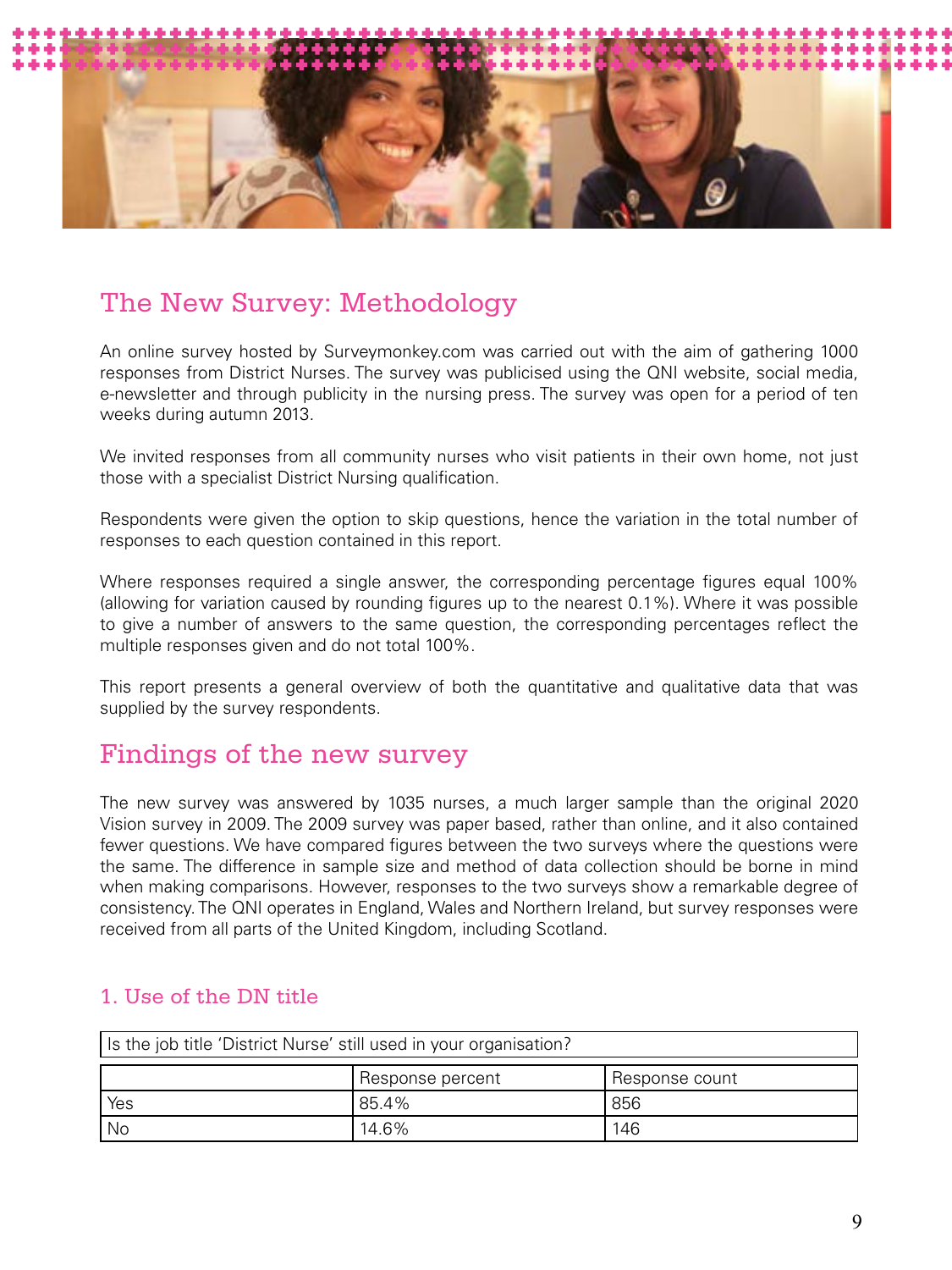Compared to 2009, the above figures represent no substantive change in the number of organisations where the term 'District Nurse' is used (less than 1% differential since 2009). This and the comments from nurses – indicates strongly that the title of District Nurse is overwhelmingly the usual choice for home visiting nursing services.

If you answered 'yes' to the above question, is it only used for nurses with a specialist practitioner qualification (SPQ) in District Nursing?

|      | Besponse percent | Response count |
|------|------------------|----------------|
| Yes  | 58.7%            | 515            |
| ' No | 41.3%            | 362            |

The responses to the same question in 2009 were: yes: 68%; no: 32 %. This suggests that there has been a substantial change in the way that the District Nurse title is now used, compared to five years ago. There has been a 9% fall in the number of organisations where the title is *only* used for those nurses who hold a specialist practice qualification (SPQ).

In 2009, only one survey respondent commented that health care assistants were referred to as 'District Nurse' within their organisation, though it is not clear whether this was by staff within the organisation or externally. In the 2013 responses, this mislabelling has become far more widely established. Many respondents indicate that the title 'District Nurse' is used indiscriminately and colloquially for almost any healthcare employee visiting a patient at home, particularly by people outside the employing organisation itself.

Responses to the question, 'who in your organisation is known as a District Nurse?' included:

*'Anyone who the patient thinks is a District Nurse - the podiatrists, healthcare assistants, homecare...'*

*'A person who is has been appointed at band 6, who are responsible for the management of a defined caseload of community nursing patients and management of a team of community staff nurses and health care assistants.'*

*'All community nurses. DN team leaders no longer have a specialist qualification - they may or may not have relevant degree modules in community nursing.'*

*'All community staff nurses – District Nurses is used in context so that patients are aware of who we are - however we are aware that only sisters who have done their District Nurse degree have the title DN.'*

*'All trained nurses are known as District Nurses because patients understand the title.'*

*'Band 6 team leaders and lower grades tend to use it when describing themselves. Nearly always choice of description by general public and other professionals.'*

*'Community staff nurses are known to patients as District Nurses, and probably wouldn't know who we were if we said our actual title and would ask for the District Nurse!'*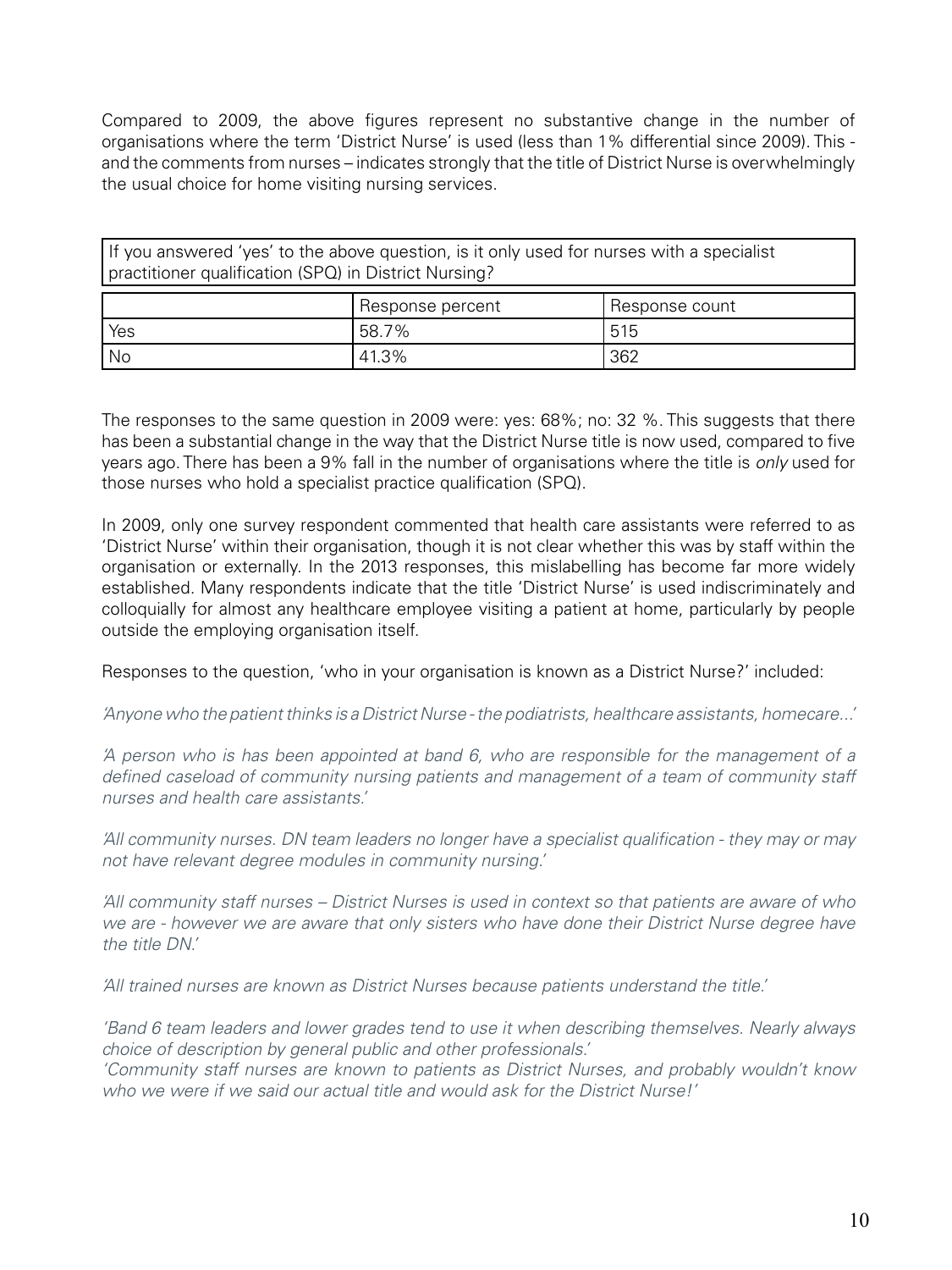*'Everyone within the District Nursing team, no matter what grade. Staff usually will say to a patient or relative, "I am your District Nurse".'*

*'I work in a mental health foundation trust. When liaising with District Nurses I do not know what qualifications they have.'*

*'Patients refer to community nurses as "District Nurses" as it's the term they are familiar with, same for GP practices.'*

*'There are several nurses with the DN qualification who would like to be known as DNs but our trust has decided to no longer use this title. However, our patients seem to prefer the DN title.'*

*'…Officially they (DNs) are more than likely referred to as community staff nurses, but this doesn't mean anything to anybody, and so they are referred to as District Nurses by GPs, allied healthcare professionals and nurses as well as patients and their relatives.'*

What the survey indicates is that there is now a very significant gap between how patients (public) refer to healthcare workers, and how healthcare workers refer to themselves. Overwhelmingly, patients speak of 'District Nurses' because this is a familiar, concise and easily understood term. Patients are unlikely to be familiar with the precise job titles of most healthcare workers, in an era when these titles have become longer, more diverse and complex.

Respondents were invited to give their further views on the District Nurse title. This proved to be a very controversial subject, generating 600 responses. Some representative examples are given below.

'*All nurses working in patients' homes (including health care support workers) call themselves "District Nurse", which is not appropriate. This title should be applicable only to staff holding an SPQ.'*

*'Although it is a specialist title, historically, patients have always known community nurses as 'District Nurses'. This is the job title that they understand. Given that there are so many different specialist roles in community nursing it can be confusing for patients and their carers to know who does what.'*

*'Believe it should be protected like 'health visitor', and retain meaning that the nurse has a higher qualification.'*

*'District Nurse title should be used by specially qualified nurses. Community services would be strengthened by reintroducing District Nurses who are appropriately qualified to deliver the long term conditions agenda. District Nurse is widely understood by both health professionals and the public to mean a skilled and educated community nurse.'*

*'I feel very strongly the title should be restricted to those with the SPQ. This is not to discredit other community nurses, but the title health visitor or midwife is not used in the same way for those not qualified.*

*'It is a title that must not be lost. The patients know about the District Nurse and they get very*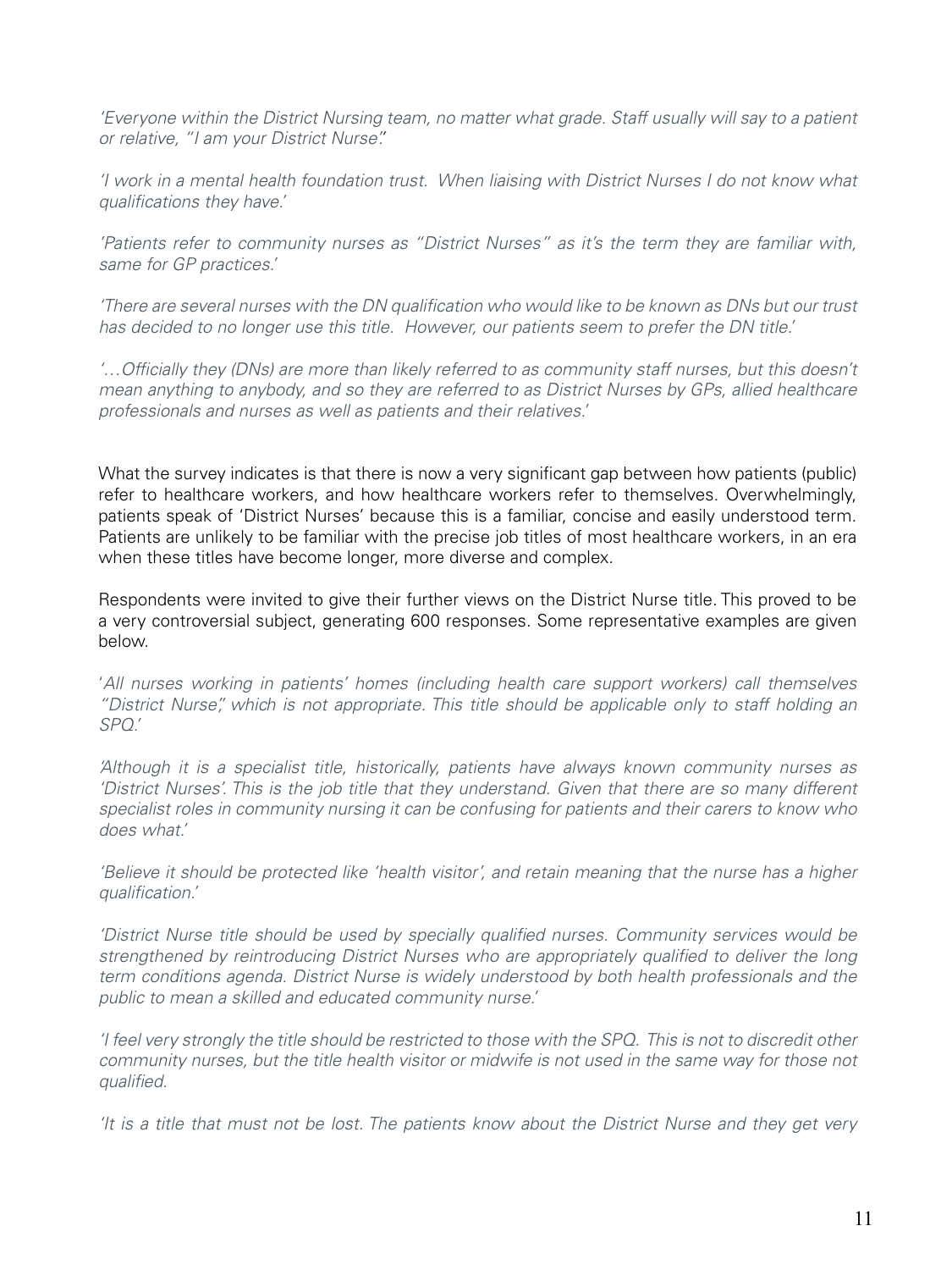*unsure of what to expect if the title has been removed. It was removed in the trust in which I work*  to one of 'case manager'. The local patients' forum insisted that it was returned, as they stated *that they didn't know what that title meant or what care would be delivered. The trust reinstated the title and many patients commented on how reassured they felt and they now knew who was looking after them and what to expect.'*

*'My title just confuses everyone; I usually refer to myself as a District Nurse.'*

What emerges from the responses is that confusion about job titles, qualifications and roles is now the norm rather than the exception, among healthcare professionals almost as much as the general public. For some this was a cause of resignation or despair, but most respondents wanted the title 'District Nurse' to be more carefully controlled, and restricted to those who hold the SPQ.

For some respondents, the term 'District Nurse' clearly carries historic overtones, some calling it 'old-fashioned'. It is something of a mystery that 'District Nurse' is singled out in this way, when other terms such as 'General Practitioner' and 'Health Visitor' also have a long history going back decades before the creation of the NHS, and the word 'midwife' much longer than any of them.

In thinking about job titles, it should be recognised that most patients are unlikely to engage fully with NHS terminology in this area. Patients are likely to use terms that are familiar, reassuring and useful in an everyday context. NHS managers and staff may therefore have to accept the reality that terms such as 'District Nurse' have a great deal of general currency, whereas job titles such as 'complex case manager' are unlikely to achieve this. Equally, for the same reason, it may be unrealistic to expect the public to limit their use of the District Nurse title to staff with an SPQ.

However, it is clear that the title 'District Nurse' should be appreciated as an entirely modern term, which is precise, useful, and easily understood by patients, families and carers. If there was greater consistency about the use of the title across employers, there would almost certainly be improved understanding by the general public of precisely what the term means.

In the case of the respondents whose organisations did not use the title 'District Nurse' at all, by far the most common alternative given was 'community nurse' or variants thereof.

CO There is now a very significant gap between how patients refer to healthcare workers and how healthcare workers refer to themselves.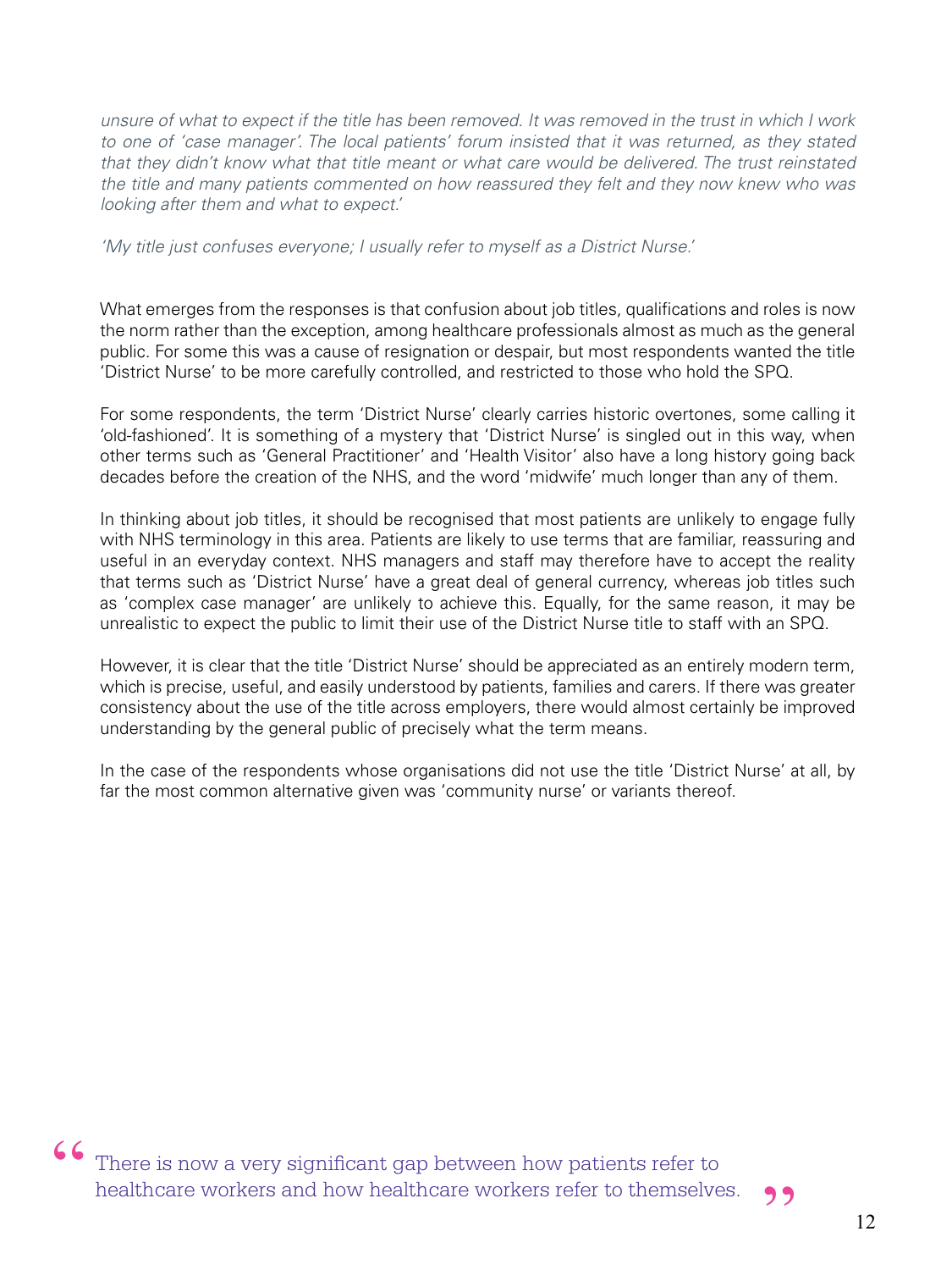

# 2. Employer, location and profile of workforce

| Who are you employed by?          |                  |                |  |
|-----------------------------------|------------------|----------------|--|
|                                   | Response percent | Response count |  |
| <b>Trust or Foundation Trust</b>  | 78.6%            | 808            |  |
| Integrated Trust                  | 4.4%             | 45             |  |
| <b>Community Interest Company</b> | 4.2%             | 43             |  |
| Social Enterprise                 | 5.4%             | 55             |  |
| Charity                           | 1.3%             | 13             |  |
| Private Company                   | 2.0%             | 20             |  |
| Other (please specify)            | 4.3%             | 44             |  |

Answers to 'other' included university, hospice, self-employed, health board, General Practitioner, Clinical Commissioning Group and care services. In 2009, almost all respondents to the survey were employed by Primary Care Trusts. This may reflect the much wider way in which the 2013 survey was distributed and responses collated. However the diversity of employing organisations listed in 2013 gives some indication of the changes to the healthcare employers that have taken place in the past five years. Most District Nurses will have experienced a reorganisation during this period. The qualitative data gathered as part of this survey gives some indication of the effect that these reorganisations have had on nurses.

| Where are you located? |                  |                |  |
|------------------------|------------------|----------------|--|
|                        | Response percent | Response count |  |
| <b>GP</b> Practice     | 32.4%            | 325            |  |
| Clinic (no GP)         | 16.6%            | 167            |  |
| Hospital               | 9.4%             | 94             |  |
| Office                 | 26.1%            | 262            |  |
| Other (please specify) | 15.5%            | 156            |  |

Regarding their location, of the 220 who gave answers to 'other', these included: university, mobile working, health centre, home based, healthy living centre, hospice, school, council building, agile working, prison office, and some who were in transit between premises because of reorganisation.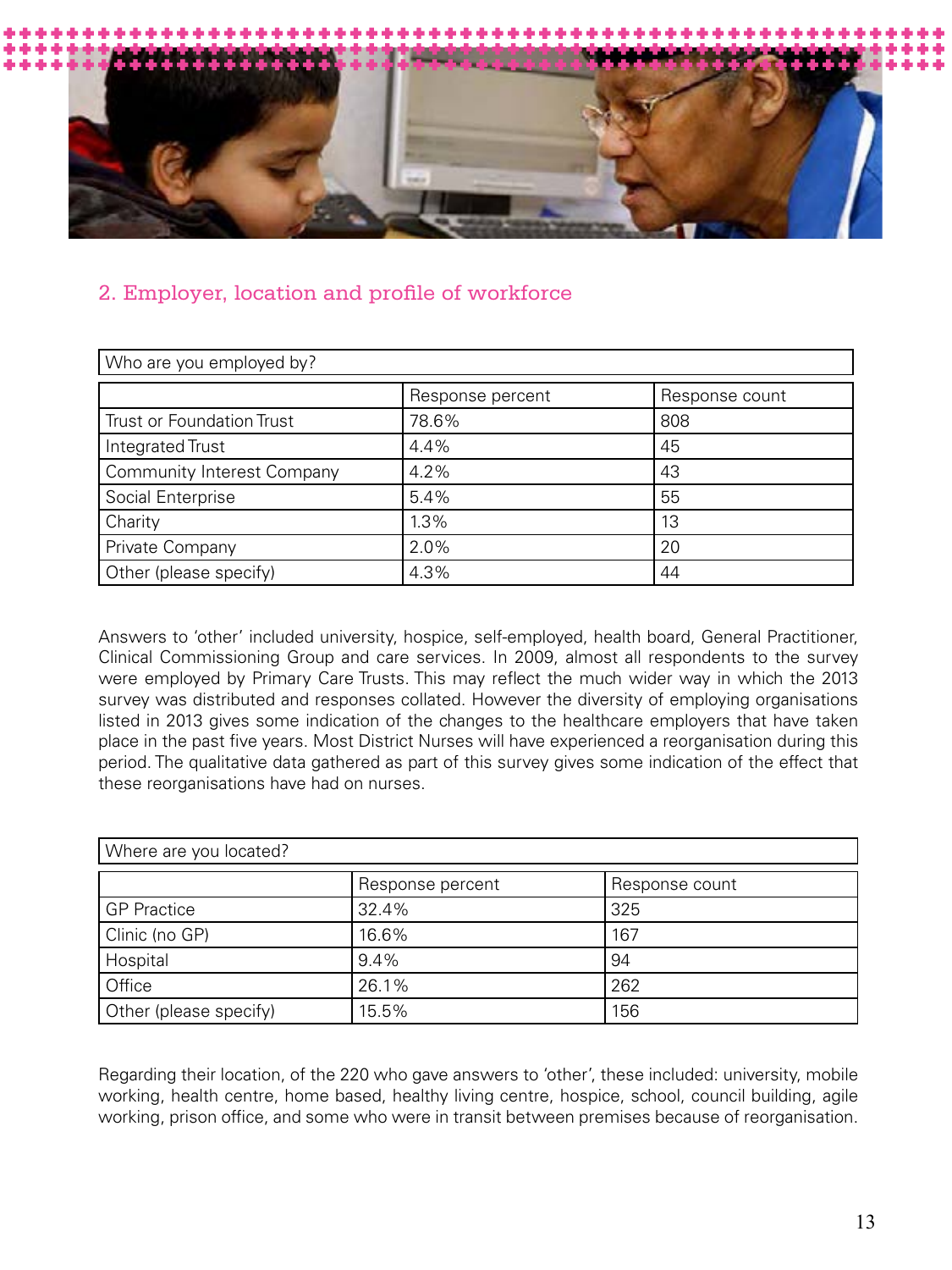| How long have you worked in the community? |                  |                |
|--------------------------------------------|------------------|----------------|
|                                            | Response percent | Response count |
| Less than 2 Years                          | 4.2%             | 43             |
| Less than 5 Years                          | 8.9%             | 92             |
| Between 5 and 10 Years                     | 23.5%            | 242            |
| More than 10 Years                         | 32.8%            | 338            |
| More than 20 Years                         | 23.8%            | 245            |
| More than 30 Years                         | 6.9%             | 71             |

| Are you planning to retire in the next? |          |     |  |
|-----------------------------------------|----------|-----|--|
| Response percent<br>Response count      |          |     |  |
| 3 Years                                 | $12.2\%$ | 125 |  |
| 5 Years                                 | 12.5%    | 129 |  |
| 10 Years                                | 24.7%    | 254 |  |
| None of the above                       | 50.8%    | 520 |  |

The questions, 'how long have you worked in the community?' and 'when are you planning to retire?' were not asked in the 2009 survey.

The purpose of these questions was to get a sense of the age spread of the District Nursing workforce, and also to assist in determining how many new District Nurses will need to be recruited in order to sustain or grow the workforce. The QNI's District Nursing Education Report (2013) showed conclusively that at the present time, not enough District Nurses are being trained to replace those who are retiring.

The above data may be of interest to workforce planners. It is difficult to make comparisons with similar data about other nursing professionals, in part because nurses often choose to become District Nurses later rather than earlier in their careers.

# 3. Education and Specialist Practitioner Qualification

Of 1029 who answered the question, 577 held the SPQ in District Nursing and 452 did not. This represents 56% of the respondents who have undertaken the SPQ. In 2009, 88% of respondents indicated that they held the SPQ – a difference of 32%. Because of the difference in sample sizes and survey method, the percentage difference cannot itself be taken of proof that there are fewer community nurses holding an SPQ now than there were in 2009. Given the far larger number of people who responded to the new survey, and its greater accessibility online, it suggests that a far more diverse group responded in 2013 than did in 2009.

C The role ... is seen as 'generalist' but few in the health service have the width of expertise that is integral to the role.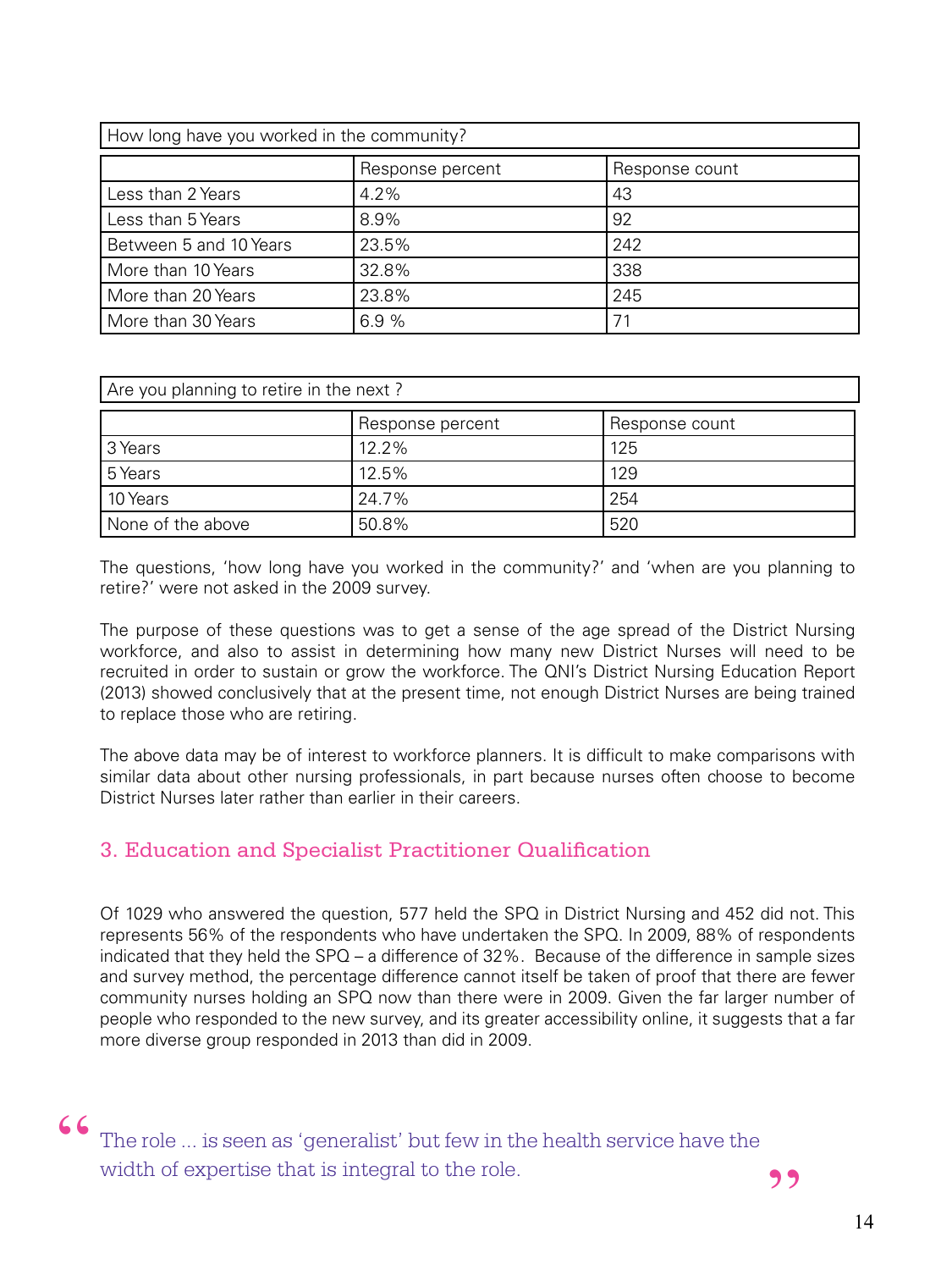

Does your organisation second community nurses to the SPQ course for District Nursing at a higher education institution?

|      | Response percent | Response count |
|------|------------------|----------------|
| Yes  | 78.1%            | 739            |
| ' No | 21.9%            | ZU7            |

This represents a positive change compared to 2009, when only 71% of those who answered the question indicated that their employer seconded nurses to the SPQ course. The difference, of around 7%, is fairly small, but suggests an incremental increase.

Respondents were also asked to give additional evidence of what other educational opportunities were offered by their employer if secondment to the SPQ was not an option. Of the 249 responses, only one stated that the educational offer was 'excellent'. All others described a situation beset with problems, some of them severe. A representative sample is given below:

'*Although I did answer yes [to SPQ being offered], it is sporadic, none in our area for a few years, two last year and none again this year. In another locality they had virtually eliminated the qualified DN and certainly had none giving hands on care; following some disastrous episodes that ended up in a coroner's court that locality are now seconding nurses onto the course.'*

*'Training budgets this year have been slashed by 50%. Only modules funded on the post qualification framework are available, and the options which are available are greatly reduced - to mentorship,*  leadership and palliative care, non-medical prescribing and clinical examination. But if you have all *of those qualifications, how do we progress further?'*

*'There has been no DN course for several years. Now the university has had a new course validated but short-sightedly the commissioners have not deemed it necessary to provide any backfill to release the band 6's who do not have the SPQ to be freed up to attend the course. Nor have they contracted the practice educators who are qualified to fulfil the PE (practice educator) role and mentor these students…'*

*'The trust will pay for it but it has to be applied for as you would a job and you resign from your current position. Not available to part time staff which is very frustrating.'* 

*'The District Nurse SPQ course ran highly successfully for many years at the institution where I work. A few years ago the trust withdrew their support and the course closed. During this time, the trust*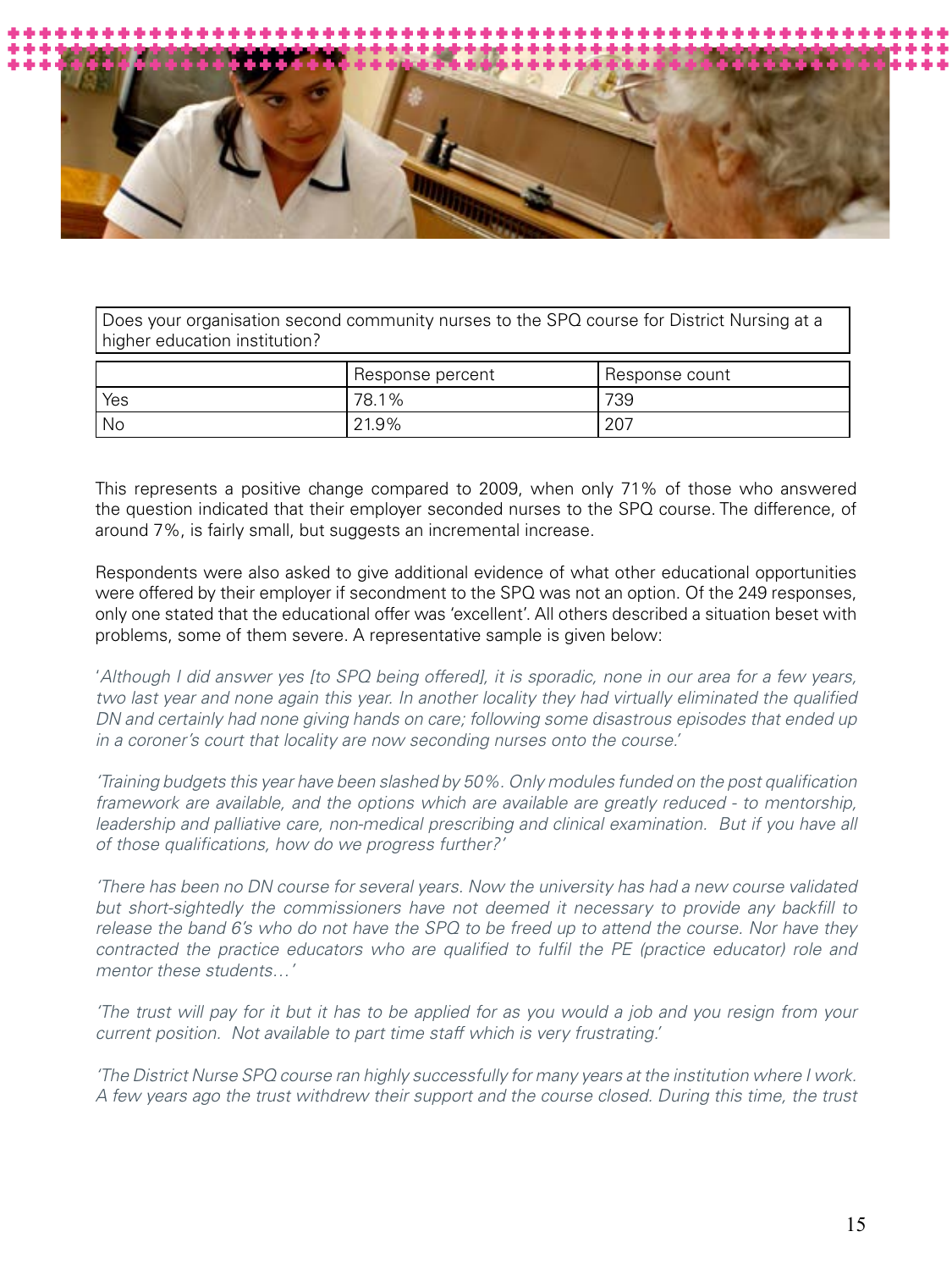*became aware of the problems in practice that arose without appropriately qualified practitioners i.e. District Nurses, and the course has now been running again for the last two years.'*

*'No nurses have been seconded since 2005 to do the SPQ course. However, this has just been re*  validated at our local universities and money has been ring fenced to second five nurses this year. *Unfortunately, there are no other monies available for backfill for the nurses, so releasing them from practice to undertake the course is proving difficult.*

The overall picture is one of sporadic educational offering, lack of choice, lack of continuity, lack of a clear and holistic educational vision, and significant obstacles placed in the way of nurses who want to further their education.

Respondents also make a clear and direct connection between nurse education and the quality of patient care: where education has been cut back, patient care has suffered.

There are some positive indications in the number of respondents who report that the SPQ is being reintroduced, following recognition by commissioners that the available alternatives were not sufficiently robust.

| In your organisation, are all leaders of District Nursing teams required to have the SPQ? |  |  |  |
|-------------------------------------------------------------------------------------------|--|--|--|
| Response percent<br>Response count                                                        |  |  |  |
| 54%<br>Yes<br>507                                                                         |  |  |  |
| 46%<br>No<br>432                                                                          |  |  |  |

This figure is also at variance with the figure in 2009, where only 48% reported that their employing organisations required District Nurse team leaders to hold the SPQ. It is difficult to draw a strong conclusion from the figures in this case - a 6% increase on the 2009 figure is fairly marginal, particularly in light of the different sample sizes, but it suggests that the SPQ still has a central place in District Nursing education and career advancement.

Respondents were also asked what other qualifications were necessary to be a team leader, in the absence of the SPQ. The responses to this question were very varied but essentially reflected one overriding theme: team leaders are being drawn from whoever is available. There were 329 responses to this question. Some specified that a degree in nursing was all that was required. Others stated, 'advanced practitioner', 'RGN', 'sign off mentor', or pointed to length of experience, rather than education, as the qualification.

Given the lack of availability of the SPQ in many geographical areas in recent years, it is noteworthy that there no generally accepted alternative to it, reinforcing the overall picture of lack of educational opportunity and workforce planning.

GC Sporadic offering, lack of choice, lack of continuity, and significant obstacles placed in the way of nurses who want to further their education.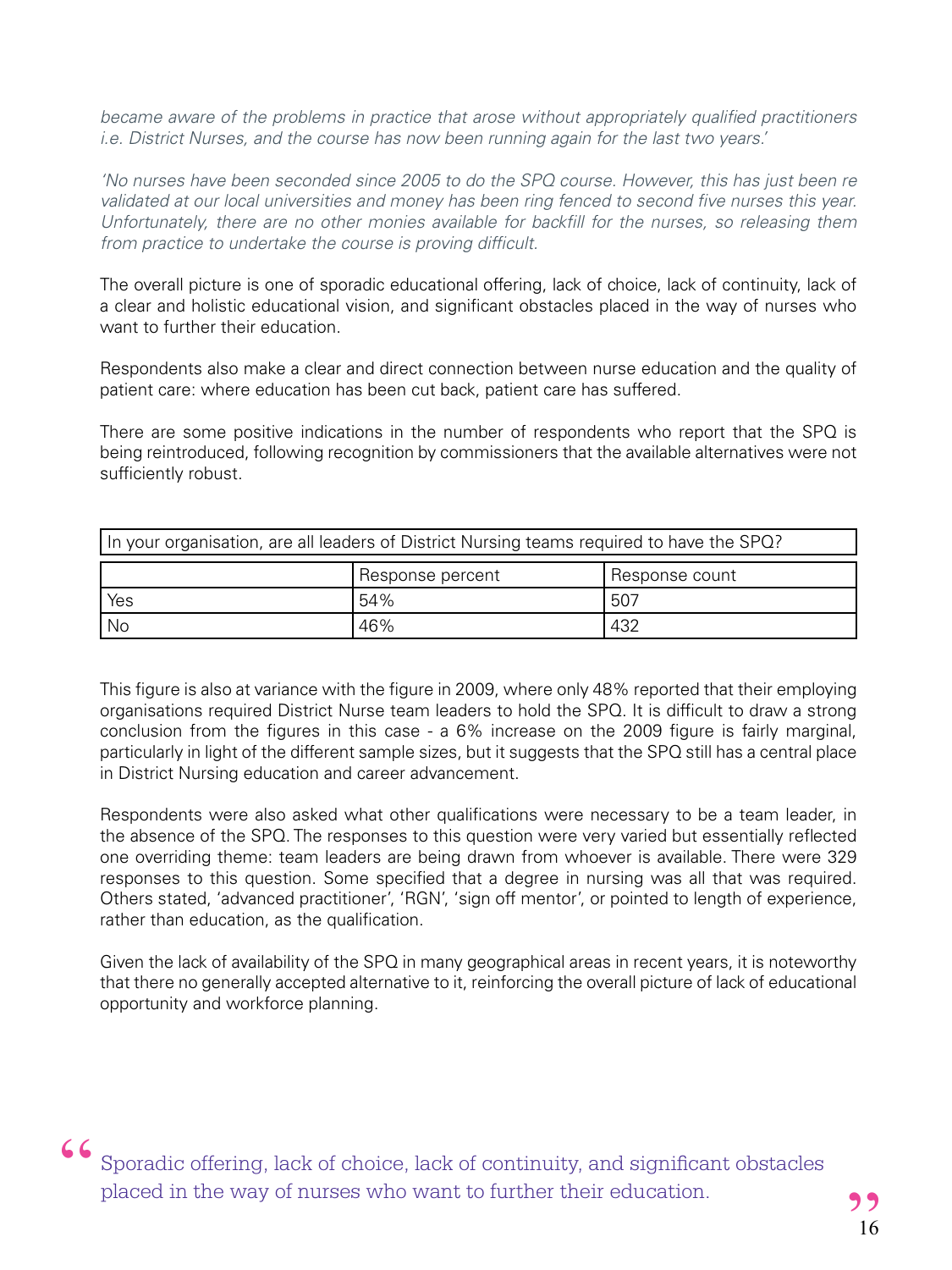

#### Benefits of the District Nursing SPQ

Respondents were asked what they saw as the three key benefits of the SPQ. Almost all respondents were extremely positive about the importance and value of the SPQ. The responses given provide concrete evidence and examples of the benefits nurses gained from undertaking the qualification; benefits that directly impact on the quality of patient care.

Examples include:

*'Developing more knowledge to question current practice and improve systems Gain confidence in challenging poor practice Improve physical assessment skills and obtain prescribing qualification.'*

'*Prolonged period of taught and supervised practice - being guided by a practice teacher, most of whom are the best in the business. Learning while doing free from the day to day pressures of your own practice / team.*

*A one stop course providing everything you need for the job - full prescribing status, history taking, physical exam skills and managing long term conditions.*

*Recognition that leaders are made (shaped) not born - the course does provide insight into leading and managing a team. Most DN teams are very stable, tight units who know each other very well. When problems occur they are particularly hard to deal with. So equipping people with the skills to manage conflict…'*

*'A formal District Nursing course offers structure of work within a different locality to the one the nurse is used to working in order that she/he may draw comparisons and utilise new skills and knowledge from working with a District Nurse.'*

*'Offers experience in assessing and managing complex patients and complex situations with the ongoing support of a District Nurse mentor and working more closely with the multidisciplinary team.*

*Enables the person to explore locality profile and implications on practice, populations, which enables a greater understanding of health and how it will impact on District Nursing caseloads. This in turn builds on the individual's ability to understand the importance of caseload management, being proactive rather than reactive to health.'*

*'A standard skill set which can be replicated.'*

*'A unique understanding of the community needs and not 'learning on the job' when coming from a lower grade or from acute trusts.'*

*'The development of an ethos of care and a level of socialisation that is not easily replicated.'*

*'Gives one a wider knowledge of skills and understanding of the NHS. One can understand that time management is essential. Looking at the public health again opens your eyes. It certainly makes you a more accomplished nurse. You will look at patients more holistically. It has given me*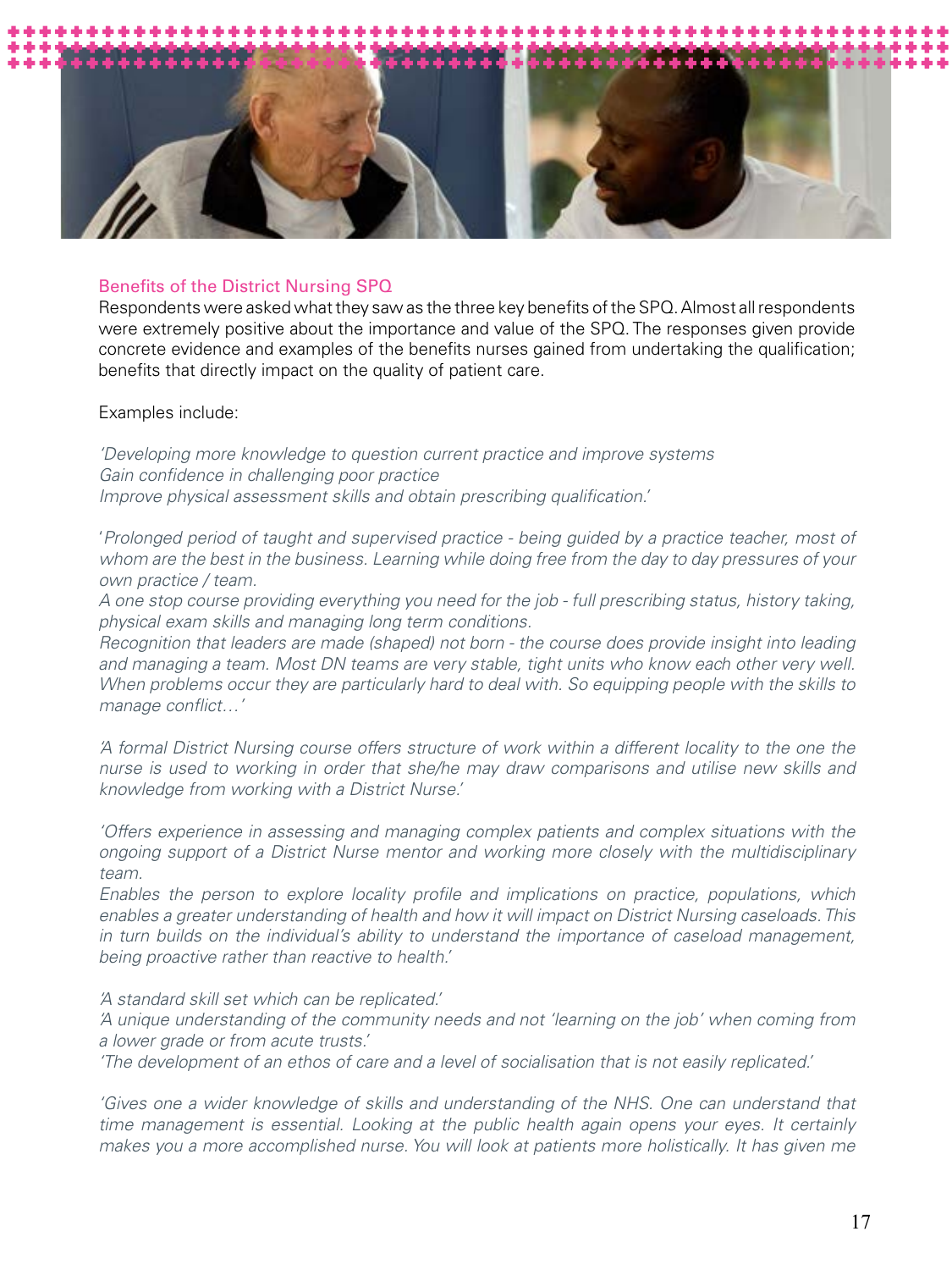*the skills necessary to work in a management role. Also one becomes more innovative, because now we know the reasons why cuts may be made and we need to be more cost effective.'*

*'For prime example - wet leaky legs due to heart failure - you can visit daily forever to mop up leaky legs, it needs someone with advanced knowledge and experience to assess the patient, check medication is appropriate, have the confidence to discuss such medication with the GP.'*

*'The District Nurse course focuses upon autonomous specialist practice and the legal and ethical requirements to fulfil the role. The role prepares the staff nurse to manage the team of staff and to appropriately delegate visits and her responsibilities to patients who are delegated to other staff members. The course has specific modules on chronic long term disease management, prescribing, health needs analysis, communication and management at masters level and provides the level of education and support through clinical practice to carry out this role. I do not believe this role can be achieved without further study and clinical support.'*

*'…it is not just about managing a caseload of patients, it is about developing an effective service for a changing population, developing new services within a community setting and much more. In order to do this you need the foundation of the SPQ course…'.*

In particular the benefits described focus on:

- Overall personal and professional educational value
- Greater understanding of the wider context and influences of care in the community policy, economy, population, public health
- Acquisition of management skills in context, including team management, conflict resolution, time and caseload management
- Development of skills in delivering complex, innovative and holistic care
- Development of skills in chronic disease management
- District Nursing Service development skills
- Working with the multidisciplinary team and developing a broader understanding of roles in care management in the community
- Standardisation of quality measures specific to the community environment.
- Confidence building to enable the District Nurse team leadership role

Respondents were overwhelmingly positive about the value of this investment in nursing education, from both a personal and organisational point of view.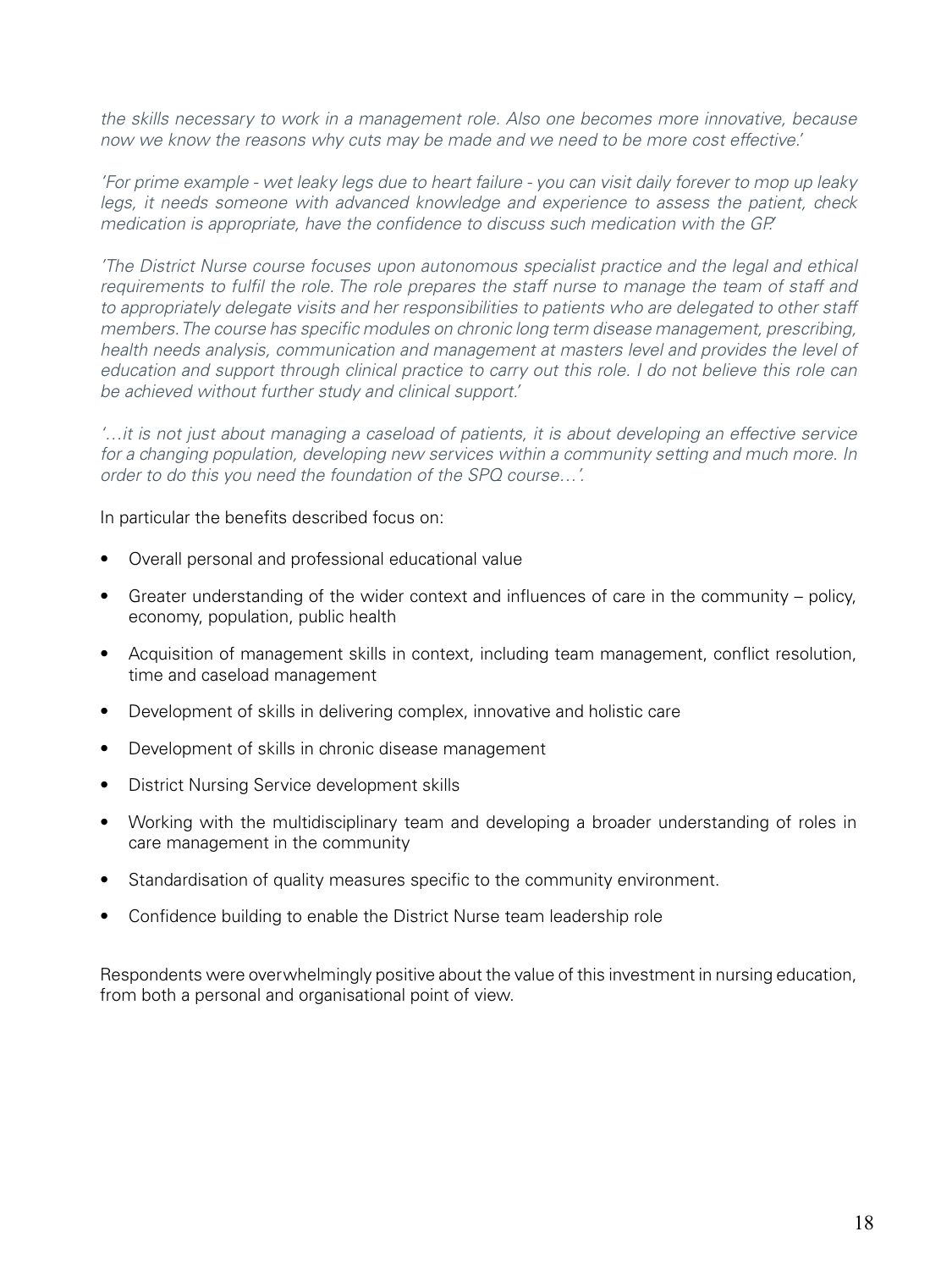

# 4. Mentoring and teaching

| Are you a qualified mentor? (i.e. have you undertaken a specific training course?) |            |  |
|------------------------------------------------------------------------------------|------------|--|
| Response percent<br>  Response count                                               |            |  |
| Yes                                                                                | 76%<br>730 |  |
| 24%<br>  No<br>230                                                                 |            |  |

| Are you a qualified practice teacher? |          |     |  |
|---------------------------------------|----------|-----|--|
| Response percent<br>Response count    |          |     |  |
| Yes                                   | $18.5\%$ | 176 |  |
| No<br>81.5%<br>75                     |          |     |  |

The fact that so many respondents were qualified mentors gives an indication that the community setting can readily support prequalifying nursing students on placement. There is an urgent need to expose student nurses to the community environment, so that this is understood as being a good career choice when qualified, while recognising that there can be challenges in the number of students being supported, where nurses are guests in patients' homes and there may be limited spaces in an office base. Some District Nurses may not have an office base to go to each day, which is an additional challenge.

Practice teachers are vital in order to support the District Nursing SPQ, and training and development generally, within the workforce.

 $\begin{array}{c} \textsf{6} \textsf{I} \textsf{t} \textup{ is not just about managing a caseload of patients, it is about developing an effective service for a changing population... \end{array}$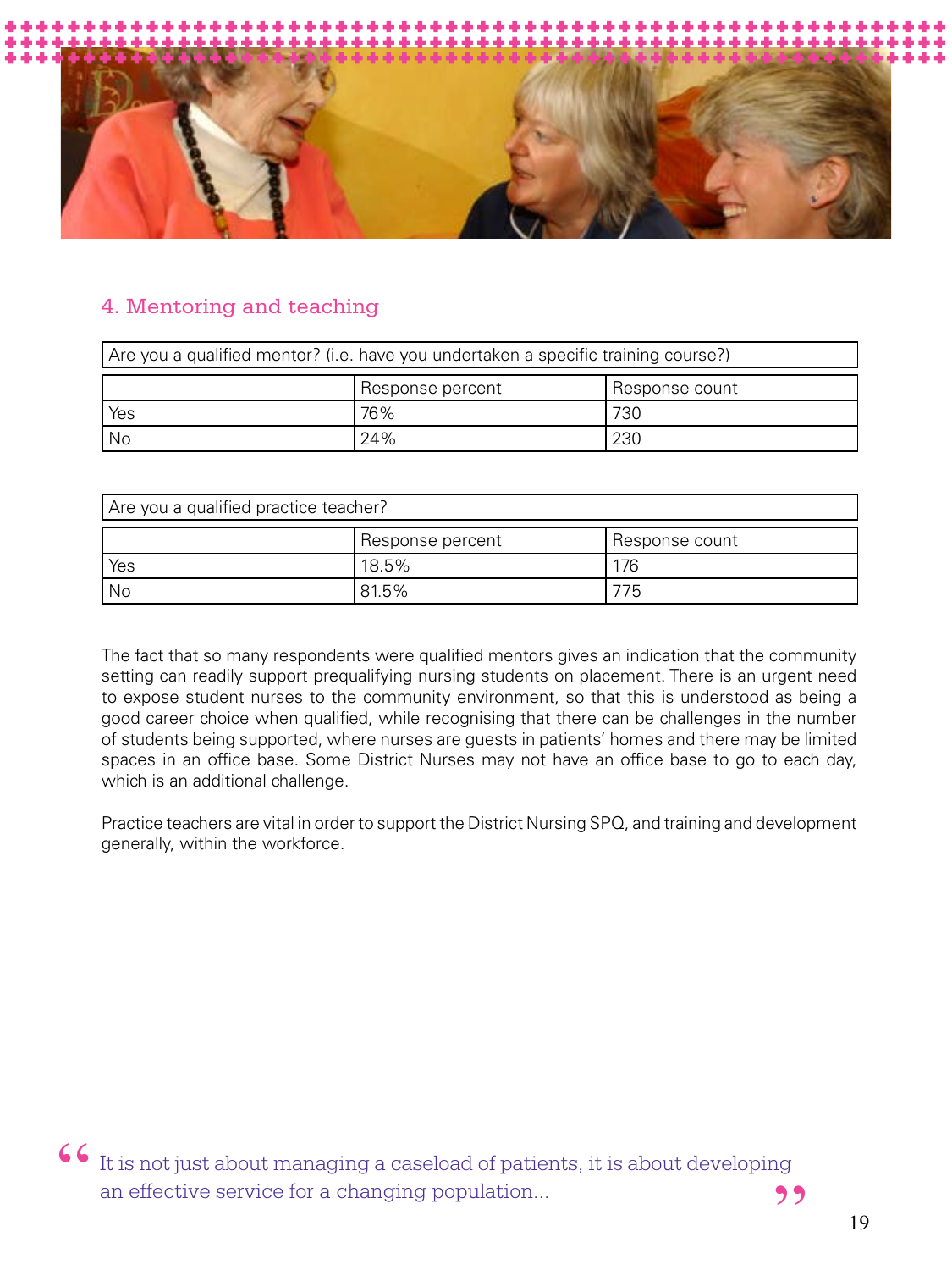# 5. Roles and responsibilities

The roles and responsibilities listed in the survey responses are extremely broad and give a powerful, specific demonstration of the range of work that today's District Nurses undertake.

| What are the main roles and responsibilities of qualified District Nurses in your organisation?<br>Tick any that apply to qualified District Nurses, even if they are not team leaders. |                  |                |
|-----------------------------------------------------------------------------------------------------------------------------------------------------------------------------------------|------------------|----------------|
|                                                                                                                                                                                         |                  |                |
|                                                                                                                                                                                         | Response percent | Response count |
| Overall management of staff                                                                                                                                                             | 82.8%            | 701            |
| Overall management of patient caseload                                                                                                                                                  | 92.4%            | 783            |
| Allocation of staff                                                                                                                                                                     | 76.0%            | 644            |
| Managing budget                                                                                                                                                                         | 25.4%            | 215            |
| Prescribing                                                                                                                                                                             | 79.7%            | 675            |
| Patient physical assessment                                                                                                                                                             | 81.7%            | 692            |
| Regular direct patient care                                                                                                                                                             | 87.4%            | 740            |
| Attending daily handover with staff                                                                                                                                                     | 84.7%            | 717            |
| Interviewing, selection and recruitment                                                                                                                                                 | 74.7%            | 633            |
| Managing staff rota/off duty                                                                                                                                                            | 84.1%            | 712            |
| Managing staff sickness cover                                                                                                                                                           | 74.9%            | 634            |
| Providing clinical supervision of peers                                                                                                                                                 | 78.6%            | 666            |
| Managing staff disciplinary                                                                                                                                                             | 59.1%            | 501            |
| Providing training and education                                                                                                                                                        | 60.2%            | 510            |
| Weekend working                                                                                                                                                                         | 87.7%            | 743            |
| Categorising complex patients                                                                                                                                                           | 84.9%            | 719            |
| Managing complex patients                                                                                                                                                               | 88.8%            | 752            |
| Handling complaints                                                                                                                                                                     | 66.7%            | 565            |
| Referral to and liaison with GPs                                                                                                                                                        | 88.7%            | 751            |
| Referral to and liaison with MDT                                                                                                                                                        | 88.7%            | 751            |
| Other (please list)                                                                                                                                                                     |                  | 218            |

The only one of these potential responsibilities not currently carried out by a majority of qualified District Nurses is budget management. The figure of 25% is realistic given that only a relatively small percentage of staff are likely to be in a position of managing budgets in any organisation.

Additional responsibilities that respondents listed included: palliative care meetings, audits, bereavement visits, counselling, health promotion, mentoring, risk assessment, root cause analysis, it troubleshooting and training in residential homes.

Respondents were also asked what other duties they feel they should be able to undertake, which are not currently part of the role. Responses included: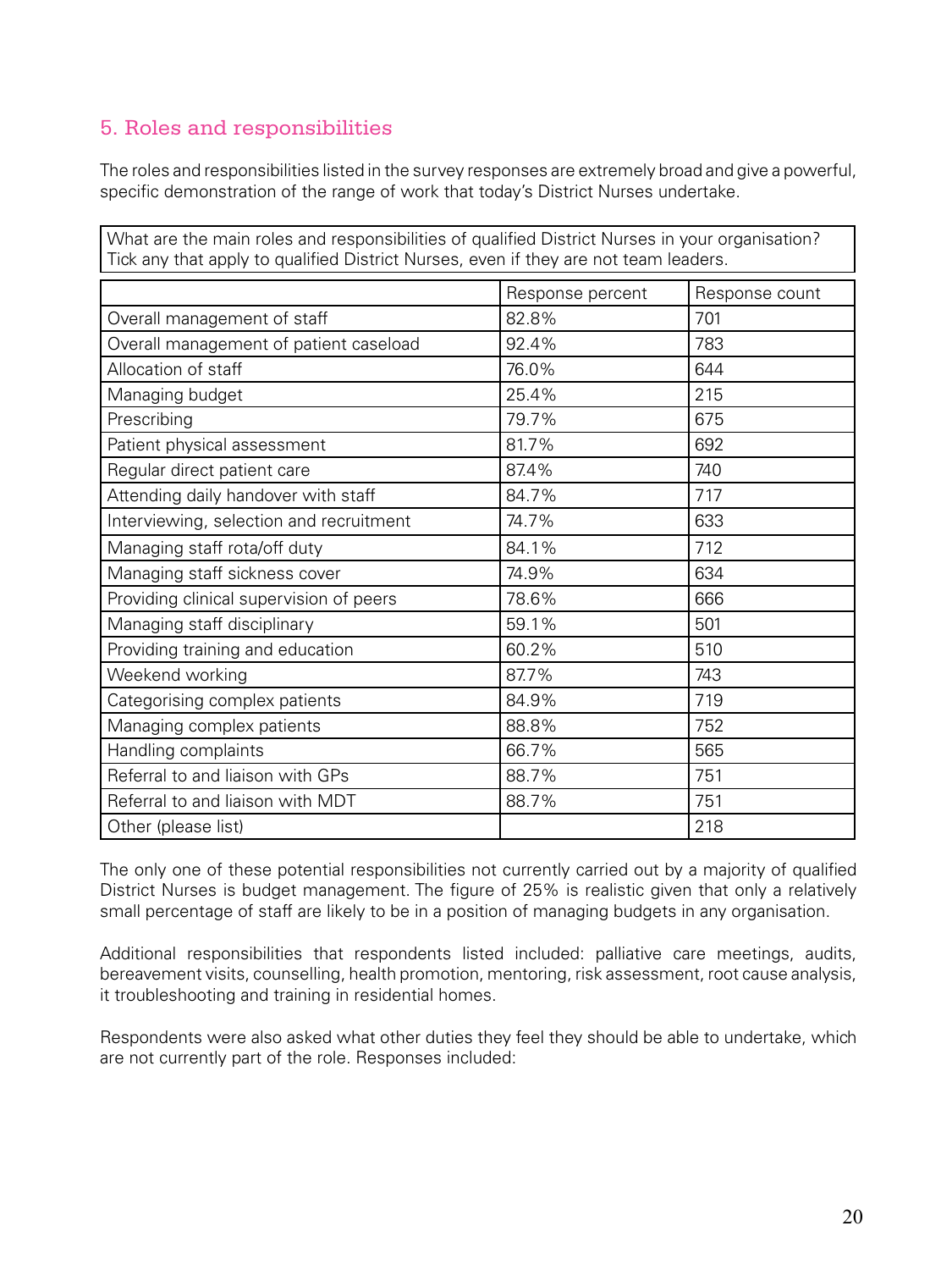

- Verification that a patient has died
- **Budgeting**
- Intravenous therapy and other specialist care
- Engagement with senior management and influencing healthcare planning for the local population
- More time to spend with patients.

# 6. Skills

Respondents were asked what skills they thought were unique to District Nurses. The range of responses was huge, but a representative selection of this diversity includes:

*'Assessment, empowerment and reassessment.'*

*'Using knowledge of local community to benefit patients and families (needs of the population and local resources available).*

*Adaptable, flexible, resourceful and responsive to ensure best patient care delivered with resources available* 

*Holistic assessment and management of complex needs of people in own home, including social, environmental and family/carer issues (short and long term).'*

*'Communication being able to show compassion, empathy and care to patients, families, relatives when they need time to understand situations in a relaxed atmosphere of the patients own home.' 'Advanced skills learning such wide variety of skills in supporting people to remain in their home, infection free and closely monitored.'*

*'Being advocate and representing the people of the community, liaising with various different agencies in order to ensuring the continuity of their care pathway.'*

*'Excellent communication skills, face to face counselling, production of reports, team working. Wide range of clinical skills with theoretical knowledge framework underpinning the role.' 'Multifaceted role demands everything from pastoral support for staff and patients, to managing staffing issues, managing complaints from patients and relatives. The role is seen as 'generalist' but few in the health service have the width of expertise that is integral to the role.'*

*'Managing uncertainty - this requires experience, confidence and an exceptional level of risk analysis and risk taking. This is important because you're on your own and a huge element of clinical reasoning and judgement is needed to decide if someone is safe.'*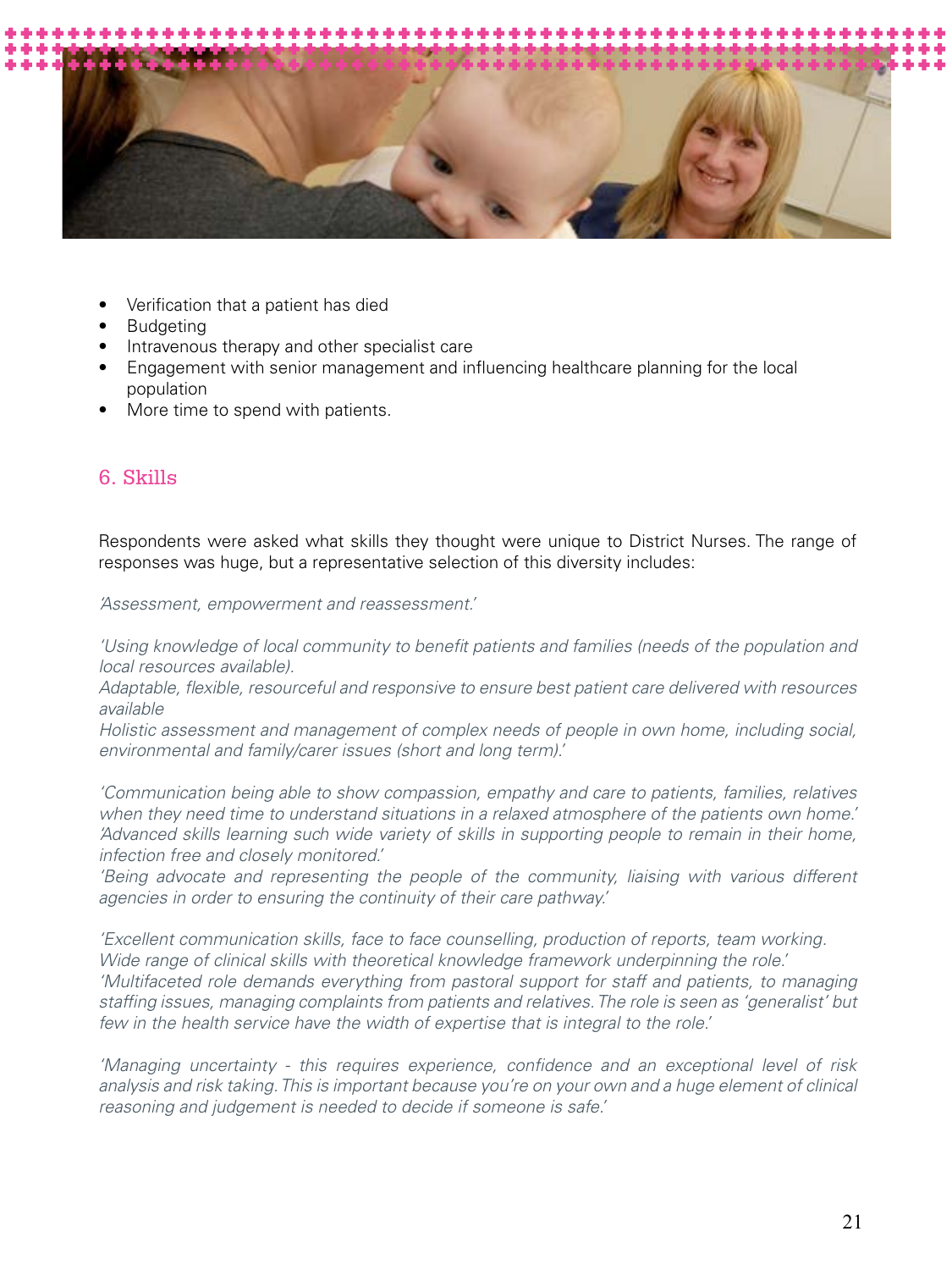*'Invention and flexibility - being able to find creative solutions to problems. Whether adapting aseptic technique to catheterisation with a patient in a double bed to being able to make things work for someone who wants to remain at home for their final hours / days.'*

*'Expertise in managing a range of problems - from tissue viability, COPD, degenerative neurological diseases to palliative care DNs have a wider range of expertise than most ward-based nurses. A true generalist.'*

*'Provision of truly holistic care in the home which has far more elements than secondary care.' 'Adaptation of evidence based, socially and medically complex care to the individual needs and lifestyles of patients at home.'*

*'Ability to work autonomously with minimal real time support yet remain part of larger teams.'*

*'Understanding of local community and other professionals who work in the area so they can refer quickly.'*

*'Close working relationships with patients, families, hospices, general practitioners and other AHPs to enable a quality service to our patients.'*

*'Advanced skills to enable patients with complex needs to be nursed in their own homes. E.g. Intravenous drugs, antibiotics, chemotherapy, vacuum assisted closure therapy, and care of the dying.'*

*'Wider organisational and strategic thinking to support staff with decisions made by senior management.'*

*'Highly skilled in patient assessment, holistic care, complex issues and decision making.'*

*'Generic nursing skills, we do not specialise in just one area, we can do most everything a patient requires outside a hospital environment.'*

The responses can be summarised into the general themes below, though simply stated in this way they do not reflect the full range of District Nursing work that is given by the nurses' own words above.

- Holistic management of a wide range of medical conditions
- Communication skills
- Relationship building with patients, families and carers
- Palliative care
- Autonomous working
- Understanding of population base and factors impacting on health
- Assessment and problem solving
- Caseload management
- Crisis and risk management
- Leadership and management of staff
- Preceptorship, education and mentoring
- Liaison with many different practitioners, service co-ordination
- Acting as a patient advocate

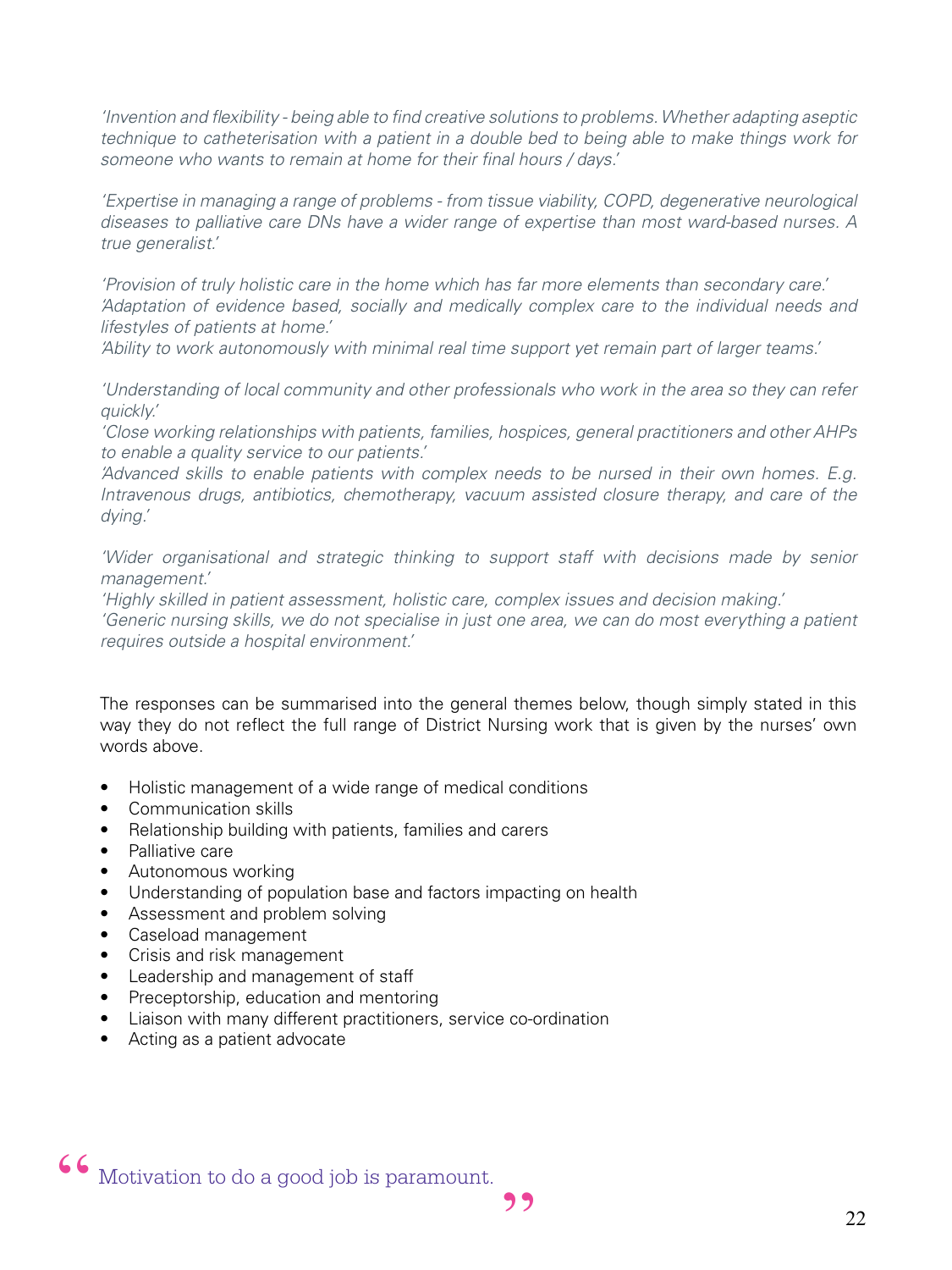

#### Skill mix and HCAs

Respondents were asked what proportion of each District Nursing team (not the wider healthcare team) were registered nurses. There were 743 responses to this question. In many cases the responses are difficult to categorise, because the nature of many nursing teams has changed so much in the past five years. In addition, many respondents did not use the suggested format for answers that was suggested in the question.

However, as a general guide, most teams indicate a fairly large majority of qualified nurses within the overall team. When reported as a percentage, most responses fall within the range 70-80%, with a wider range of between 60% and 95%.

The survey then asked how this compared to the situation five years ago. There were 798 responses. As with the question above, because of the variety of ways in which the question was answered, some of the answers cannot be counted within the figures. Many report that they are part of much larger teams than they were before, making direct comparisons very difficult. Others report that their workload has grown considerably, outstripping additional staff allocations, which also complicates comparisons. However the following data are clear:

- 304 reported no significant change within the team
- 201 reported fewer trained or higher grade nurses; more HCAs or untrained or part time staff
- 56 reported more trained nurses (without indicating that overall team size had increased significantly)
- 20 reported that team size and structure had changed, making comparisons difficult
- The remainder were either unable to comment, for example because they worked in a different field, or made comments that could not be allocated to the other categories

Taking only those respondents who were able to make a direct comparison with the situation five years ago, this gives 561 results. Expressing the above numbers as percentages, 54% stated that the situation was broadly similar to five years ago, 36% stated that the proportion of qualified nurses in their team had fallen, and 10% reported that the proportion of qualified nurses had increased.

The respondents were then asked whether in their opinion, the team had enough appropriate qualified and trained staff to meet the 'growing' needs of patients. There were 834 responses to this question, which can be summarised as follows:

- No: 496
- Yes: 232
- Indicated that some problems with staffing existed: 86
- Were unclear or unable to comment: 20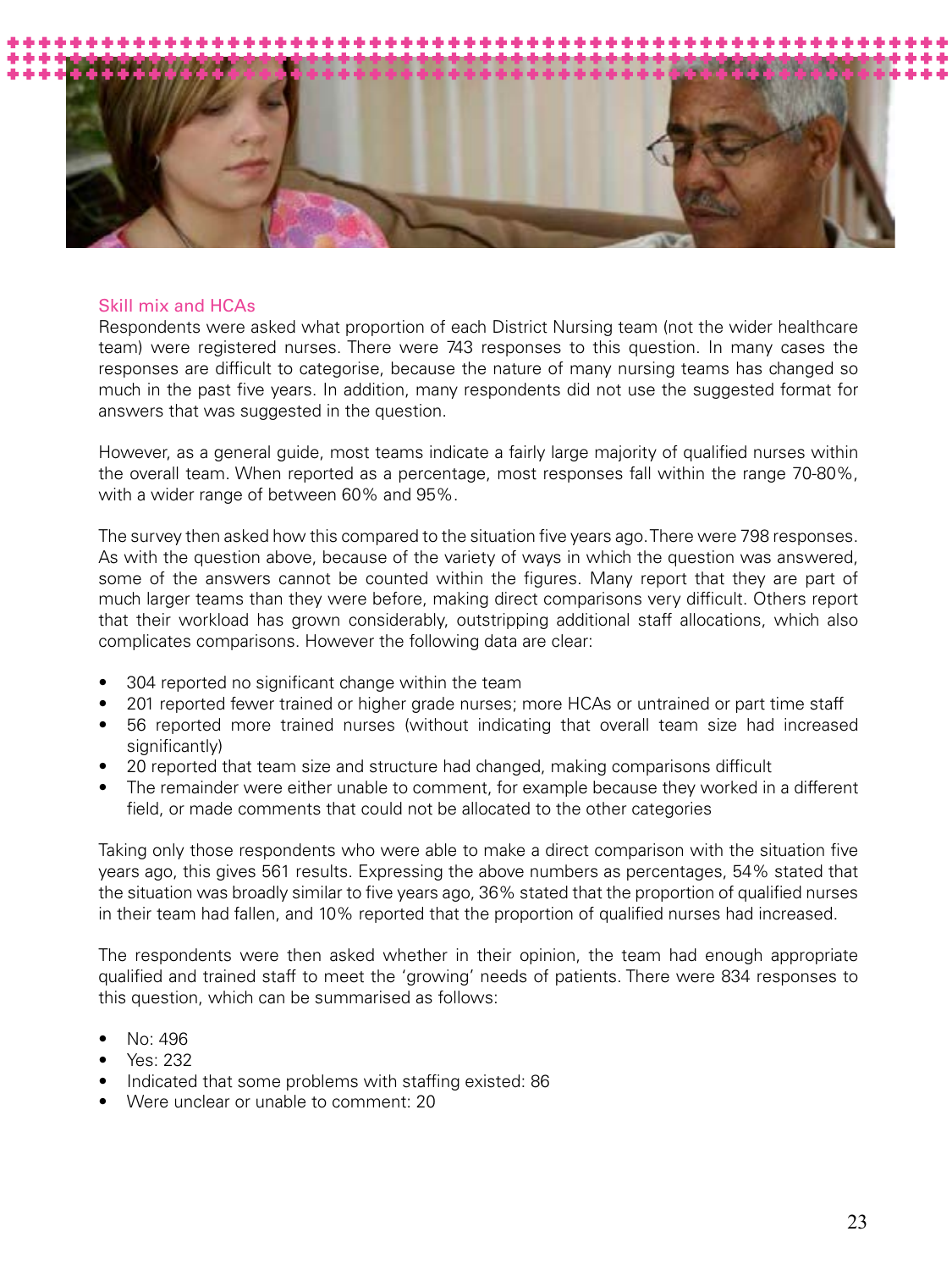Expressed as percentages, almost 60% unequivocally believe that they do not have enough appropriately skilled or qualified staff to deliver the patient care that they think is needed. A further 10% expressed clear reservations about staffing levels or skill mix.

Only 28% believed that their teams were adequate, though a significant number of these went on to qualify their answers in some way. Factors that impacted teams that were mentioned included sickness, maternity cover, staff vacancies, and shortfalls in other teams, all of which could mean the difference between a team's ability to cover its workload or fail to do so.

The implication is that even for those teams that are coping with their current workload, they have no capacity to accommodate any increase in the demand for the service.

# 7. Workload allocation and assessment of patients

| How are patients allocated within the team? |                  |                |
|---------------------------------------------|------------------|----------------|
|                                             | Response percent | Response count |
| Manually using a diary                      | 34.6%            | 282            |
| Computer software package (specify)         | 37.1%            | 302            |
| A combination of the above                  | 28.3%            | 231            |

It is striking that over a third of respondents indicated that their team use a manual paper-based system for patient allocation. This is almost as many as those who rely entirely on a computer based system.

On one hand, this implies that up to a certain point, a manual system is still 'fit for purpose', or arguably it simply would not be being used by so many teams. Manual systems are trusted by those who have had bad experiences of complex and unreliable information technology. They are robust, and can be mastered with relatively little training. They may contain errors, but the risk of a total system failure is very small.

However, paper based systems lack the potential for rapid data gathering, manipulation and reporting, which are all necessary for effective service management, including change management. In addition, paper based systems can be more vulnerable to human error than IT based systems, which may lead to mistakes such as missed visits. Given the number of years that the NHS has been adapting to computer based systems, it is perhaps remarkable that there are still so many paper based teams.

Respondents were asked to say what system was used to allocate patients. The responses are extremely diverse and include the following: Microsoft Excel, Access, Outlook, Adastra, System One, RIO, CHS, PARIS, Dominic, ECR, Emis, Hydra, NCRS, Lorenzo, PCIS, TPP, T-card system. Many respondents mentioned that paper backup is used in their organisation as IT systems are not deemed completely reliable or trustworthy (for example if connectivity is lost). Many respondents expressed their frustration with the technology that they use, citing in particular the time needed to update it, and the fact that input errors can occur.

A national capacity and demand tool is urgently required.

 $66$ 

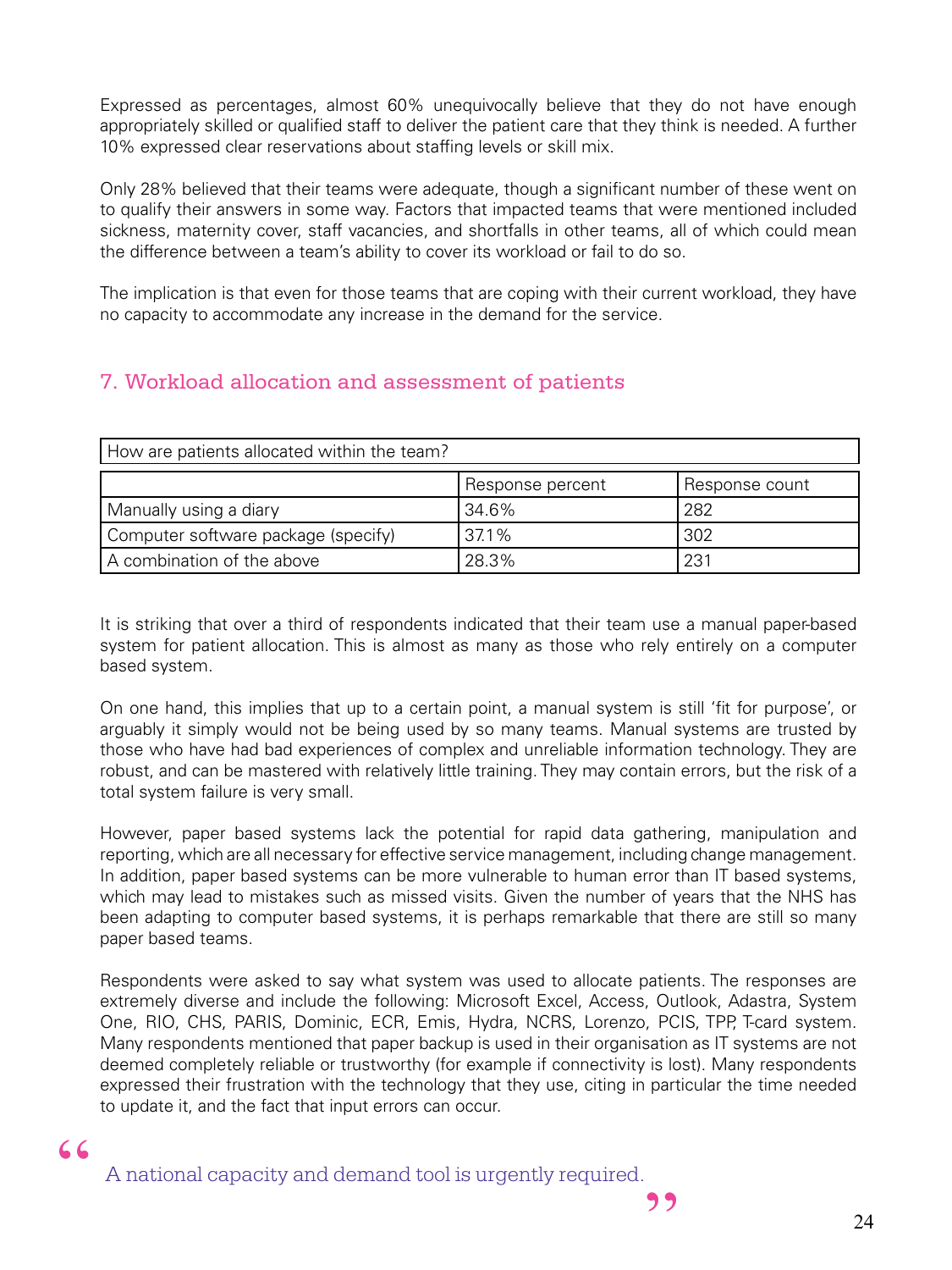

#### One respondent wrote:

'We have the caseload on an excel spreadsheet which identifies quickly who is due a visit on what date. This is then transcribed into a visit diary by area. The shift coordinator who can be any of *the trained staff allocates for the next day and leaves a secure voicemail for the staff giving their*  patients. Unless someone needs equipment before the visit, they go straight out to visit their patients without coming into the office in the morning, saving time. We are now recording our *notes on a shared MDT electronic system (on the NHS spine) as well as in the home notes aiding communication. Eventually we will allocate visits when we have mobile devices using the electronic MDT system - called System One.'*

This example is fairly typical in demonstrating the hybrid system that many teams rely on, and reflects the state of transition to an increased reliance on IT based systems.

| Within your organisation, how are patients classified as having 'complex' needs? |                  |                |  |
|----------------------------------------------------------------------------------|------------------|----------------|--|
|                                                                                  | Response percent | Response count |  |
| Judgement of team leader                                                         | 71.8%            | 595            |  |
| Judgement of other staff<br>(please specify)                                     | 50.8%            | 421            |  |
| Local assessment tool                                                            | 26.9%            | 223            |  |
| Validated assessment tool                                                        | 21.1%            | 175            |  |
| Referral from other agency                                                       | 39.2%            | 325            |  |
| Other (please specify)                                                           | 7.8%             | 65             |  |

#### Complex care assessments

The most significant figure is that the commonest means of determining whether patients have complex needs is by the judgement of the team leader. It should be acknowledged that this is an example of one of the many management skills that District Nurse team leaders exhibit in their normal working day. In another 50.8% of cases, other team members aside from the team leader are reported as making this key judgement.

However, where this kind of judgement is made purely in a personal capacity, based on experience alone, it can be very difficult to collate information and to draw wider conclusions about the service provided, and note changes to demography and disease profile.

A formal local assessment tool has the advantage of capturing information about patients in a far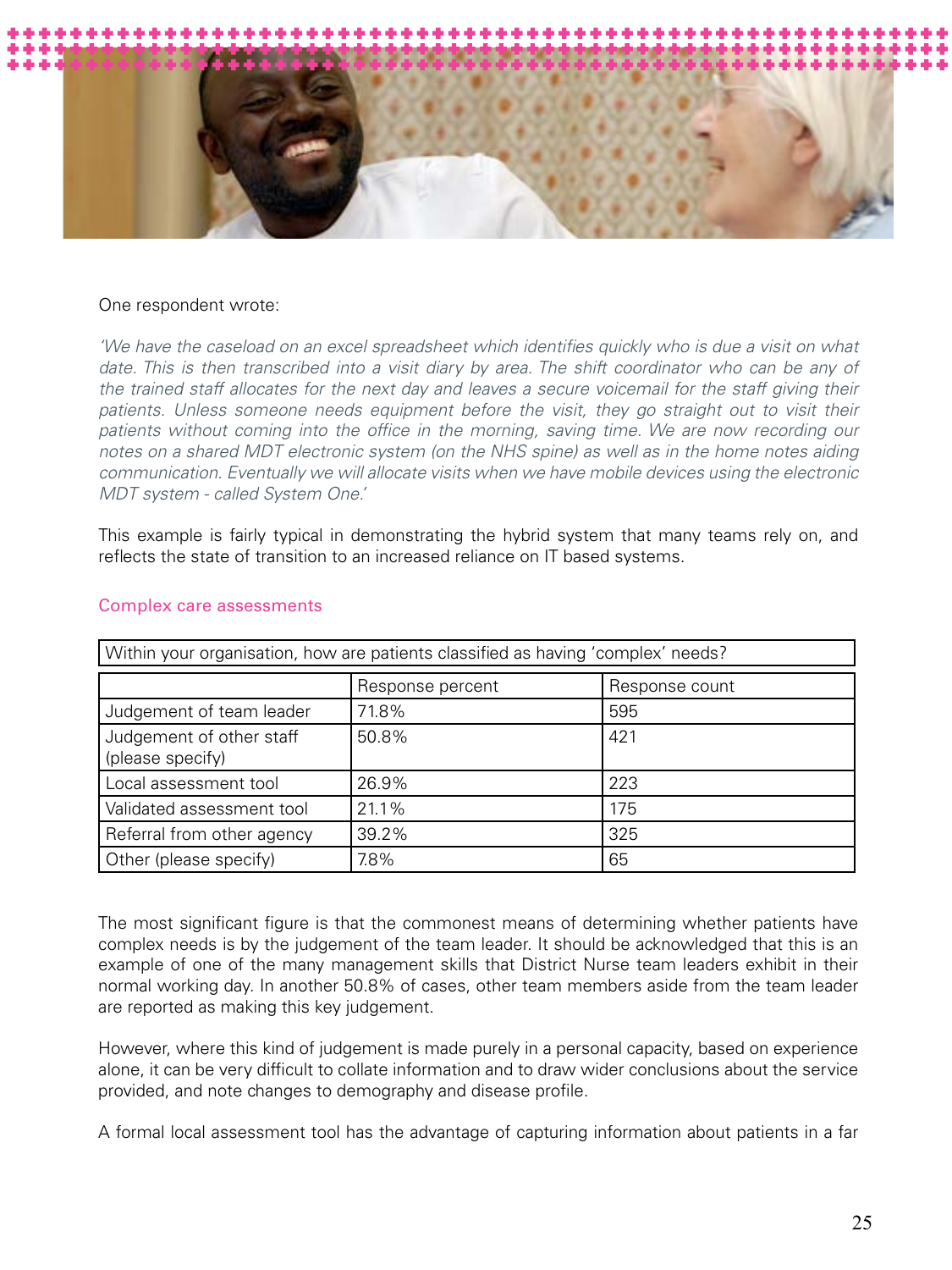more systematic way, enabling more sophisticated reporting and analysis by service planners at every level. These tools also enable the District Nursing service to demonstrate with a far greater degree of accuracy the nature of the complex cases that they deal with, and the corresponding burden on their workload. Although using an assessment tool may initially appear to be time consuming and cumbersome, once the system is full embedded it should enable efficiency savings and benefits for District Nurses and their patients.

Respondents gave more detail about how patients were assessed as having complex needs. These responses suggest that there are usually formal procedures or understandings within organisations about how to classify and manage complex cases within the community, even where the judgement of the team leader is the method most commonly cited to determine complexity.

Examples from among the 286 responses include:

*'Three or more Long Term Conditions that have an effect on patient's health and social care needs requiring high levels of input-care package that supports patients that are very unstable, require specific skills etc. The patient will come under care of 'community ward' which is a virtual ward and pathway involving a recognised Multidisciplinary Team involving community matrons, a GP employed by the organisation, community nursing team, social worker, specialist nurses, geriatrician.'*

*'We work closely with members of the multidisciplinary teams and the patients that we class*  as complex normally require more than one agency to manage their care. We work with a lot of palliative care patients that require a number of symptoms to be assessed and managed in the *community. Judgement is made via validated assessment tools, working with patients and liaising with the multidisciplinary teams.'*

*'There is no real classification in process. Some patients are talked about as complex, and informally it may be thought about in terms of individual nurse's caseload, but there is no overall approach to this. However, the organisation wants one and is looking to the QNI work around workforce and capacity to help with this.'*

*'The community matrons case manage patients with complex needs / co-morbidities and are often ideally placed to identify this group of patients along with other health / social care professionals risk stratification tools are also in use. Community matrons and the District Nursing service liaise to ensure that patients are receiving the most appropriate care.'*

*'Patients with single or co-morbidities with frequent unplanned admissions; patients with palliative care needs with sudden deterioration of symptoms/needs; patients with sudden onset of medical or social care needs.'*

# Refusing referrals

| Does your team ever have to refuse referrals because of capacity issues? |                  |                |
|--------------------------------------------------------------------------|------------------|----------------|
|                                                                          | Response percent | Response count |
| Yes                                                                      | 125.4%           | 210            |
| No                                                                       | 74.6%            | 616            |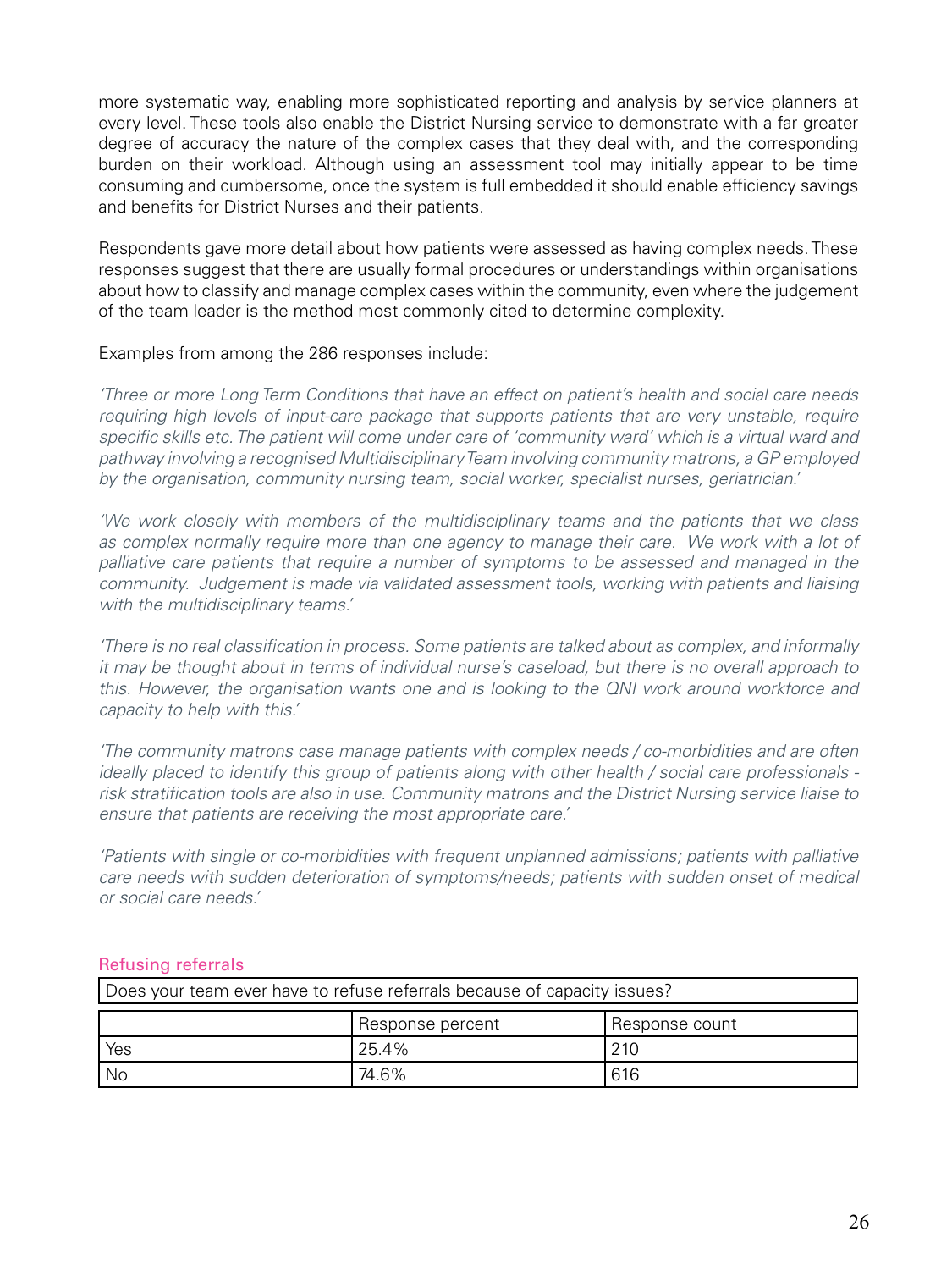The point is made repeatedly in the responses to this survey (and to previous surveys that have informed other reports cited in this document) that most District Nursing teams cannot refuse referrals in the same way that a full hospital ward can. The complaint is frequently made that patients are referred to the District Nursing service as a 'catch all' if no other option is available. This may result in some patients being referred inappropriately.

The fact that a quarter of teams do refuse referrals is also a cause for concern. Even if this only happens occasionally, the implication is that a large number of patients (on a national scale) are not receiving the right care from the right nurse with the right skills in their own homes. Some of them may therefore be admitted to hospitals or nursing homes in the absence of District Nursing capacity, or the burden may simply fall entirely on carers (who will often be family members).

The 506 further comments given by respondents indicate that those who can refuse referrals, can only do so in exceptional circumstances. The responses also indicate that this is a major cause of stress for nursing teams, and a potential cause of patient dissatisfaction and potentially of risk.

*'As a service we aren't allowed to decline referrals unless they are inappropriate. We don't have a maximum demand threshold. We are just expected to cope no matter what the demand on the service and the impact this has on patients and staff.'*

*'Despite having a capacity tool with escalation process, the service does not feel able to "close its doors". DNs feel that managers will not support this, as concerned with keeping GPs, CCGs and hospital based services happy. We have a particular problem in this county with delayed transfers of care from hospital based services with a lot of work going on to address this, so refusing a hospital discharge would be a no-no.'*

*'Even though teams are often severely under pressure with staff absence and vacancies they do not refuse referrals but prioritise work. It would be an advantage to be able to determine capacity levels within DN caseloads as happens in nurse/bed ratios on wards, but caseload management in community is a very complex task determined by dependency on nursing team and ability to carry out ADLs (activities of daily living).'*

*'The community nursing team picks up everything that other specialist community teams state does not fit their criteria. On the rare occasion community nurses become assertive, refusing work e.g. Completing spirometry for the housebound, a risk assessment is completed as to what impact*  doing this work will have on the general workload. This has to be agreed by a whole chain of *managers and then presented to the GPs. Why would anyone be motivated to do that?'*

*'Unable to close caseloads, this did happen once in summer 2009 and our more senior managers were disciplined. We are expected to accept referrals and prioritize our work load. Due to volume of work load and lack of staff we have become less efficient.'*

*'We are the default service for every other service in the area. If podiatry cannot manage a foot ulcer patient they are passed back to DNs…leg ulcer service defaults to DNs the list is endless. GPs refer problematic patients for trivial things like collecting an MSSU (mid-stream specimen of urine), when the family are capable of taking it to the surgery etc.'*

*'It is very difficult to refuse referrals and this is dependent on the individual team leader and her strength of character. We can stop dying patients coming out of hospital but have to justify this with our managers and what capacity we have. There is no detailed assessment of what is a realistic*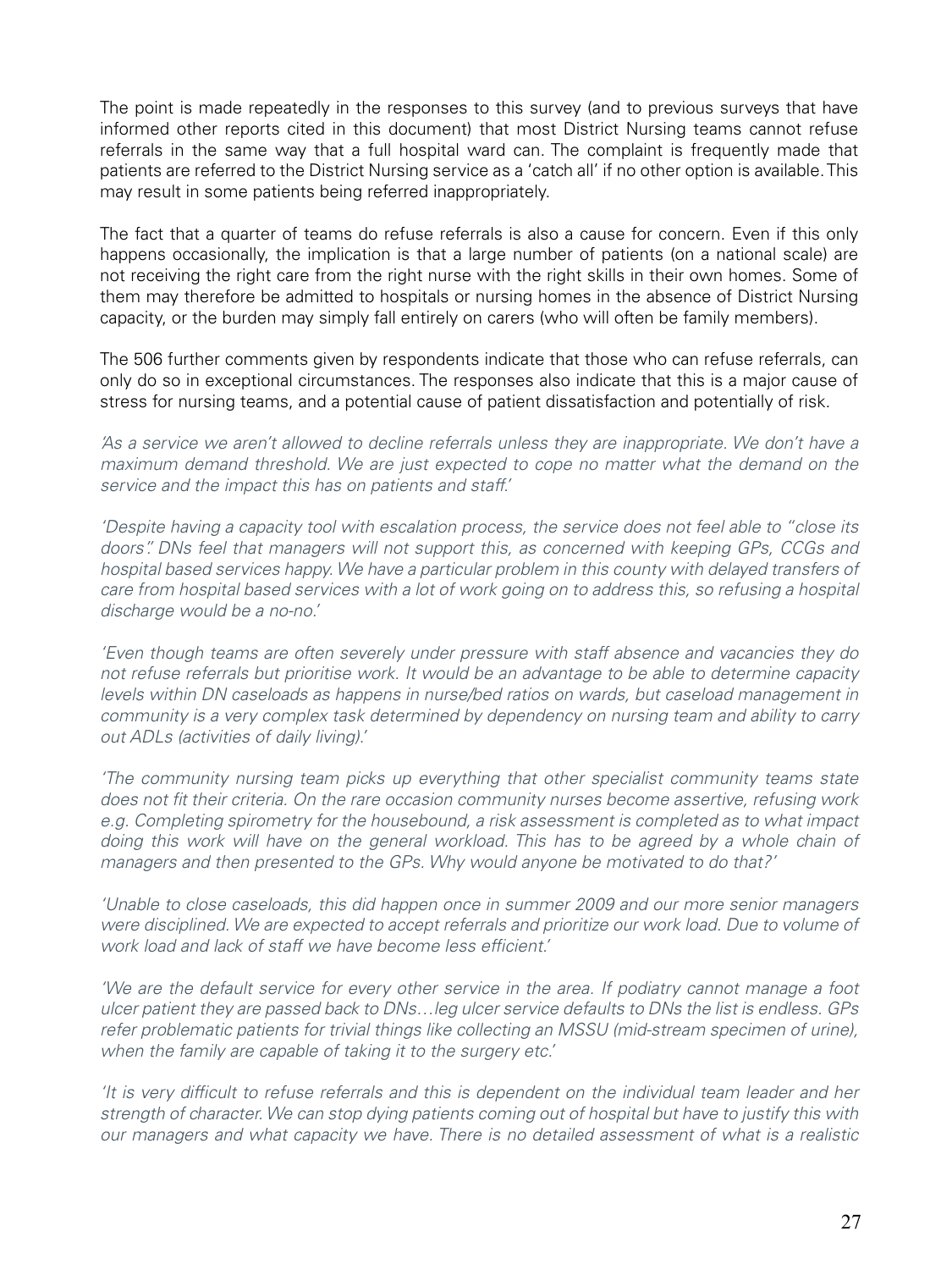*capacity for a District Nursing team. There is most of the time no ceiling to the capacity so referrals keep coming in regardless of staffing levels.'*

*'We firstly are not allowed to, secondly we use a variety of other services to try to re-direct or seek support in coping for demand; this can lead to patient dissatisfaction (understandably) when our priorities are not the perceived priorities of patients. It also leads to low morale and increased risk of critical incidents.'*

*'We have great difficulty refusing patients because it is an assumption from hospitals and GPs that we will take everyone, everywhere and at any time. We have recently started saying we have no appointments which works better than saying we do not have capacity. It would appear that most agencies understand the concept of not having any appointments free.'*

*'Never, although this will often mean starting early, finishing late, no breaks or lunch breaks, and no time given back.*

# 8. Measurement of work

Do you know how your team's work is measured by your employing organisation to report to commissioners?

|      | Response percent | Response count |
|------|------------------|----------------|
| Yes  | 76.6%            | 641            |
| ' No | 23.4%            | 196            |

| If you answered 'yes' to the above question, how is this work measured? |                  |                |  |
|-------------------------------------------------------------------------|------------------|----------------|--|
|                                                                         | Response percent | Response count |  |
| Number of patient contacts                                              | 93.1%            | 595            |  |
| Whole time equivalent of personnel in team                              | 32.7%            | 209            |  |
| Delivery of care packages                                               | 13.0%            | 83             |  |
| Patient outcomes                                                        | 29.3%            | 187            |  |
| Specific report package                                                 | 12.1%            | 77             |  |
| Other (please specify)                                                  | 5.9%             | 38             |  |

In the 2009 survey, 94% of respondents said that their teams measured work by the number of patient contacts – almost no different from the figure in 2013. Taken alone, this is a crude measure of service delivery, and does not illustrate the complexity of care being delivered. It should be noted that, for some, this is not the only measure being used, as 29.3% of respondents use patient outcomes as a measure.

In 2009, 44% reported that whole time equivalent (WTE) staff in the team was measured, 16% said they were using 'delivery of packages of care' and 17% said that they were using 'patient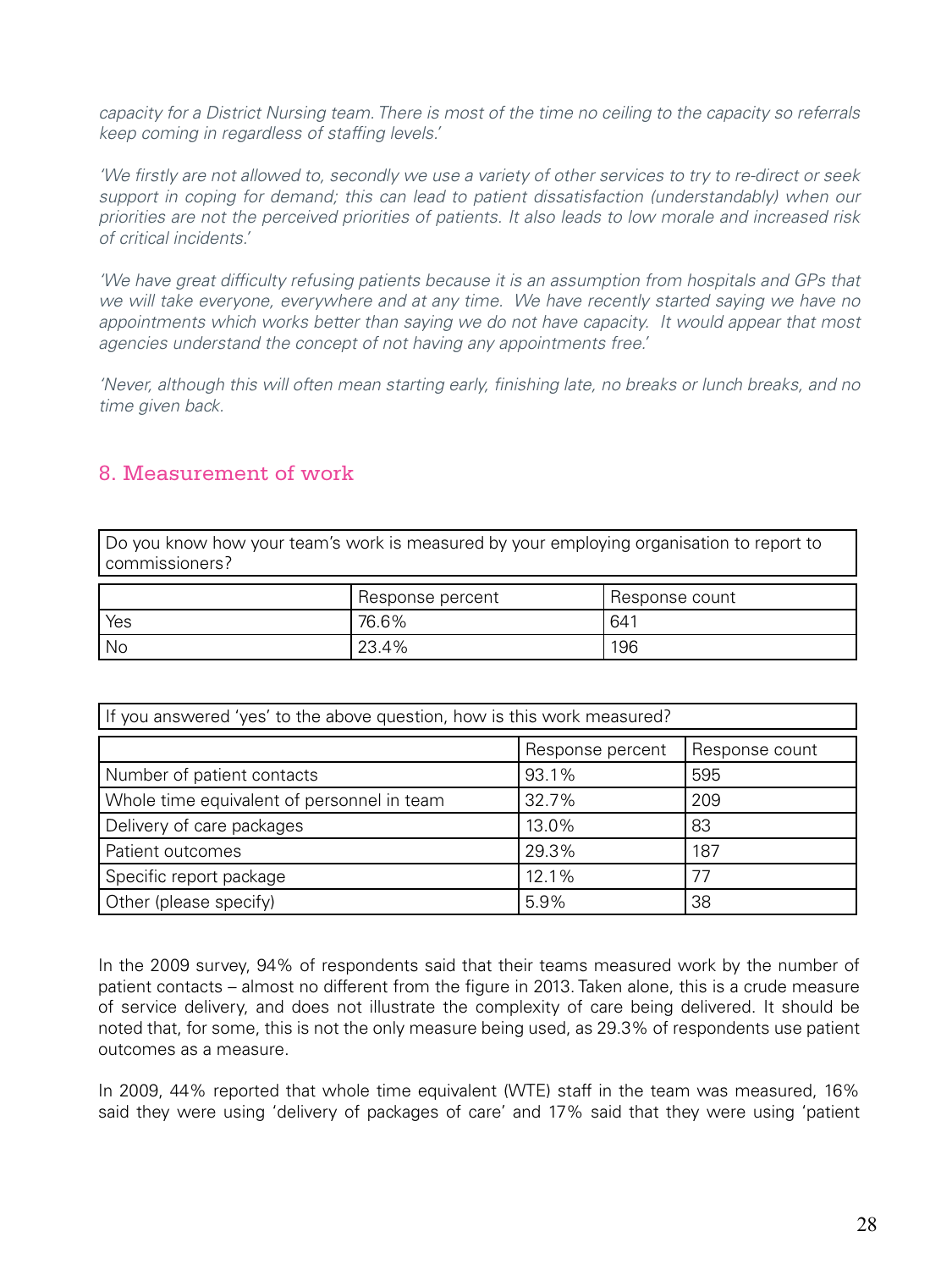

outcomes' as a way of measuring work.

Compared to the 2013 figures, 'delivery of packages of care' has fallen slightly to 13%, suggesting that this is not a growing trend in metrics. However 'patient outcomes' has increased to 29.3% almost double the 2009 figure – which suggests that this is becoming a key metric in the District Nursing service.

The 2013 figures suggest that actual patient outcomes are measured in less than a third of all cases. The total number of patient contacts is collated and reported, but for most of these contacts, there is no reporting to commissioners of the individual patient outcome. This indicates a cause for concern, both for the District Nursing service and for patients.

Nurses were asked to give more detail on the systems used to capture and report the District Nursing team's work. Some focused on the means used to gather the information; others listed the types of information currently being recorded.

Examples of the means of gathering and generating data include:

- Patient surveys
- Computer system reports (RIO, System one, Comcare, etc.)
- Palliative care gold standards framework
- Safety thermometer
- CQUIN quality targets
- Audit tools
- Capacity tools
- Employer's benchmarks

Examples of metrics being used include:

- Hospital admission avoidance
- Earlier discharge
- GP visit avoided
- Death in desired place
- Ulcers healed
- Waiting times for a DN home visit
- Patient complaints
- Meetings with GPs
- Number of contacts
- Number of harms such a pressure ulcers

CC Even for those teams that are coping with their current workload, they have no capacity to accommodate any increase in the demand...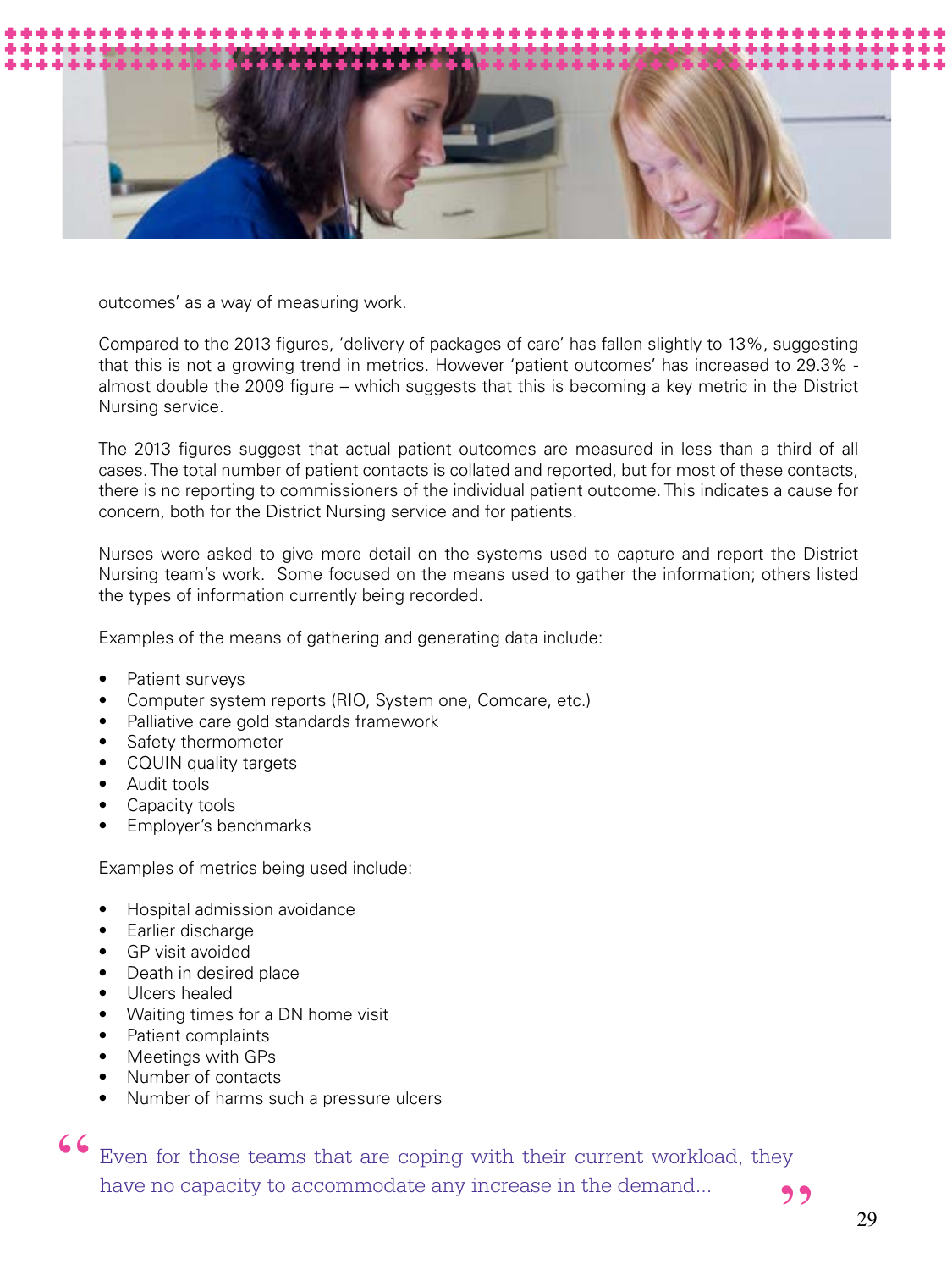The responses suggest a wide range in the types of measures being used, and the data being gathered, according to local systems and priorities. This might be exaggerated by the open ended nature of the question, which invited diverse responses.

Respondents were also asked to give further comments about measurement of District Nursing work. The responses are very interesting, and provide a critical assessment of the current ways of measuring work. To summarise, the respondents' comments highlight a number of issues, in particular:

- Many elements of District Nursing work are not being captured by reporting methods.
- There is too great a focus on quantitative, rather than qualitative measures.
- Some reporting systems are time consuming, onerous or unreliable.
- Some nurses do not have time to use the reporting systems in place.

#### A representative range of individual comments is given below:

*'A national capacity and demand tool is urgently required to ensure the right number of staff are employed to be able to deliver high quality care. Hospitals have set numbers of patients to care*  for due to bed numbers; District Nursing referrals on the whole have to be absorbed despite the *numbers of staff available or current capacity issues.'*

*'Counting patient contacts is very limited as it doesn't clearly demonstrate the full workload of nurses - the bulk of work is 'unseen'- e.g. completing paperwork, ordering equipment, organising referrals, chasing up messages etc.'*

*'There has never been a tool to measure qualitative input; various rural localities with increased travel time affects patient contacts as opposed to the town teams.'*

*'I believe it's very difficult. Quantity and quality are not the same. Some of the best practice cannot be 'captured'. A lot of the surveys are meaningless - there's no point in selecting patients' views from the able patients - it's the very patients who are unable to answer surveys who need the most care.'*

*'Should be outcome focused. Simply over-visiting patients does not show a quality service. The focus recently has been on harm free care and the paperwork is onerous: 23 sheets of paper to complete.'*

*'I find many organisations are focused on the number of patients on a caseload and the number of visits seen by a nurse. There is no focus on the quality, how complex the patient's needs are and how much time is actually required to give excellent, safe care. DNs are rushed off their feet. We need a validated risk stratification tool to classify community patients.'*

*'It is a difficult area to measure as the work is so variable, as is the practice population. We find that the people looking at the measurements have no knowledge of District Nursing work and apply their own interpretations, which can be costly to the teams. For instance we have lost a District* 

 $\begin{array}{c} \textsf{C} \textsf{I} \textsf{I} \textsf{I} \textsf{I} \textsf{I} \textsf{I} \textsf{I} \textsf{I} \textsf{I} \textsf{I} \textsf{I} \textsf{I} \textsf{I} \textsf{I} \textsf{I} \textsf{I} \textsf{I} \textsf{I} \textsf{I} \textsf{I} \textsf{I} \textsf{I} \textsf{I} \textsf{I} \textsf{I} \textsf{I} \textsf{I} \textsf{I} \textsf{I} \textsf{I} \textsf{I} \textsf{I} \textsf{I} \textsf{I} \textsf$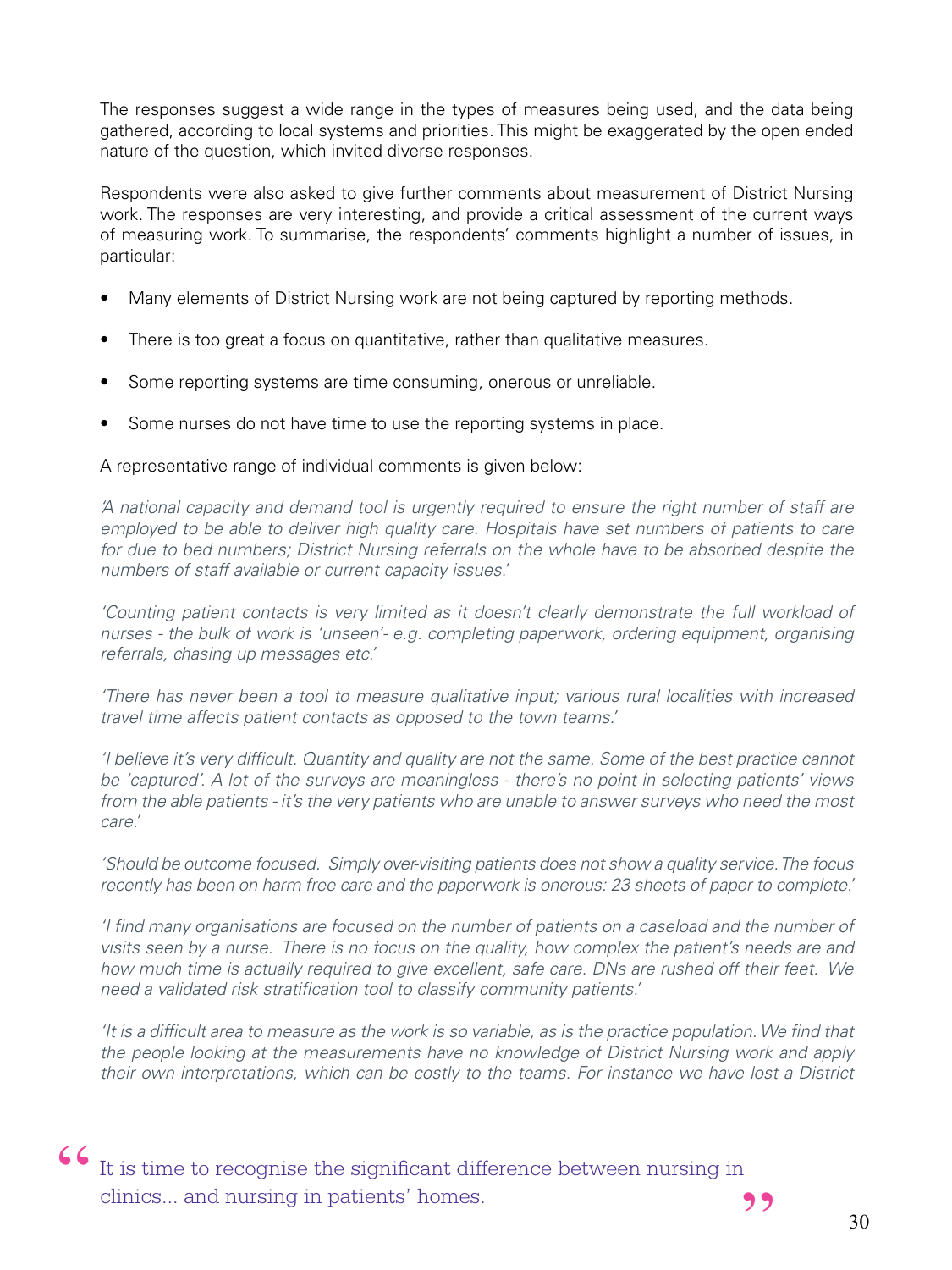

*Nursing post because the activity levels for the two teams (in the same office) dictated that there was only the need for one District Nurse. After investigating, the information from the activity levels had been misinterpreted and had missed the input from a full time member of staff.' 'It is difficult to quantify District Nursing work as the electronic system contains national categories that often do not fit the description of what we do. Some elements of nursing can never be captured electronically, such as the personal side, time spent educating, supporting, reassuring patients and*  relatives. Commissioners are concerned with tasks completed and the time spent doing so. Yet, if *we focused on tasks alone we would not be fulfilling the six c's we so much want to deliver in our daily nursing work.'*

*'Measuring workload by numbers alone does not allow for accurate representation of workload pressure. Ecat reports have allowed greater analysis but also is required to be reported on in context and also in a standard approach, so that like for like is measured. This analysis may then*  lead to determining what limitations around caseload size should exist. Regionally there is a greater *difficulty in determining this, as the makeup of caseload and DN service is so different.'*

*'There seems to be a focus on how long we are with each individual patient, without consideration of all the other related activities and the effect this has on workload, e.g. Spending 40 minutes with a dying patient in their home, but then many need a similar number of minutes in office to sort referrals / social care / liaising with other professionals. This is essential to quality patient care, but*  does not seem to be seen as such by commissioners who focus on how much face to face time *we are spending with a patient, rather than all the related clinical admin time.'*

*'Unfortunately due to the level of demand, nurses are spending 100% of their working day carrying out direct patient care. This means that the computer work required to input their day's work is*  often sacrificed, as they find it hard to prioritise this over visiting patients. This invariably means that every patient contact isn't captured. It's a vicious circle as if patient contacts aren't recorded then *managers don't see how busy the teams are.'*

*'Pressure to attend meetings, training etc. not acknowledged.'*

*'Audit results are never fed back.'*

The responses underline the urgent need for more work into District Nurse workforce planning and reporting at a national level.

CCMore open communication from managers and commissioners would be beneficial.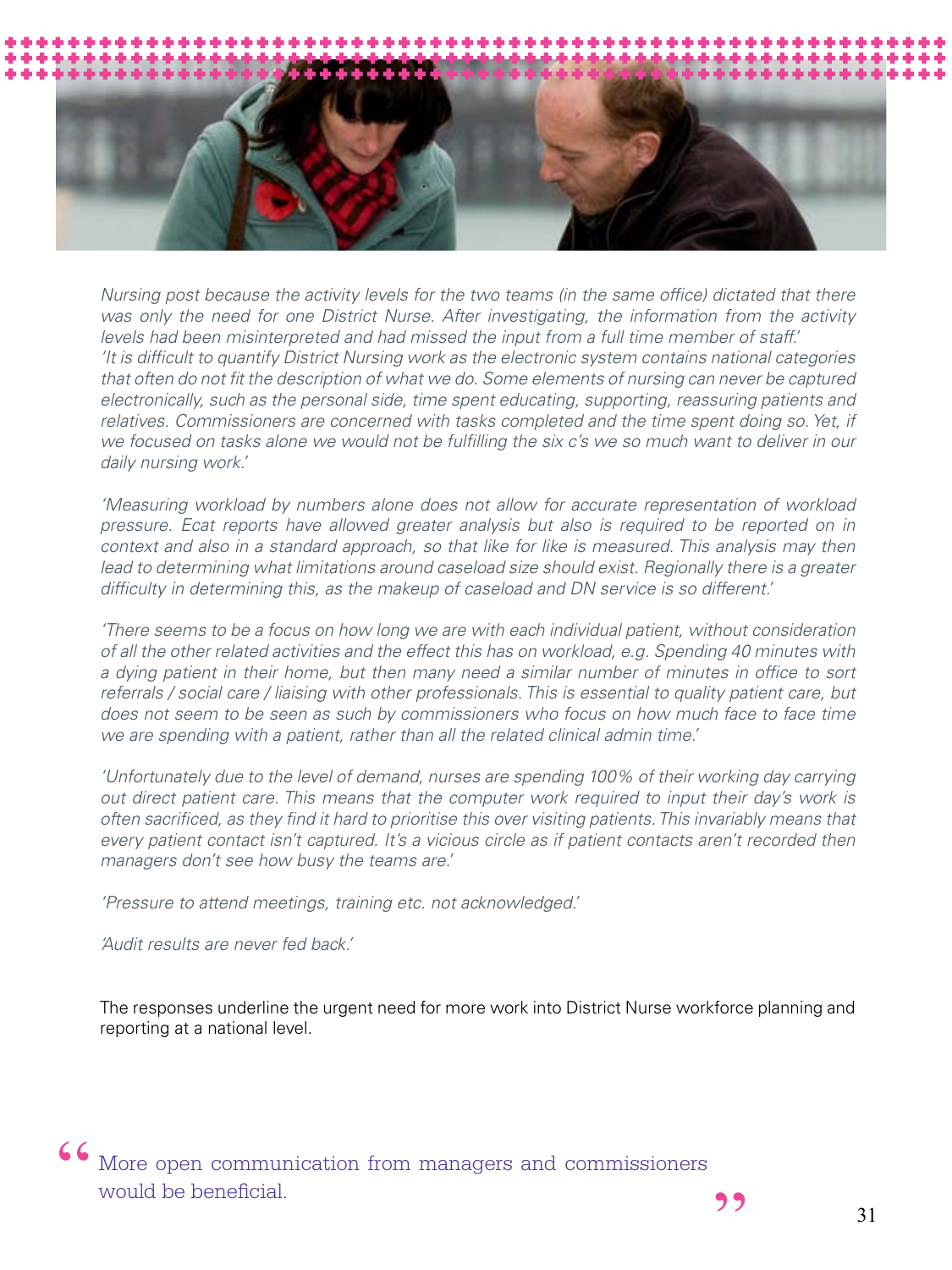# 9. Mobile technology

Do you use mobile technology to record patient care when you are in the home? (e.g. palmtop or laptop).

|      | <b>Response percent</b> | Response count |
|------|-------------------------|----------------|
| Yes  | 25.6%                   | 216            |
| ' No | 74.4%                   | 628            |

The QNI's report 'Vision and Values' published in 2006 envisaged a 'digital dawn' for community nursing services. In 2012, the QNI published a major report, 'Smart New World' that further expanded on the huge potential for new technologies in home nursing, including remote reporting. The above table illustrates that this 'digital dawn' is still far from a reality, as only a quarter of respondents reported using mobile technology to record patient care.

There are practical new national initiatives in this area, for example the £100m nursing technology fund currently in operation in England, which may go some way towards addressing this issue in 2014 and beyond ( www.England.NHS.uk/2013/12/09/nursing-technology-fund/ ).

While advocates of new technology have often expressed the view that 'some nurses are technophobic', the survey responses provide valid reasons and clear illustrations from practice about why mobile technology is not more widely used.

Positive comments (which represented a small minority of responses) included:

- Saving time by use of new technology
- Ability to allocate team members at any time or place.

The problems highlighted by the survey include:

- There is no reliable wireless internet signal in many places where nurses are treating patients in their own homes - particularly in rural areas - making systems that are dependent on internet access impossible to use.
- Many nurses feel that the need to input data into a laptop computer or other device during a short face-to-face consultation and treatment in a patient's home is a serious barrier to effective communication.
- Concerns about posture when using a laptop in a patient's home or in the car.
- Concerns about safety when carrying laptops or other devices in the community.

Some examples of the individual concerns expressed are given below:

# "

A laptop would prevent the interaction with a patient; you get to know them better by active listening, not typing!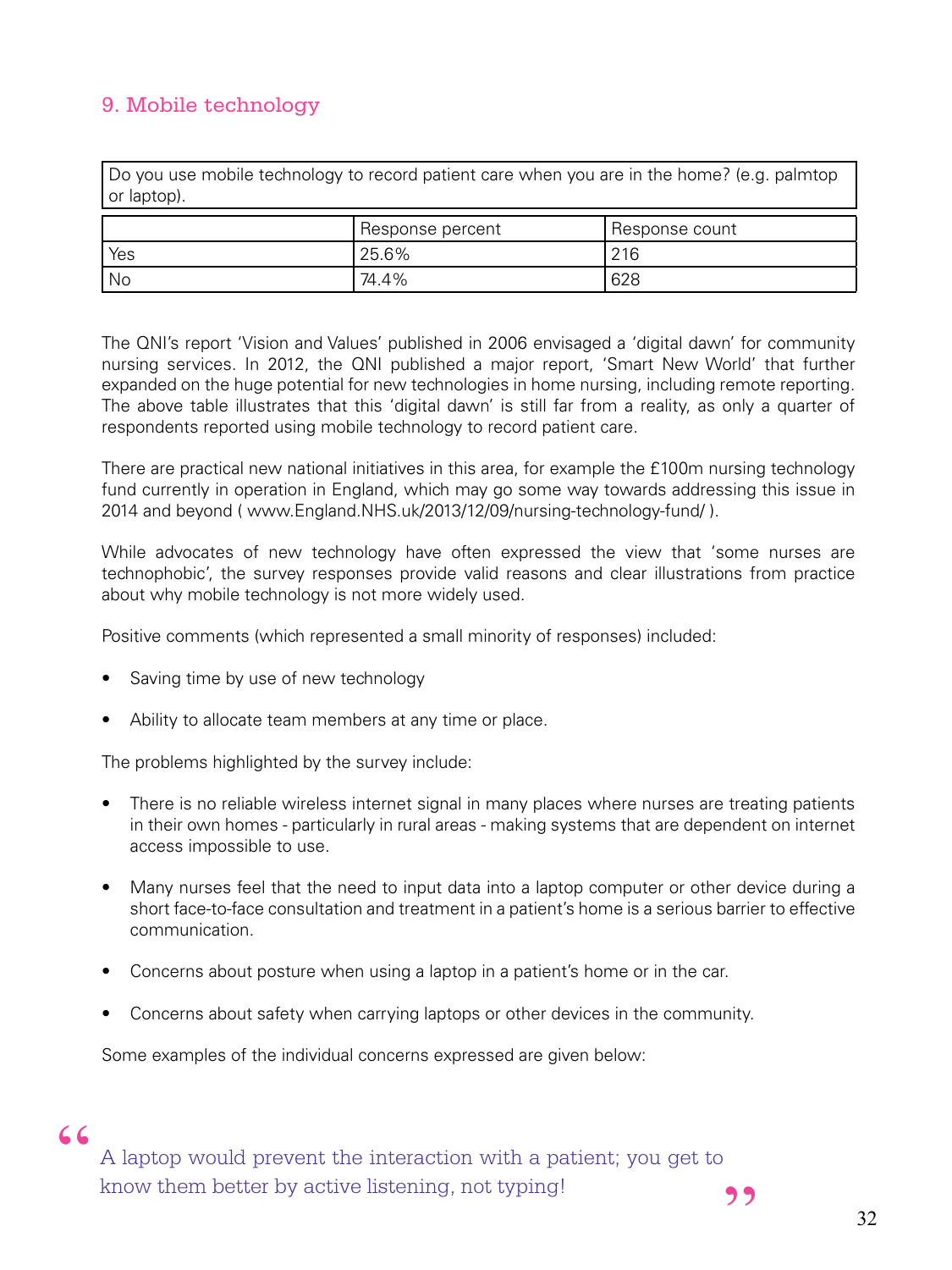*'A laptop would prevent the interaction with a patient; you get to know them better by active listening not typing!'*

*'We have mobile technology, but the laptops are very cumbersome, and don't stay charged for a full shift. Very poor connectivity in the area I work.'*

*'We have laptops but time constraints often prevent us using them in the homes and between each visit. On a good day- i.e. Having about 6-8 patients to see it can be very useful to have the laptop*  to finish the documentation and makes the service more efficient. However during a time of staff *shortage it does not get done.'*

*'We have just received mobile laptops – however:*

- *they are very heavy*
- *we have been discouraged to use them in patients' home*
- *we are unable to access patients' notes*
- *currently we are merely "carrying them around"'*

*'Was tried in my area. The reception was very unreliable and led to enormous increase in time spent with a patient trying to input information. Technology abandoned at request of front line nurses.'*

*'Very heavy and difficult to carry when carrying all other items needed for patient care. Difficult*  to use as have to log on with each patient which can take up to 15 minutes which is too time *consuming when we are visiting up to 20 patients and have on occasions visited 29.'*

*'There are many issues with this and it is currently under review, not least safety when carrying laptop into homes, connection has been challenging and has impacted on time and patient interaction, sharing of data has not been viable between organisations i.e. Marie curie - however there are some positive aspects and more work to support system is needed.'*

*'Not always as this can be impersonal as you lose the face to face contact whilst trying to record information. Helpful on first assessments otherwise a lot of information has to be duplicated in recording electronically when you return to base. However again this can be impersonal on a first visit as you're trying to engage with the patient, it can be seen as a barrier.'*

*'In an ideal world this would work and I think it would work well, however very rural area, so perhaps signal issues would be a common problem. Spend vast amounts of time doing admin, recording mileage, patient paperwork and recording visits....think that it would be helpful to do this as we go along, rather than trying to remember accurately when we get back to the office.'*

*'I have found access to my toughbook improves my practice and documentation. However has increased my working hours as often completing documentation at home. I have found my work life balance has suffered because of this.'*

Connectivity problems are beyond the control of healthcare service planners, but entirely within the scope and future ambition of internet service providers. The question of patient communication is more complex and deserves more detailed analysis beyond the immediate scope of this report. Developments in technology may make the use of mobile devices more subtle and less intrusive. Equally, greater familiarity with using these devices by health workers generally will make their use more rapid and intuitive, assisted by improved functionality.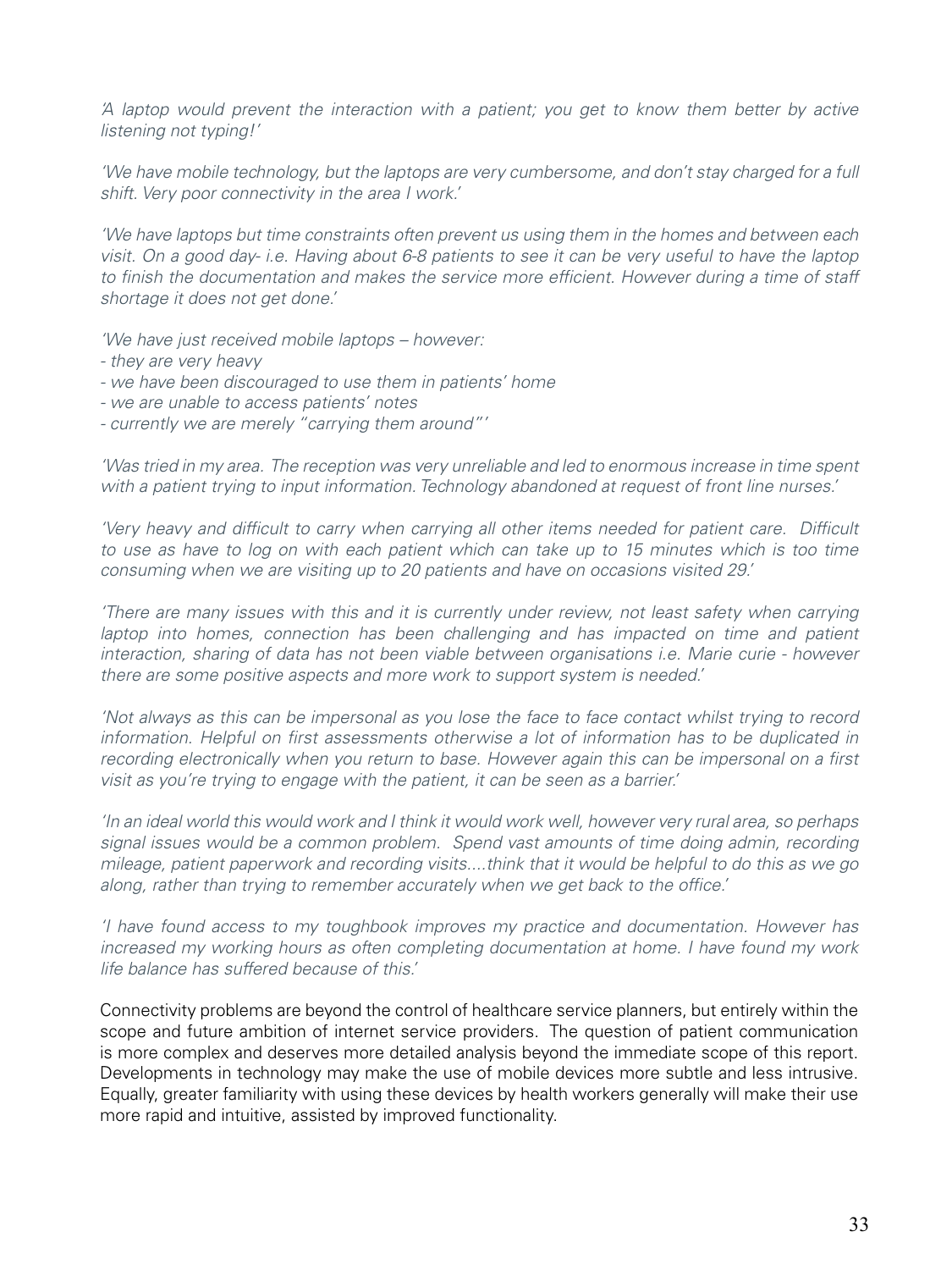# 10. Working with other parts of the health and social care services

# Discharge planning

There were 641 responses to the question concerning discharge planning. 95 respondents said that communication with discharge planning was 'good', 'fair' or used a broadly equivalent term. 13 said that is was 'improving' or 'getting better'. The remaining 533 stated that communication was variable at best, through to many who said was almost non-existent. This equals around 83% of responses where the situation was not satisfactory.

Most of the more detailed responses described very similar scenarios, where hospitals discharge patients often without letting community services know, and without adequate preparation for them to be nursed or cared for in their own home. A typical response was:

*'Again the people in the acute side do not always think how the patient is going to manage in their own home. Discharge planners should have or be given community experience in orientation so that they understand the problems that arise with a bad discharge. E.g. no meds, no prescriptions for meds, no easy access to a GP to have meds written up in community home notes at weekends and bank holidays. The same stands for dressings and equipment if the patient is not assessed properly.'*

There is a clear indication in these figures that patient care is being affected by poor communication between discharge planners and community services. Discharge is a period of high risk for patients which, if not handled properly, leads to severe stress and increased likelihood of readmission.

#### Emergency services

Most respondents (595 in total) to this query stated that they found emergency services very helpful. Some stated that they do not have contact with emergency services, implying that they did not come into contact with them during their working day. 147 (around 25%) indicated that there were varying degrees of difficulty in communicating with emergency services – representing about a quarter of the total. Most respondents were not specific about the problems that they encountered, but a number stated that they found the attitude of ambulance staff to be dismissive or patronising, which hindered working relationships.

#### General Practitioners' surgeries

There were 498 responses to this query. 342 (almost 69%) of them were entirely positive about their working relationships with GP practices. However, 156 of these, around 31%, expressed a degree of criticism. In most cases, the comments were far less severe than the comments made about discharge planning. One respondent commented, 'Good, but only if the nurse makes it good'.

The most frequent causes of concern given were:

- The standard of communication varied between one practice and another (receptionists were cited in a few examples)
- Communication had become more difficult because DN team had moved to separate location from GPs, losing traditional opportunity to engage GPs more regularly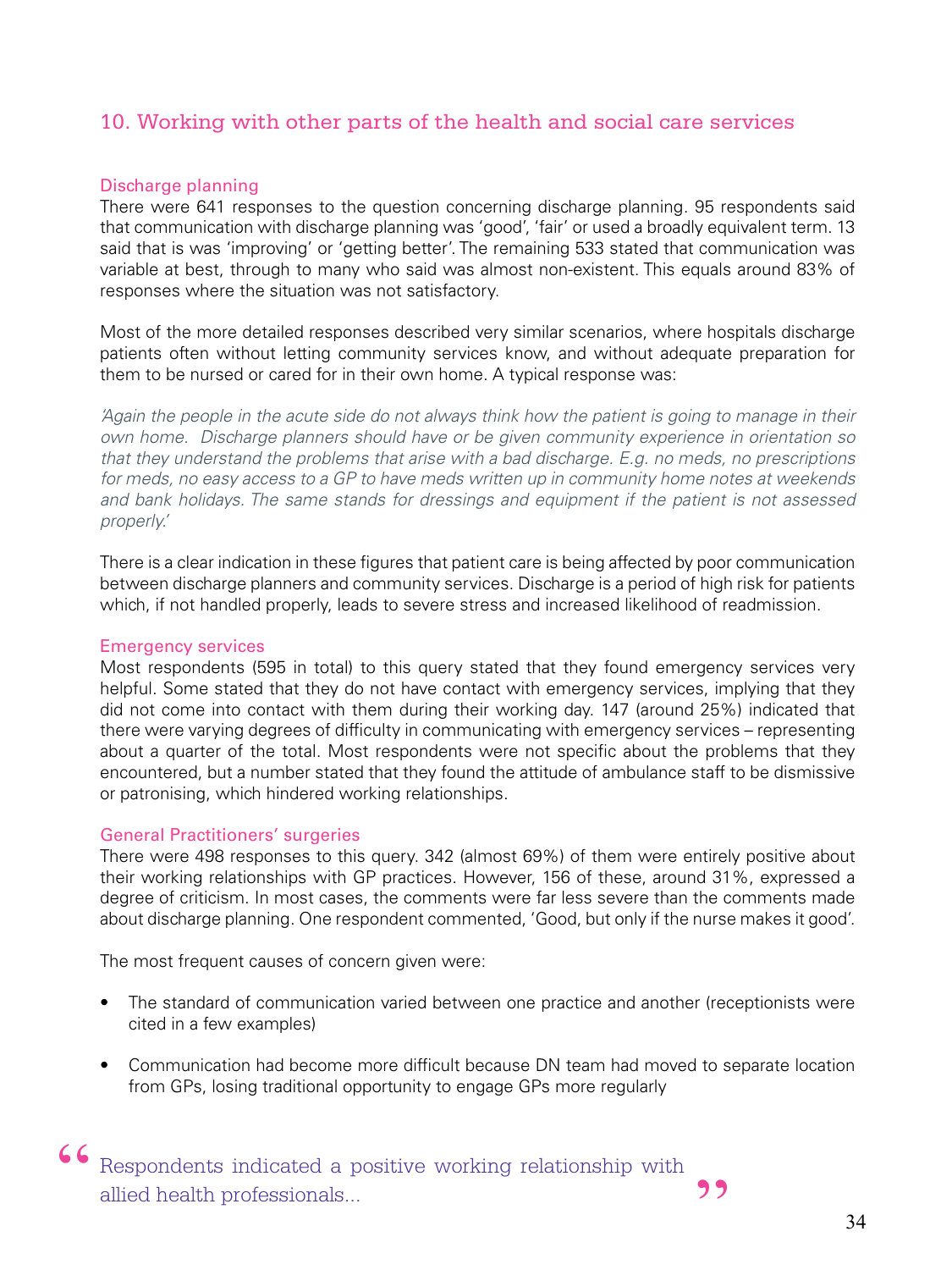- Communication could only be made by fax
- The role of District Nurses was either misunderstood (resulting in poor referrals) or taken for granted.

It is clear from the comments that DN teams have invested much time and effort in ensuring that relationships with GPs are positive. The overall picture that emerges is that where problems exist, this is due to communication difficulties, related to personalities, inappropriate technology, or remote location.

# Social services

There were 533 comments in response to this question. Of these, 245 clearly indicated that there were problems working with social services – around 46% or almost half.

Where specified these problems were most frequently:

- Difficulty in contacting social services (or identifying who was the relevant case officer)
- Slow response times of social services (up to 28 days)
- Inappropriate referrals.

Those who reported a positive working relationship often commented that they worked in the same building, which made communication easier. Where they needed to contact people in another location, this was frequently frustrating. Nurses were very concerned by the slow response times of social services, which several commented put patients at risk.

# Allied Health Professionals (AHPs)

Encouragingly, the majority of respondents indicated a positive working relationship with allied health professionals, such as dieticians, occupational therapists, and physiotherapists.

However, almost 27% (just over a quarter) did report problems, which reflected the same issues as working with other staff. The main problems reported were:

- Slow response times and long waiting lists (often linked to AHP services being very overstretched).
- Poor communication (for example one way communication by fax or email, not reciprocated).
- Inappropriate referrals and a sense that services are 'passing the buck'.

Again, those who reported working in the same building or as part of the same team as AHPs reported far better standards of communication.

# Specialist nursing services

Almost all respondents indicated a positive or excellent working relationship with specialist nursing services, such as Macmillan nurses, continence, palliative care, respiratory, and cancer specialists. The few problems reported focused on the lengthy forms sometimes required in order to refer to other services.

# Multidisciplinary working

"

Respondents were asked if they had any other comments about working in the multidisciplinary team. Responses were necessarily very varied to this open ended question. The responses to the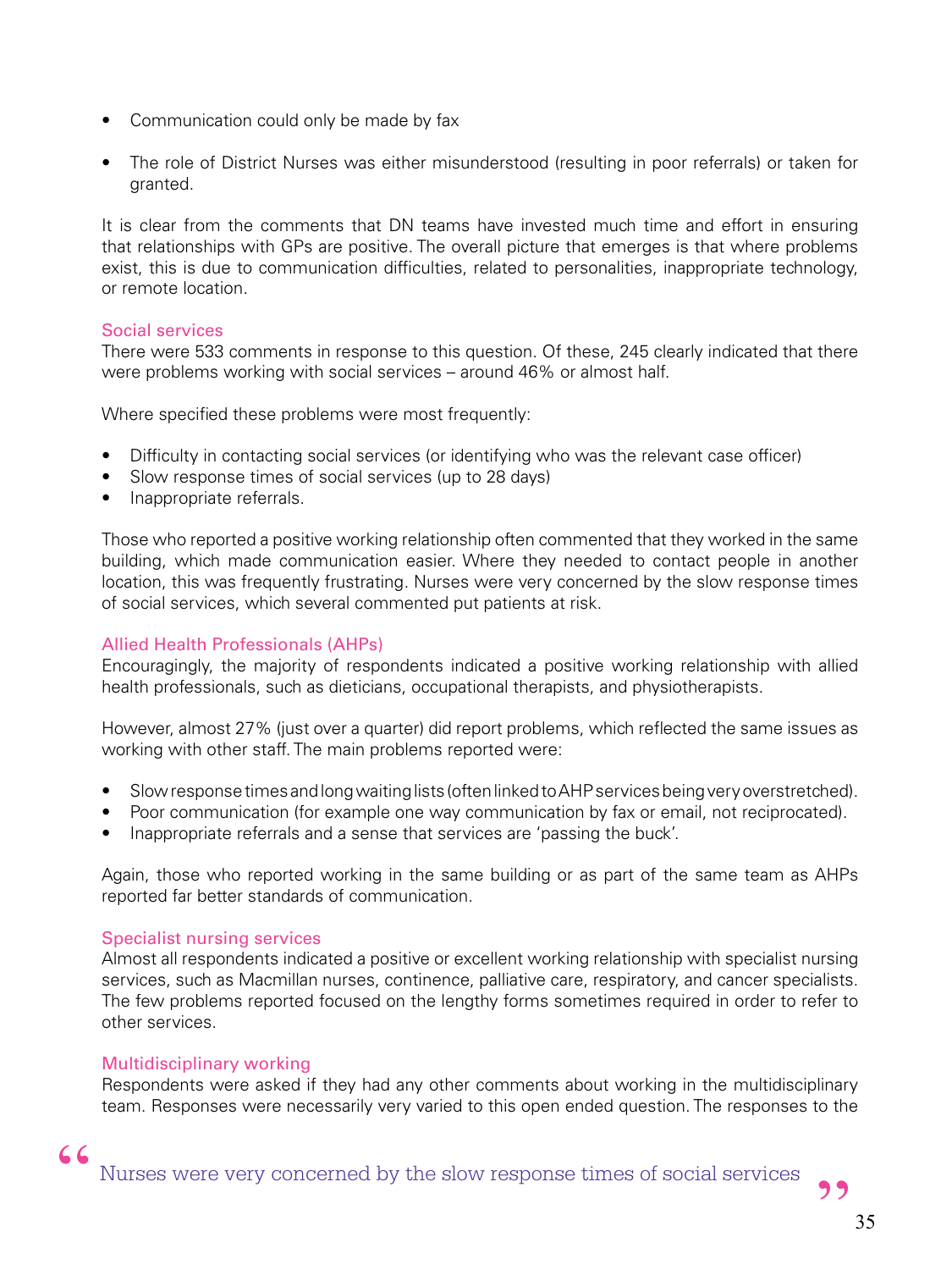previous questions around working with other professionals have indicated that good communication between health professionals is absolutely vital to effective and seamless patient care. Some respondents expressed a concern that District Nursing can be seen as the 'default' service if others do not have capacity. Most of the problems reported in response to this question can probably be explained by weakness in local management or governance – for example poor provision of information, fragmentation of services, and lack of co-operation between professionals. However the number of these examples in response to this question is few.

# 11. Job satisfaction and challenges to morale

# Pride in District Nursing as a career

Respondents were asked what they were most proud of as a District Nurse. This open-ended question attempted to determine some of the key values, qualities and aspirations that motivate District Nurses. As one might expect, these revolve around giving excellent patient care:

*'Being able to care for people in their own homes especially terminal patients. When I first started in the community we did not look after these patients; the family coped or they died in hospital. We now nurse these patients in their homes and we now have a hospice and a hospice at home team and the patients now have a choice and the families have support.'*

*'Being able to disseminate the knowledge and skills which I have attained over the years to students and staff within my team in order to assist and support in their ongoing development. The privilege I feel of being able to deliver palliative and terminal care to patients within their own home to enable their preference of care to bed achieved.'*

*'Being able to speak up for my patients, giving them a voice.*

*Healing wounds that haven't healed for years.*

*Allowing those who are end of life die where they want to in their home, with their family around them in a dignified and comfortable manner.*

*Being there for patients when they can't get GPs out to see them. Giving them reassurance or seeking further help if needed.*

*Helping solve problems that patients might have, getting them in contact with the relevant speciality when they thought no one could help.'*

*'For me, being a District Nurse has meant being in a privileged position to enter into people's homes and into their lives and offer support and care at difficult times of their lives. Having the DN qualification gave me the confidence to work as an equal member of the multi-disciplinary team as well as within the DN team. Being able to adapt and be flexible to meet the very different needs of people in diverse situations and to feel I can make a difference...'*

*'I am proud to be a nurse in general but a district nurse allows you to be not just a part of a patient's care but a huge part of their lives. You are privy to people's lives in so many ways and are for much of the time more than a nurse to them. Some people would be extremely lonely and forgotten if not for DNs. I feel proud to make a difference and to call myself a District Nurse or deputy at least.'*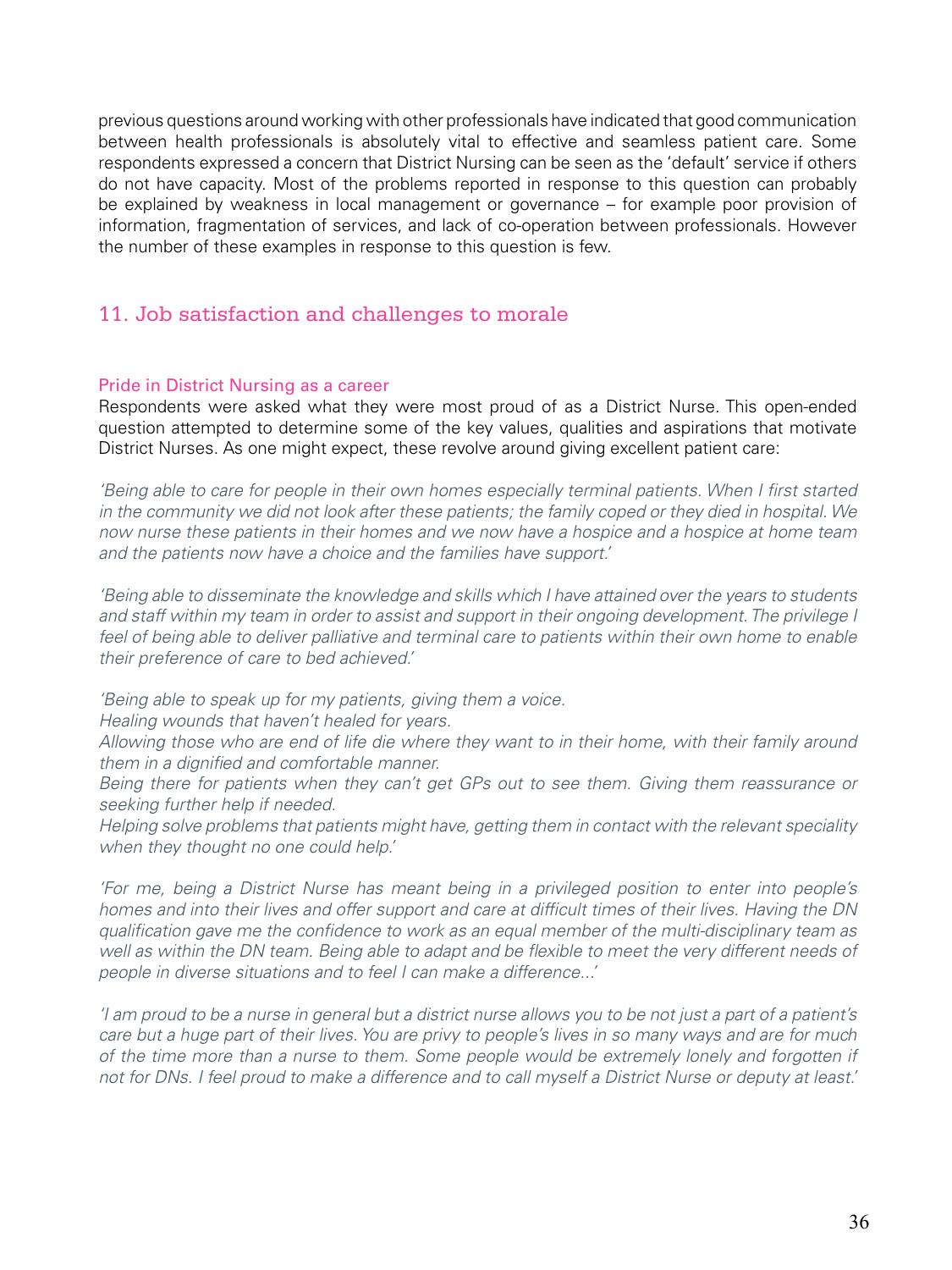*'I have managed the Evening and Night District Nursing Service for four and a half years. Over this time we have become the forerunners of change in the county District Nursing service. We now have a highly skilled, motivated out-of-hours team with the mantra "we are the team who will do".'*

*'That we are a responsive service that never cites lack of capacity to refuse to provide care. We continue to provide care whatever the resources / weather / outside demands etc. That we enable*  patients to remain in their own homes as long as possible and to die there if wished. That we are *highly skilled and need to learn new skills quickly in order for patients to be discharged home. That we are flexible.'*

*'When I visit a patient and they tell me how reassured that I am looking after them that I give confidence in the care I deliver.'*

*'When I had left a patient's home and had to go back as I had forgotten my coat and heard a patient telling her husband how I was very caring and very gentle, and that I always took the time to chat and find out how she was.'*

*'I am proud to wear my uniform and tell people what my job is and where I work.'*

As well as direct patient care, the responses also indicate particular pride in:

- The educational role
- The team leadership role
- The professionalism and status of District Nursing as a career.

## **Morale**

If respondents were clear about the basis for their professional pride, they were also very clear about their current morale and that of their teams. The 675 comments about morale cover the whole range of possible responses, from 'excellent' through to 'very poor'. 105 respondents stated that morale was 'good', 'high' or equivalent term (three said 'excellent'). Around 85 respondents made qualified responses and can generally be classified as 'fair' but cannot be counted as 'good'. Six stated that it was 'improving'. The remainder, 479 responses (over 70%) represent a negative spectrum, from 'quite poor' through to 'extremely poor'.

As the question was open-ended, the responses are personal and subjective and open to a degree of interpretation. However, it is possible to say with confidence that around seventy percent of respondents were generally negative about their team morale. Any public or private organisation that received these responses to a staff survey would find their contents deeply disturbing.

The reasons given for low morale focus on:

- Perpetual organisational change
- Workload, including long hours
- Fear of letting patients down
- Lack of capacity to cover sickness and other absences
- Uncertainty about career
- Zero tolerance culture and climate of fear
- Poor management
- Paperwork
- Lack of support from senior managers/employing organisation
- Cuts to service capacity
- Unpaid hours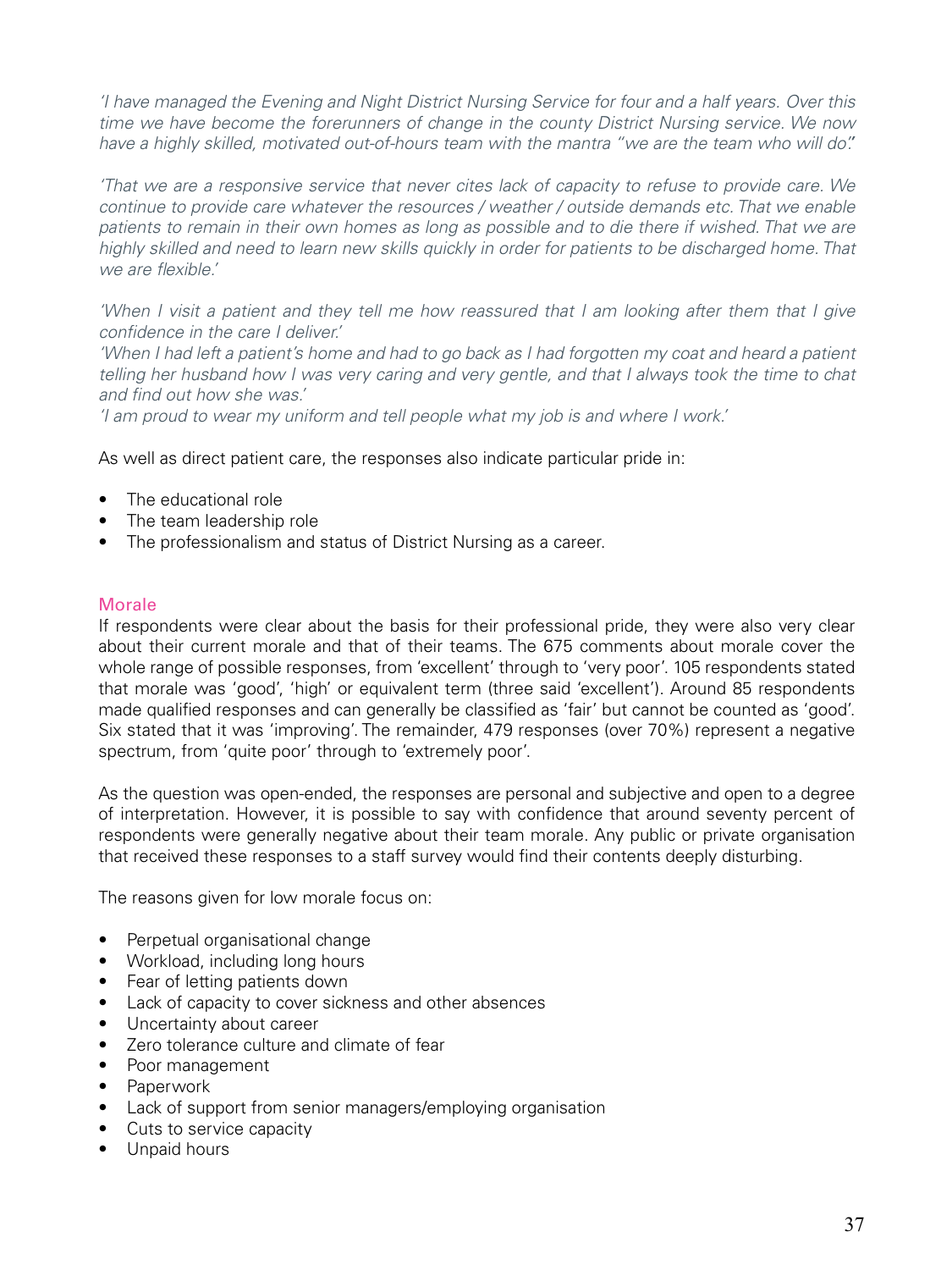# A typical response is as follows:

*'I feel that morale within District Nursing is at an all-time low. The amount of paperwork has increased by 200% over the past few years. The threat of coroner's court is mentioned constantly and there are just not enough nurses to manage the service as it should be managed. We all work far more hours than we are contracted to with no extra pay and little chance of getting time back, yet this appears to the norm.'*

# The more positive responses tend to be characterised by an emphasis on the quality of management, and the bonds between team members:

*'I remain passionate about the opportunities that nursing people in the home can bring. In the last*  few weeks, the Trust seem to be responding positively and looking at some of the issues we have *been trying to raise for last few years e.g. workload / burden of excessive documentation / lack of respect for clinical decision making / lack of training opportunities (due to short staffing) / demand from care homes . The Trust is carrying out a 'listening' exercise to get the views of front line staff (result of Francis / Keogh). This is increasing morale but we need to see results.'*

*'Morale is good in our team as we try not to dwell on negative aspects of the role. Motivation to do a good job is paramount and we spend time discussing how we can improve practice to benefit our patients. Things that get us down are not having enough time to complete tasks and we all*  lose sleep wondering if there was more we could do for individual cases. Our role as healthcare *professionals is taken very seriously and the last time we felt 'down' was when other members of the MDT did not respect our role in primary care.'*

*'Has been very poor but a line manager who has a DN background has made an enormous difference. She understands the job and is highly supportive. Is a Queen's Nurse!'*

These responses and others like them tend to suggest that high morale can survive organisational pressures to some extent, if team management is very good.

# Challenges currently being faced

Respondents were asked if they had any other comments to add. 509 made comments, providing a huge wealth of intelligence about the current state of District Nursing. The comments reveal a wide range of concerns, and provide further background for the low morale that many District Nurses report.

Key causes of concern made by many respondents are:

- Lack of understanding of the potential of DN service
- Lack of understanding of DN work by other parts of the health service
- Lack of recognition that home nursing has increased hugely in complexity
- Expansion of workload without commensurate resources
- Cuts to allowances such as mileage, uniform, parking
- Workload stress causing sickness, resignations, early retirement
- Hospital management failing to invest in community services (integrated service providers)
- Disruptive organisational changes
- Administrative burden that DNs do not have time to manage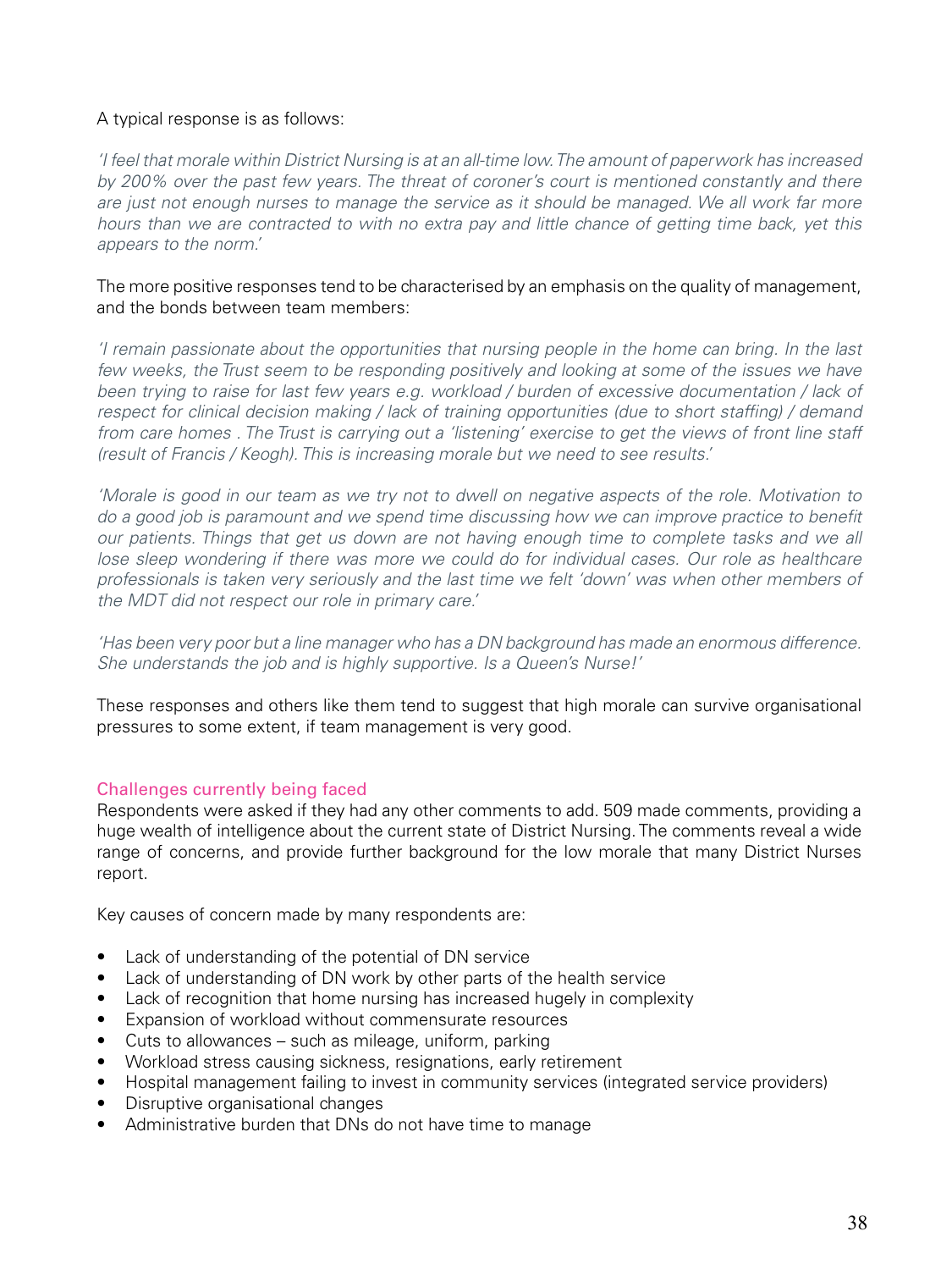The following examples touch on a whole range of issues that are impacting on morale within District Nursing teams.

#### Workload pressures:

*'We are just manageable at present. With the numbers of patients I see every day between 12-17 it can become overwhelming especially if some of those have complex issues …. That can take between 1-3 hours of my day which sometimes I just don't have. I always miss my lunch hour, usually only taking 10 minutes to grab something in a shop and eat in my car, and go home late every day but I love my job and can't take away care from patients in order to meet my own needs.'*

#### Unrealistic targets:

*'All members of the workforce have been under tremendous pressure to achieve the never ending targets set my management. It is very difficult at times, to motivate staff when we ourselves as managers of small teams are constantly being told we are not achieving our targets i.e. not seeing enough patients. They have recommended that Band 3/4 should be seeing 14-16 patients, Band 5 10-14 and Band 6's 8-10 patients daily. These are not realistic figures and leaves no time for admin or actual patient care! I myself saw 11 patients and travelled 72 miles in one day, this left no time*  for admin, handovers, safe patient care, lone working compromised etc. I fundamentally believe *that we should be given the time to nurse and not perform like robots!'*

## Reapplying for own jobs:

*'Currently going through a consultation which means we need to reapply for our jobs and there are not enough posts to accommodate us all. Work load has massively increased. We are expected to do more, in the same amount of time. Constantly having to start early, finish late and take work home, just to keep up with the demands of the job. Our massive rural mileage doesn't get taken into account and we are constantly being told unless you do your Comcare staff will be taken away, but we are not given time to do our Comcare and end up staying late or doing it at home.'*

#### Low staffing:

*'District Nurses are very innovative, dedicated staff, and the one thing all nurses will tell you, is that they want to care for patients. Unfortunately, we are being bombarded with targets, very often not getting feedback with data we collect. The Government keep telling us that patients come first, we agree wholeheartedly with this, but the systems in place are preventing us from doing what we are trained, and want to do. Many nurses are leaving and finding alternative positions outside of nursing. I have been a nurse for 35 years, and have never experienced such a prolonged period of low staffing issues.'*

#### Preventing hospital admissions:

*'District Nursing is vital in the prevention of repeat hospital admissions and preferred place of care for our patients at the end of life is more often than not in the home. We are expected to know about everything, and if we don't know something, we have to find out fast. The pressures are immense, yet somehow we continue to provide an excellent service due to the nurses' dedication, however, recruitment and retention is difficult, not just due to financial constraints, but the fact the nurses often feel that District Nursing is the "easy option", but when they realise the truth, they often return to hospital work.'*

#### Nationally low staff numbers:

*'Government emphasises the numbers of community nurses as on the increase, but their numbers include Health Visitors and midwives and the actual numbers of nurses caring for adults in the community are dropping, despite the increase in long term conditions and poor health of the nation*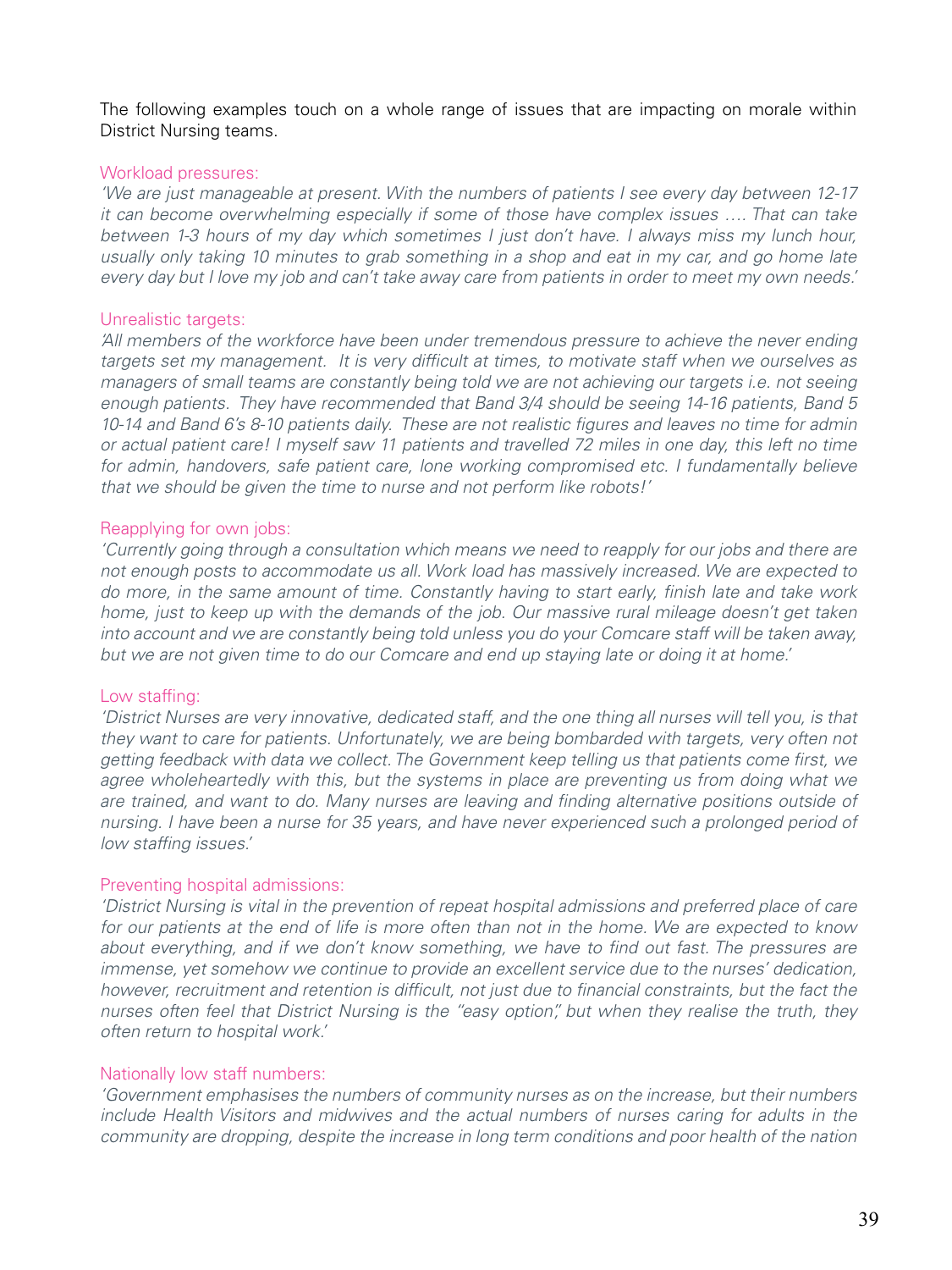*… the cost of services will continue to increase and we cannot keep up with demand so certain services or client groups will suffer. We need to enhance the service to be proactive not reactive.'*

*'I am very concerned about the declining numbers of qualified District Nurses across the country, and the expectation that District Nurses are to deliver more care on what appears to be a reduction in funding, not a growth. I am also very disappointed that the Government does not recognise the value of District Nursing unlike Health Visiting or School Nursing.'*

#### Lack of understanding of role by the public:

*'I feel many of the issues come from a lack of understanding of our role from other services and the public in general. District nurses can spend much of their day sorting out problems for other services because we always accept our duty of care. Clearer referral processes would be a starting point to address this problem. More open communication from management and commissioners would also be beneficial in achieving compliance and understanding from staff.'*

*'I think it is portrayed inappropriately in the media. Recent TV programmes showed staff just drinking tea/coffee in homes with no representation for any of the difficult things we do such as IV therapy, chemo, end of life care, complex dressings, leg ulcer clinics. Focus always seems to be on acute services such as A and E which is important but District Nursing is more than just visiting the person at home. We often are passed stuff that other 'specialist nurses' do not want such as continence and mundane tasks. Often we are asked to see patients as there are insufficient appointments with practice nurses available or bus service is poor. …Over the years no one has spoken for District Nursing and it is only now people are getting worried because no one will be there to do the work of looking after patients at home who have the necessary skills.'*

#### Taking up workload for GP practices:

*'In the last 6 years or so, I have noticed that the DN caseload has increased tremendously. Also, a great deal of our work depends on practice nurse training and ability to order equipment. e.g. in my team we do PICC line dressings, dopplers, catheter changes, complex wound dressings amongst other things for patients who can go to a GP surgery, as practice nurses are not trained to do them (the GP surgeries don't arrange the training). This clearly increases the DN workload and patients end up with a poorer service as we cannot always guarantee an appointment time for patients who want to go out / go to work.'*

#### Integration with hospital management:

*'Management structures are hospital orientated as we have now been taken over by a Hospital Trust. The hospital needs predominate and there is no strong management presence representing the Community division. Hospital managers have unmanageable remits and that is making it impossible for them to devote the time and understanding they would wish to the community aspects of their role.'*

#### Continuous change:

*'The continuous changes within the service over the past few years have not fostered good relationships. Care has been delegated to the unqualified members of the team which devalues the training which the qualified staff have undertaken. GPs are under the impression that they are paying the same amount of money to the commissioned services but they do not seem to realise that the community budget is now fragmented into different sections such as extra palliative care services, early discharge teams etc. when they were under the impression that their DNs were the recipients of the funding.'*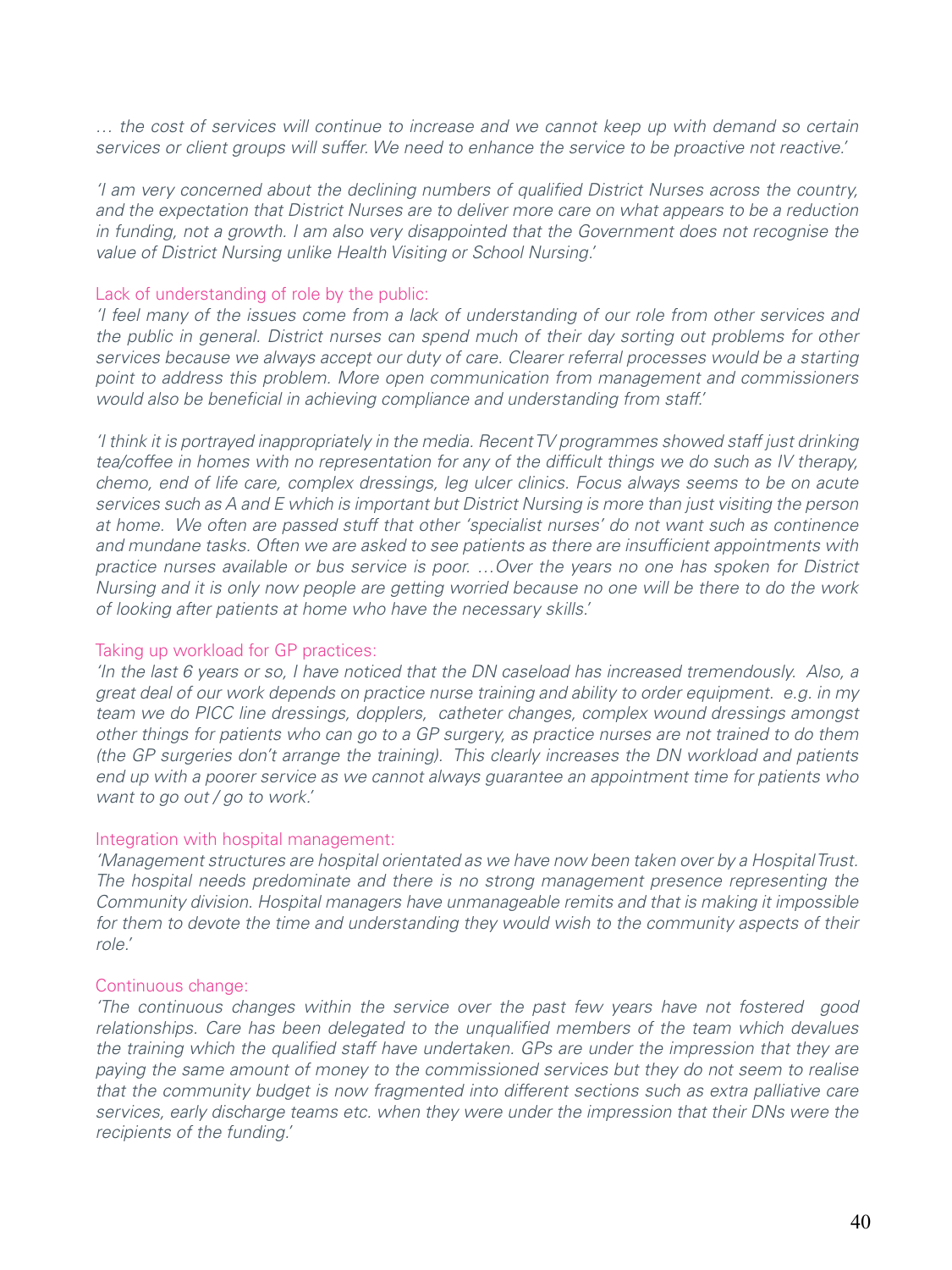# Conclusions from the Survey

- 1. The vision, qualities, skills, pride, professionalism and identity of District Nurses are still relevant, coherent, modern, well-articulated and understood.
- 2. There are currently huge stresses placed on the District Nursing workforce. District Nurses are not alone in facing increasing pressure in the workplace, but their particular challenges and concerns can often be overlooked, where most government and media attention is focused on hospital based care. District Nurses are meeting ever more challenging targets with limited resources.
- 3. Where working conditions are poor for example no breaks, unpaid overtime, no backfill when staff are sick or on maternity leave, this places an enormous burden on individuals. This in turn does not support staff retention and cannot support good patient care.
- 4. Poor communication is a feature of many nurses' working experience. Poor communication is one of the most common complaints by patients, and this is reflected among healthcare organisations' own staff. Physical location of staff has a huge impact on quality of communication. Despite the recent trend towards service integration, the poor communication between hospital discharge staff and community nurses is of particular concern, impacting directly on patient safety.
- 5. Information Technology both office-based and mobile is letting some nurses down.
- 6. There are stresses related to heavy caseloads, poor/inappropriate referrals, and inability to state when capacity has been reached. Measures of workload and output are not robust in many cases, leading to poor understanding of the DN role and work
- 7. The conclusions above contribute to poor morale, and serve to undermine the achievements of the District Nursing service.

The conclusions from this survey should also be read with the statistical workforce information available online from the Health and Social Care Information Centre at: http://www.hscic.gov.uk/ catalogue/PUB13718 (accessed 29.5.14). Statistics for England confirm that District Nurse numbers have been falling steadily since September 2009.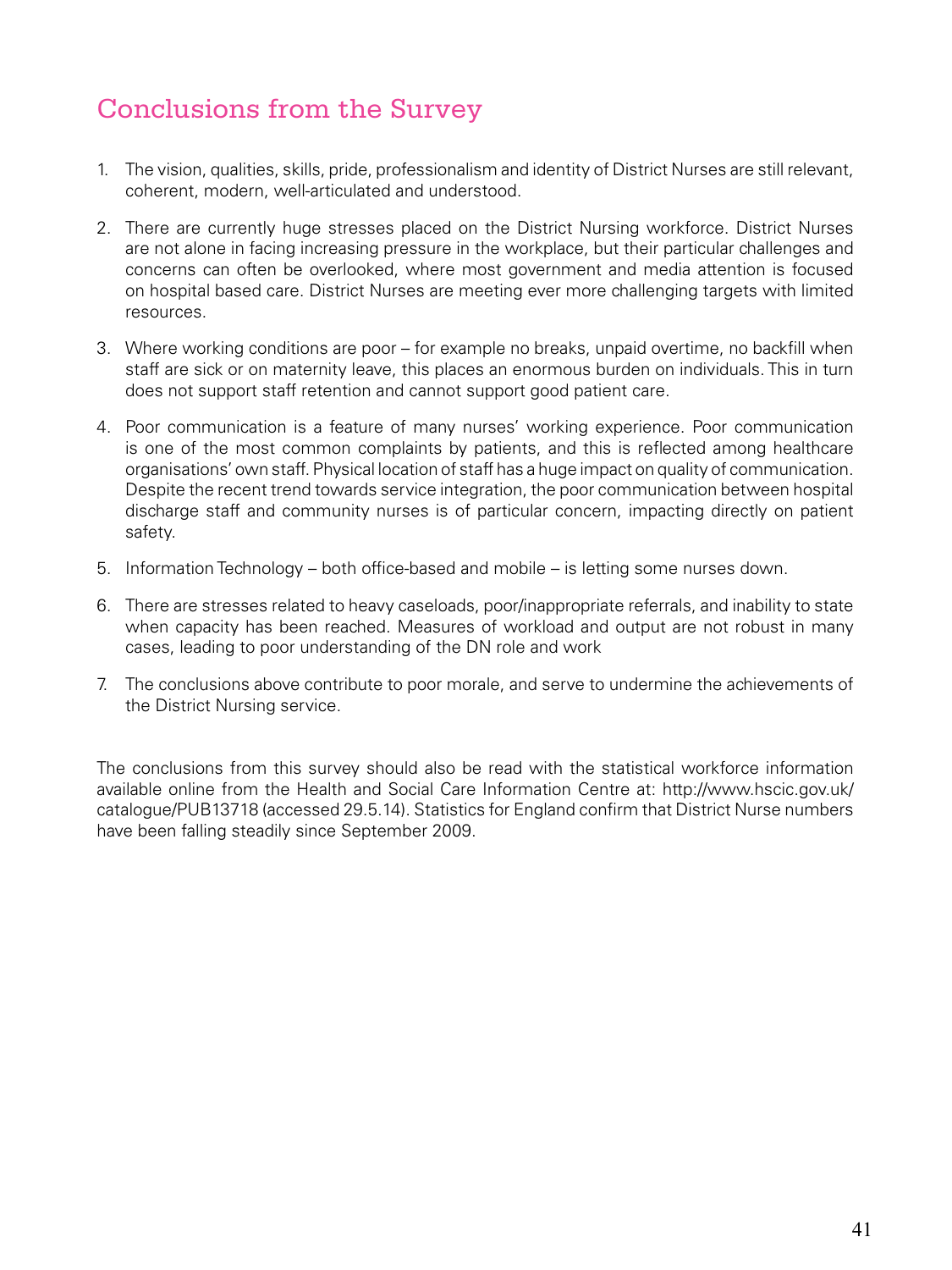# Actions Required

- 1. Employers and commissioners should value and embrace 'District Nurse' as a modern job title. It is recognised and understood by patients and professionals and inspires confidence and respect.
- 2. A renewed investment in the District Nursing Specialist Practitioner Qualification (SPQ) is required. A national educational standard for District Nurse education and practice, supported by the QNI and QNI Scotland, will be established to support the SPQ.
- 3. A strategic workforce planning tool for District Nursing is required, to maximise the potential of the existing workforce and enable planned growth.
- 4. A 'Complexity Tool', which gives an agreed, standardised means of determining which patients are 'complex,' and their consequent care pathways, should be created.
- 5. A national set of patient outcome measures that all individual District Nursing services report to is also required.
- 6. There must be greater investment in appropriate Information Technology to support patient care, recognising the specific issues and challenges of the community environment. It is imperative that different systems are compatible with each other, and sufficiently robust to operate in remote locations.
- 7. Action must be taken to improve partnership working and communication with all other health and social care providers supporting people in their homes and communities. There is a need for a cultural shift if the multidisciplinary team is to provide truly seamless care to patients.

# **Conclusion**

The Queen's Nursing Institute is uniquely placed to ensure that District Nursing fulfils its potential as one of the mainstays of primary health care. As an independent charity with its origins in the creation and development of District Nursing, it has the expertise and long perspective required to contribute to all of the areas of work identified as being necessary in this report.

Taken together, these actions will help to measure and communicate the vital work that District Nurses do, and help fulfil the overriding objective, of delivering more and higher quality patient care in the community in the 21st Century.

Copyright: The Queen's Nursing Institute 2014 WEB VERSION